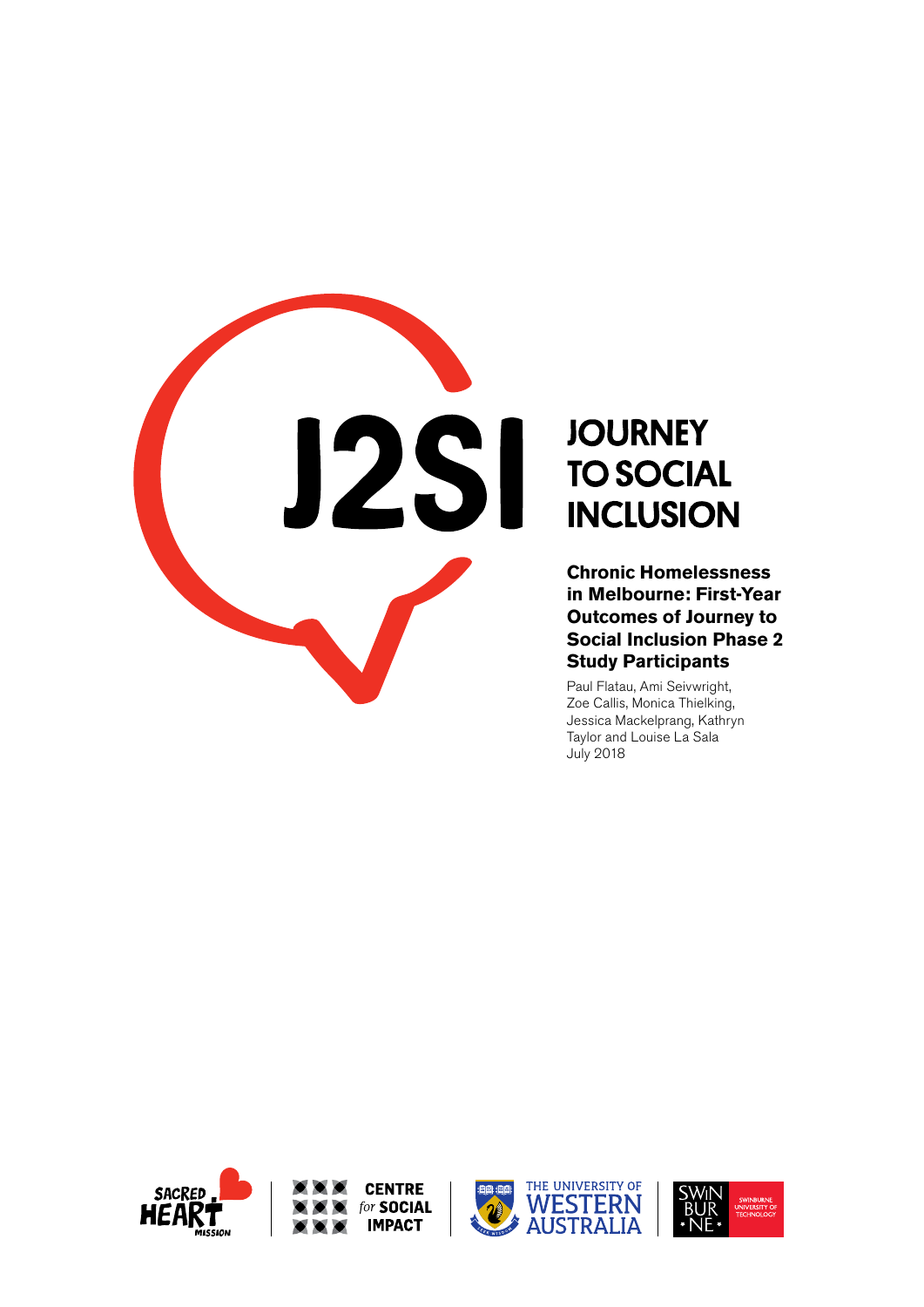**Chronic homelessness in Melbourne:**

## The first year outcomes of Journey to Social Inclusion Phase 2 study participants.

This report presents 12 month social and economic outcomes for J2SI participants against a comparison group using existing services.



#### A highly vulnerable population

68% male and 32% female with an average age of 41 years

12.2% identify as Aboriginal or Torres Strait Islander

5.2 % have served in the Australian Defence Force

20% report 'very good' health, compared with 56% of the general Australian population

33% report that they have been diagnosed with Hepatitis C, compared with 0.98% of the general Australian population

21.6% report that they have been diagnosed with an acquired brain injury, compared with an estimated 2.2% of the general Australian population



#### Improvements in the following areas

High risk amphetamine use declined from 21.6% to 12.7%

High risk use of opioids decreased from 23.9% to 11.9%

An increase in the proportion receiving methadone treatment from 17.2% to 25.4%

A decrease in levels of overall psychological distress

#### key demographics of research **PARTICIPANTS**





OF PARTICIPANTS IDENTIFY AS **ABORIGINAL OR TORRES STRAIT ISLANDER**





OF PARTICIPANTS HAVE SERVED IN THE **AUSTRALIAN DEFENCE FORCE**

# 68% **ARE MALE WITH AN**

AVERAGE AGE OF 40



AVERAGE AGE OF 41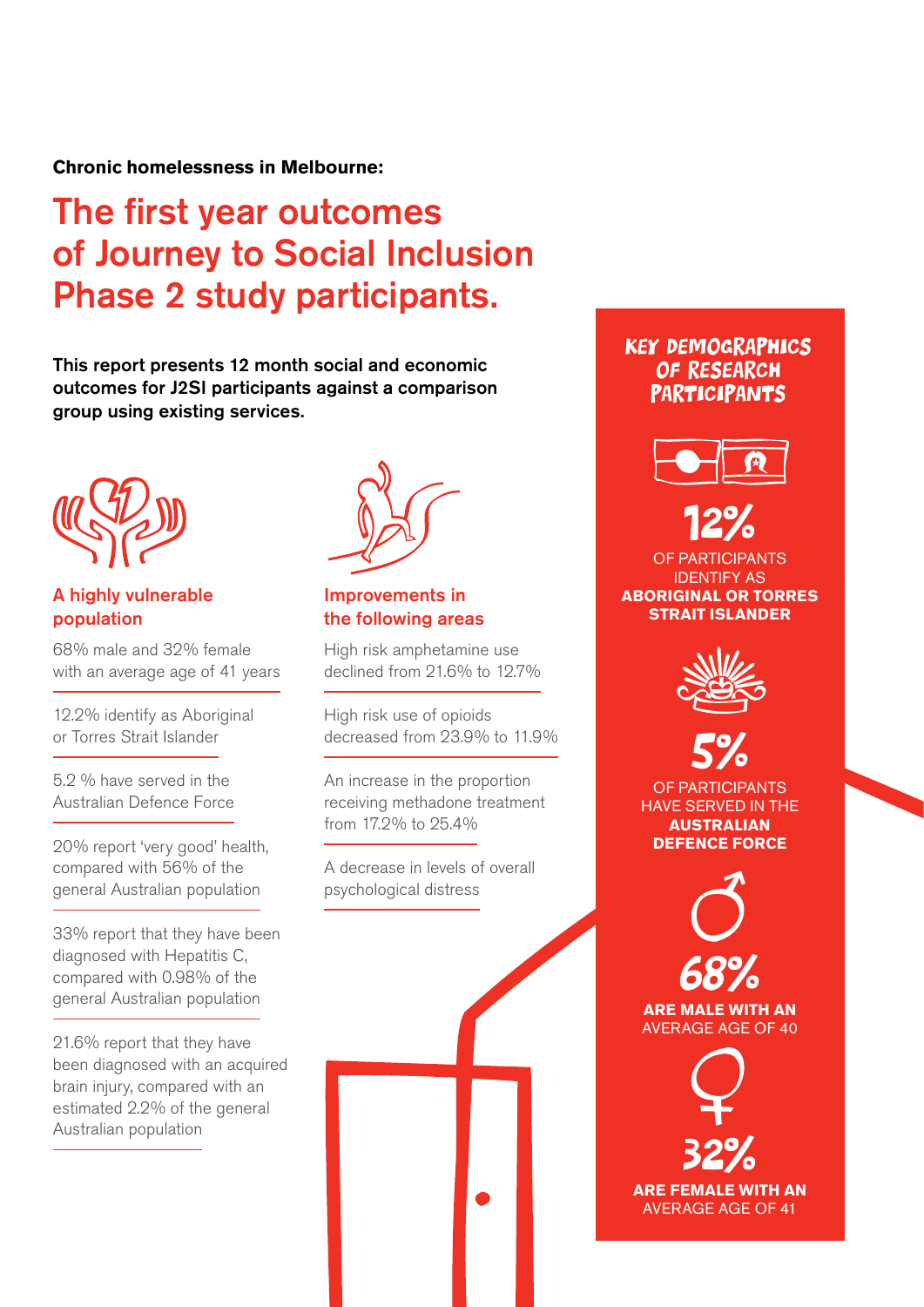The first year of the J2SI Phase 2 program focused on the attainment of permanent housing, stability and addressing immediate health needs. This is measured by the number of participants in permanent housing and emergency department and hospital admissions.



#### **Housing**

The proportion of the J2SI group that were housed increased from 8.3% at baseline to 60% at the end of Year One

The proportion of the comparison group that were housed increased from 9.5% at baseline to 31.1% at the end of Year One





#### **Healthcare**

The mean number of hospital nights over the previous 12 months decreased from 7.97 to 2.87 for the J2SI group compared to an increase from 3.23 to 7.24 for the comparison group

The mean number of nights in drug and alcohol rehabilitation facilities over the previous 12 months decreased from 11.45 to 0.80 for the J2SI group compared to a decrease from 6.47 to 4.61 in the comparison group

Mean healthcare costs for the J2SI group decreased from \$27,898 to \$12,480 compared to an increase from \$14,426 to \$24,478 for the comparison group.

#### J2SI **PARTICIPANT OUTCOMES**



60% **OF THE J2SI GROUP WERE HOUSED** VERSUS 31% OF THE COMPARISON GROUP



64% **FEWER NIGHTS IN HOSPITAL FOR** THE J2SI GROUP VERSUS 124% INCREASE FOR THE COMPARISON GROUP



## 55%

**REDUCTION IN HEALTHCARE COSTS** FOR THE J2SI GROUP VERSUS 70% INCREASE FOR THE COMPARISON **GROUP**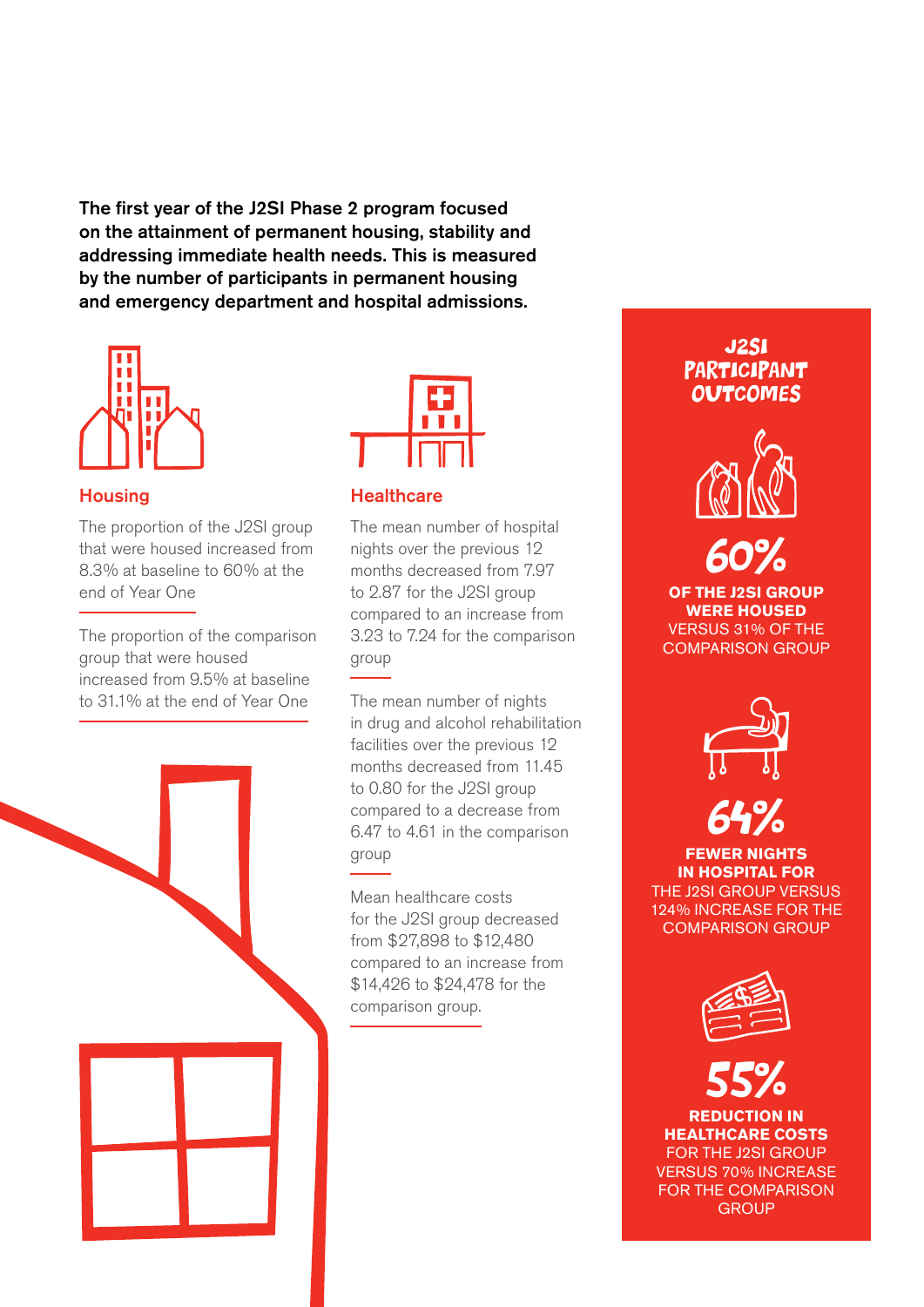#### Acknowledgements

The authors would like to thank research study participants for their participation in the Journey to Social Inclusion (J2SI) Phase 2 research study and for giving so generously of their time to complete the J2SI Phase 2 surveys.

We would also like to thank our three partner agencies in this study (Sacred Heart Mission (SHM), VincentCare and St Mary's House of Welcome) and their staff for their assistance in implementing the study. In particular, we wish to thank the J2SI Phase 2 Steering Committee and J2SI Phase 2 Evaluation Committee; SHM CEO, Cathy Humphrey; SHM General Manager, Leanne Lewis; SHM Manager for J2SI, Karen Lococo; and SHM Operations Manager, Anna Paris.

We would also like to thank our dedicated interview teams in the study to this point: Jamie Byrne, Stephanie DePasquale, Zsuzsanna Horvath, Louise La Sala, Rachel Oldfield, Natalia Pereira, Daniella Silverstein, Meg Callander, Lee Blizzard, Jeanette Symes, Pamela Williams, Nancy Georgy, Chris Jillard, Fiona Corrigan, Justine McGill, Catherine Teal, Hayley Ayton, Simone Ray, Mason Littlejohn, Yoon Hee Yang, Angela Merriam, Daryl Taylor, Kylie Roberts, Matthew Teran, Michael Davey, Isabella Tambakau, and Layla Silverstein.

We would like to thank SHM, the Victorian Government and individual philanthropists for their generous support of the J2SI Phase 2 program and research study. The two universities engaged in the study, University of Western Australia and Swinburne University of Technology, also provided significant in-kind support for the study.

The opinions in this report reflect the views of the authors and do not necessarily reflect those of SHM and partner organisations.

#### About Sacred Heart Mission

Sacred Heart Mission (SHM) was founded in 1982 as a small volunteer service providing food, clothing, emergency relief, accommodation and companionship to people experiencing homelessness. It has grown to become a major provider of homelessness services in Melbourne. Further information about SHM is available at [www.sacredheartmission.org](http://www.sacredheartmission.org).

#### Suggested Citation

Flatau, P., Seivwright, A., Callis, Z., Thielking, M., Mackelprang, J., Taylor, K., and La Sala, L. (2018), Chronic Homelessness in Melbourne: First-Year Outcomes of the Journey to Social Inclusion Phase 2 Study Participants, St Kilda, VIC: Sacred Heart Mission. DOI: 10.4225/50/5b39771548dcf.

#### **Disclosure**

This report is presented by an independent research team based at the University of Western Australia and Swinburne University of Technology. It provides findings from the first 12 months of the J2SI Phase 2 randomised control trial study.

The report was published in July, 2018 which is 30 months into the study. The publication of these findings may have an impact on how the program is administered and how individual caseworkers interact with program participants for the remainder of the program. This in turn may impact on outcomes achieved by J2SI Phase 2 program participants from the 30-month time period onwards.

The J2SI Phase 2 program is not a double-blind RCT. As such, the J2SI Phase 2 program managers and case workers have been aware from the start of the study that they were working with J2SI Phase 2 program participants.

DOI: 10.4225/50/5b39771548dcf ISBN: 978-1-925761-06-1 (PDF) ISBN: 978-1-925761-07-8 (PRINT)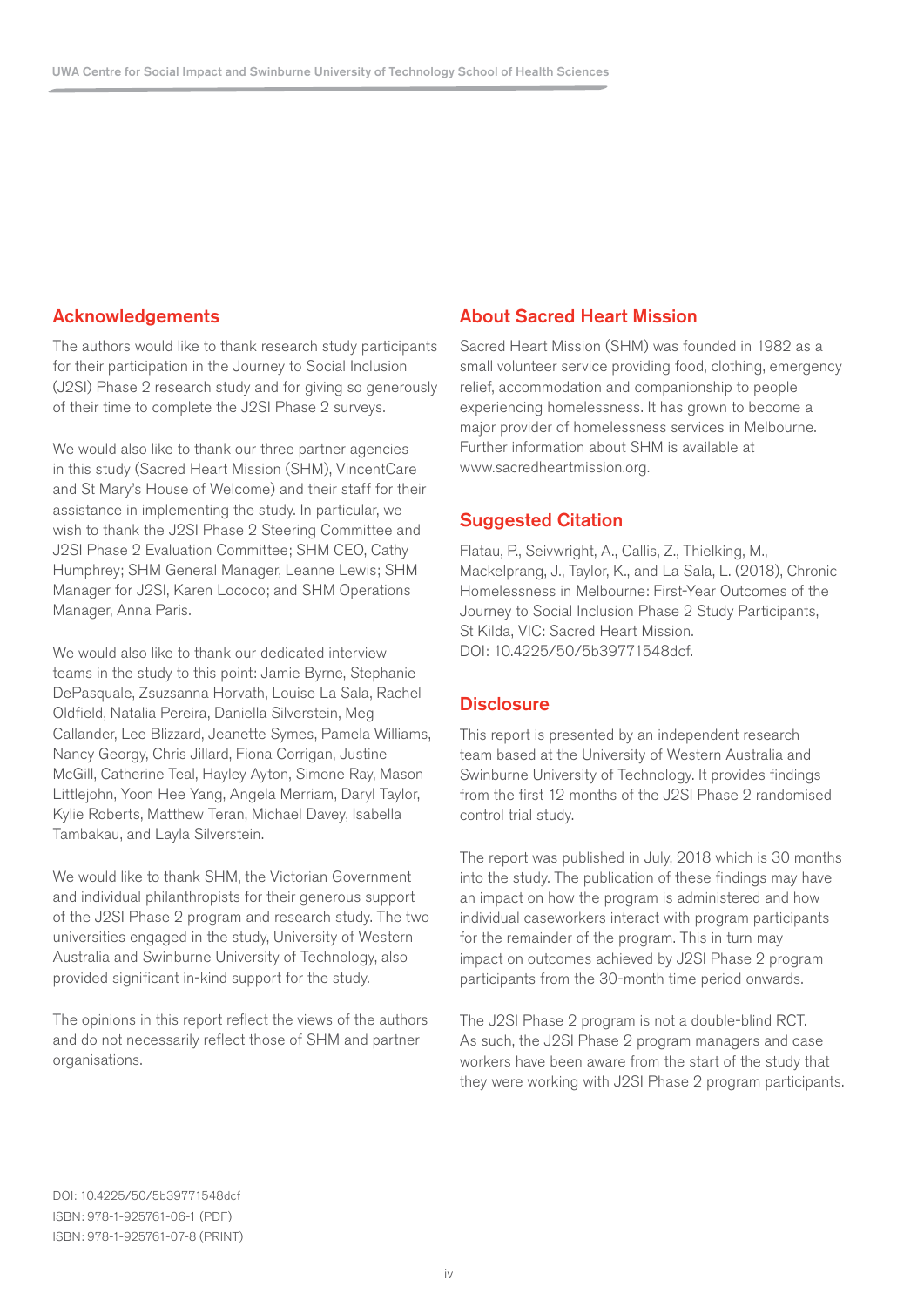#### Address for correspondence

All enquiries relating to the present report and the research study should be addressed to Professor Paul Flatau at the following address:

Professor Paul Flatau, Director UWA Centre for Social Impact The Business School University of Western Australia 35 Stirling Highway Crawley, WA 6009 Australia [Paul.Flatau@uwa.edu.au](mailto:Paul.Flatau@uwa.edu.au)

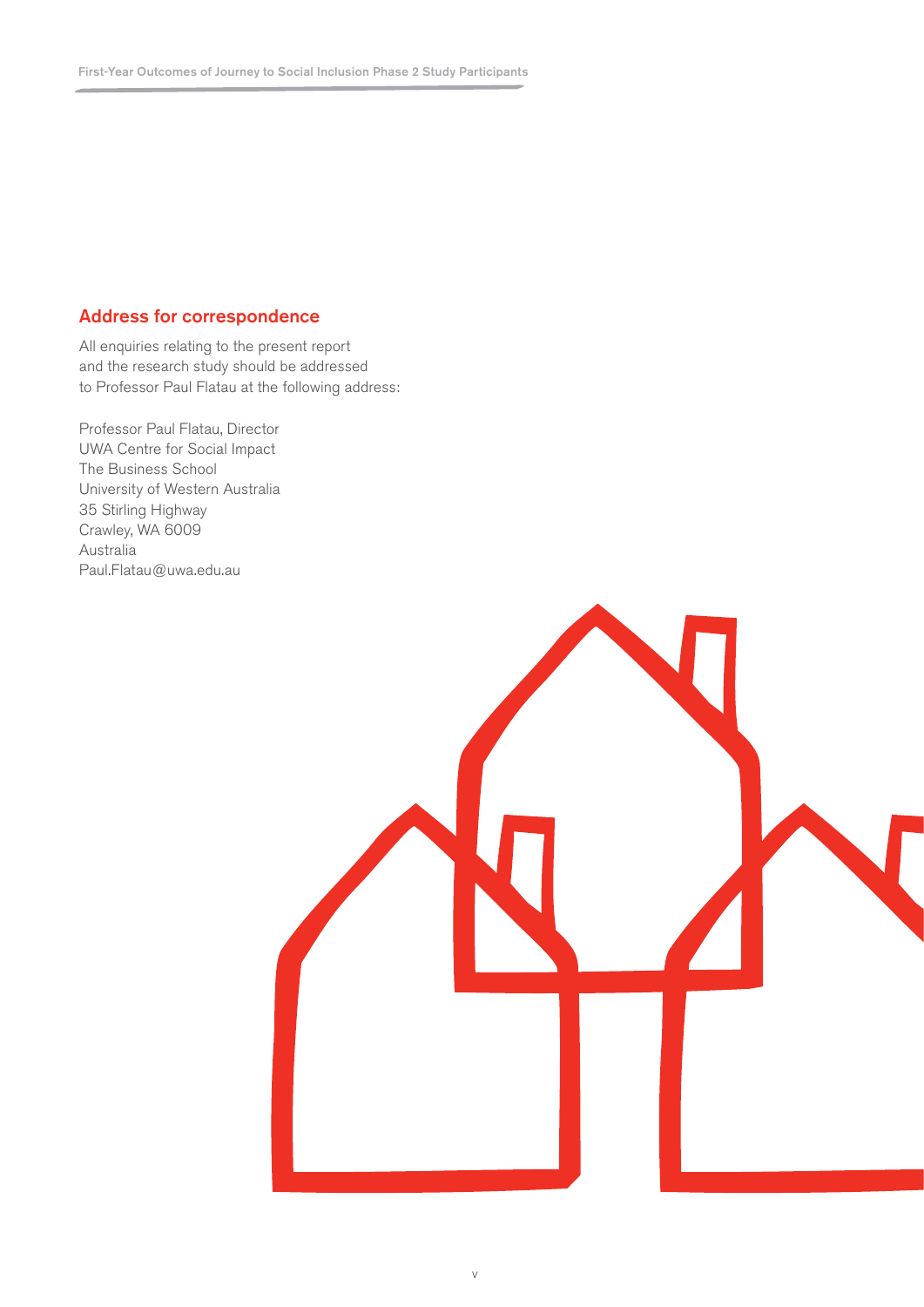## **Acronyms and abbreviations**

| were actively engaged with the program at the 12-month time point |
|-------------------------------------------------------------------|
|                                                                   |
|                                                                   |
|                                                                   |
|                                                                   |
| was undertaken prior to randomisation                             |
|                                                                   |
|                                                                   |
|                                                                   |
|                                                                   |
|                                                                   |
|                                                                   |
|                                                                   |
|                                                                   |
|                                                                   |
| engage with the program or left the geographical area of support  |
|                                                                   |
|                                                                   |
|                                                                   |
|                                                                   |
|                                                                   |
|                                                                   |
|                                                                   |
|                                                                   |
|                                                                   |
|                                                                   |
|                                                                   |
|                                                                   |
| survey and the Wave 3 survey                                      |
|                                                                   |
|                                                                   |
|                                                                   |
|                                                                   |
|                                                                   |
|                                                                   |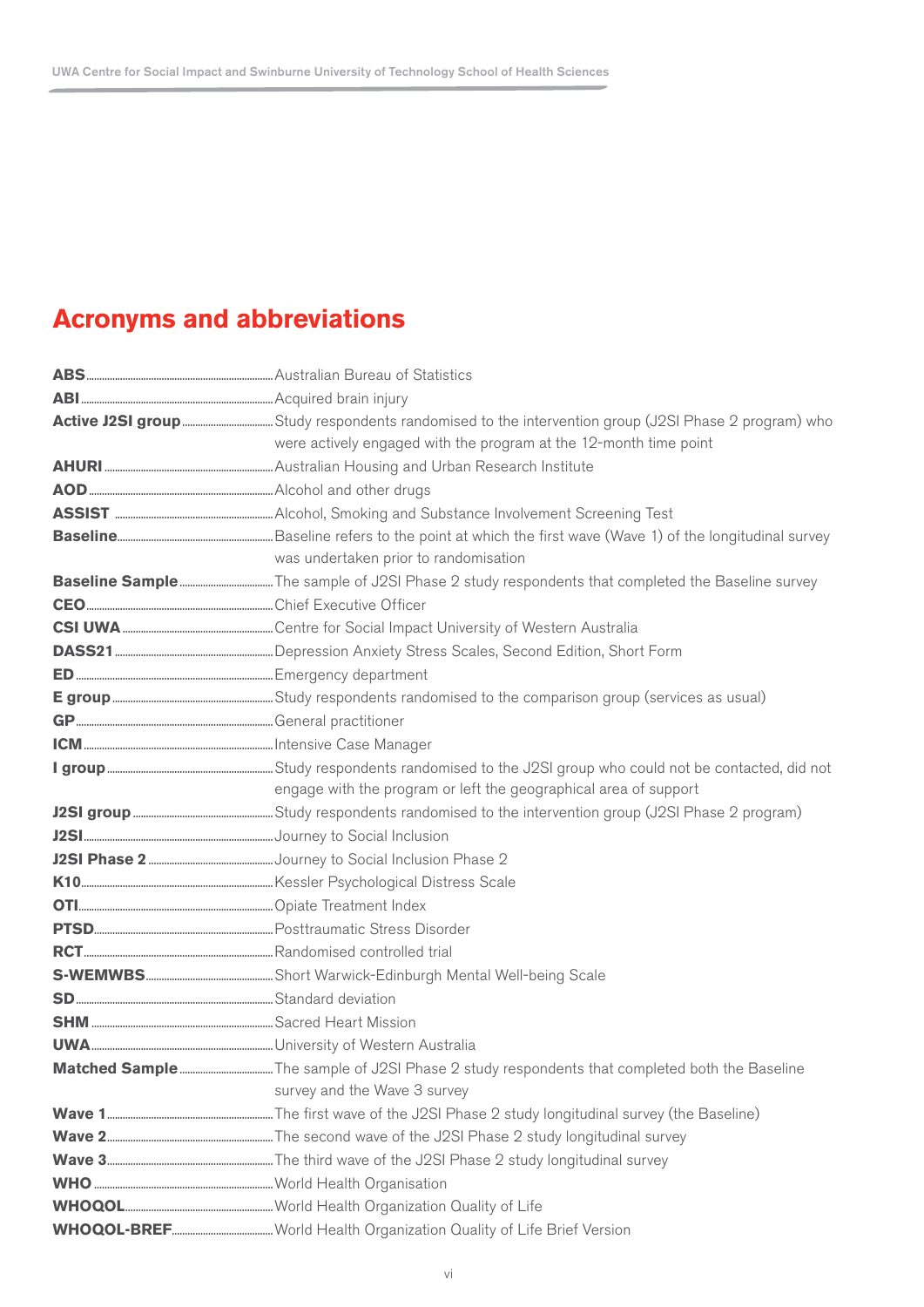## **Contents**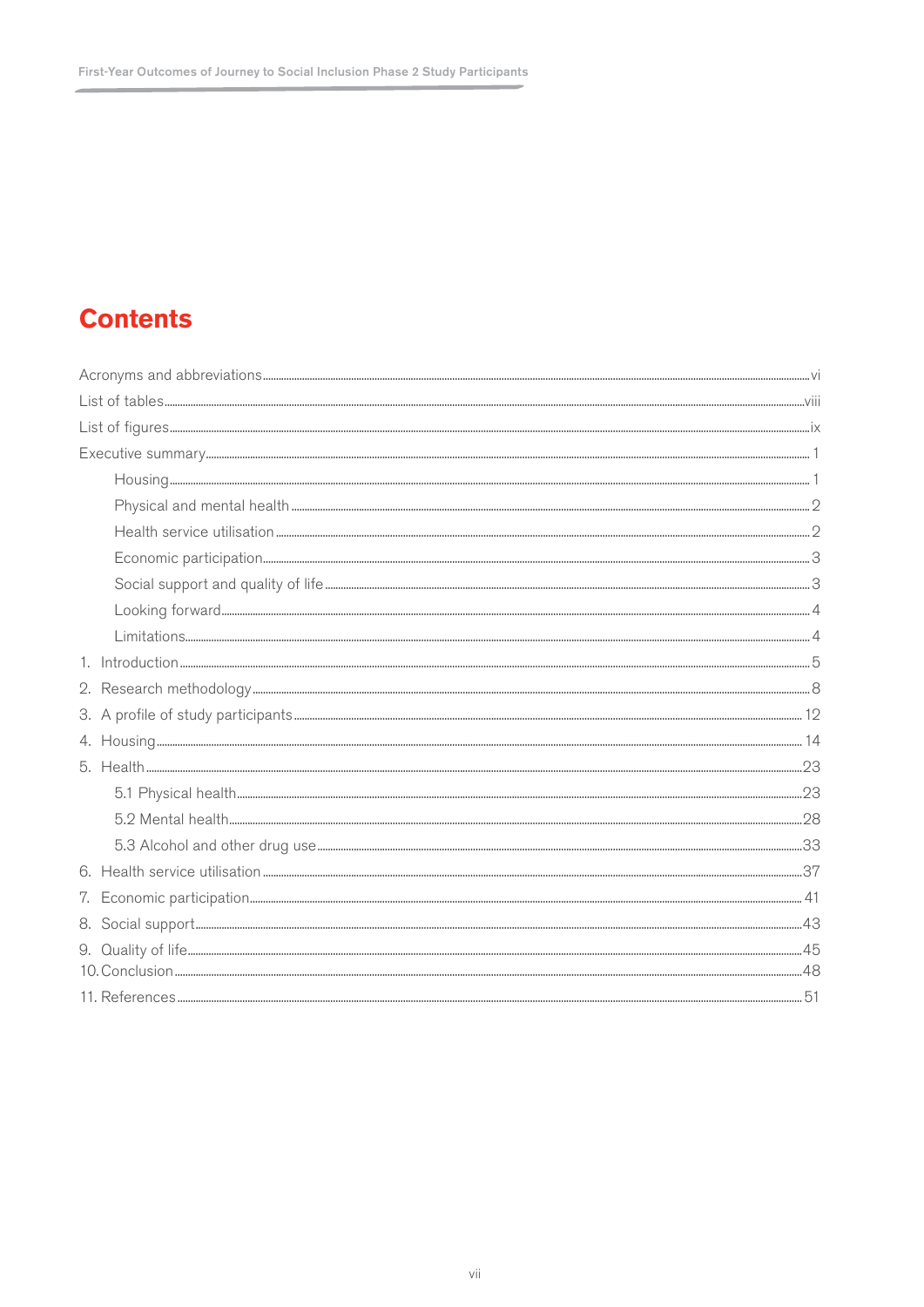## **List of tables**

| Table 1: |                                                                                                                                                                                     |  |
|----------|-------------------------------------------------------------------------------------------------------------------------------------------------------------------------------------|--|
| Table 2: |                                                                                                                                                                                     |  |
| Table 3: |                                                                                                                                                                                     |  |
| Table 4: | Accommodation the night prior to survey completion at Baseline and Wave 3,                                                                                                          |  |
| Table 5: | Accommodation in the week prior to survey completion at Baseline and Wave 3,                                                                                                        |  |
| Table 6: | Accommodation the week prior to survey, by program participant status at Wave 3,                                                                                                    |  |
| Table 7: | Extent of time participants have felt safe in their accommodation, by permanent housing status,                                                                                     |  |
| Table 8: | Self ratings of general health, by permanent housing status, at Baseline and Wave 3,                                                                                                |  |
| Table 9: | Participant ratings of health relative to 12 months prior to survey, by permanent housing status,                                                                                   |  |
|          | Table 10: Prevalence and treatment status of self-reported acquired brain injury (ABI),                                                                                             |  |
|          | Table 11: Mean DASS21 Scores, by anxiety, depression and stress, by permanent housing status,                                                                                       |  |
|          | Table 12: Number and percentage of the sample with a high level of risk on the ASSIST scale,                                                                                        |  |
|          | Table 13: Proportion of the sample accessing selected drug and alcohol treatment services<br>in the six months prior to survey, by type of treatment facility, by permanent housing |  |
|          | Table 14: Estimated mean health service usage for the 12 months prior to survey,<br>by selected health services, by permanent housing status, at Baseline and Wave 3,               |  |
|          | Table 15: Number of times reported visiting a general practitioner in the last 12 months<br>by permanent housing status, at Baseline and Wave 3, Baseline and Matched Samples39     |  |
|          | Table 16: Estimated mean health costs for the 12 months prior to survey, by selected health services,                                                                               |  |
|          | Table 17: Employment status in the week prior to survey, by permanent housing status,                                                                                               |  |
|          | Table 18: Mean score on the WHOQOL-BREF by quality of life domain, by permanent housing status,                                                                                     |  |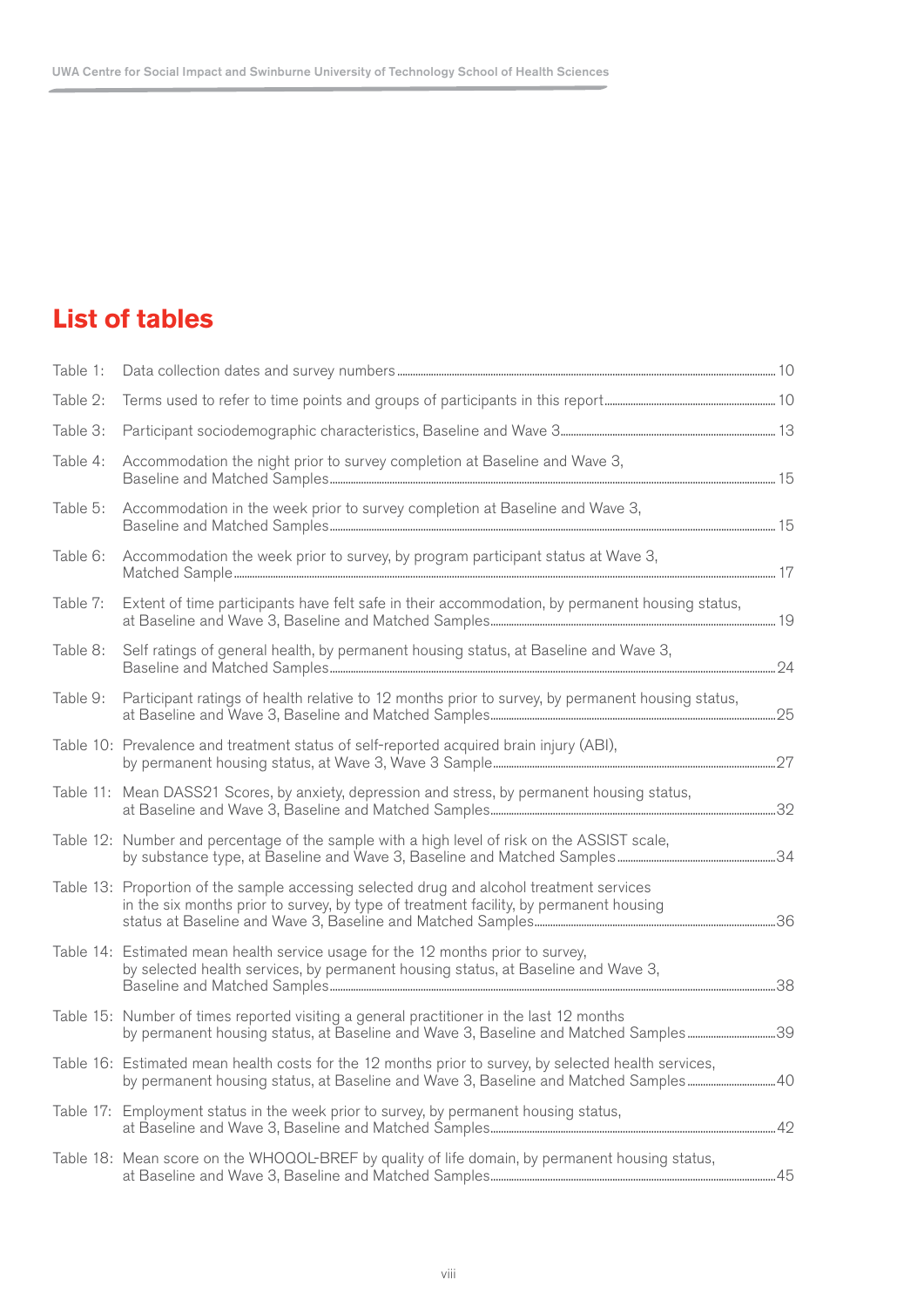## **List of figures**

| Figure 2: Housing status in the week prior to survey completion, by program participant status                                                                                     |  |
|------------------------------------------------------------------------------------------------------------------------------------------------------------------------------------|--|
| Figure 3: Length of time residing in current permanent housing at Wave 3 (week prior to survey)                                                                                    |  |
| Figure 4: Number and proportion of respondents reporting selected chronic health conditions,<br>by treatment status, at Baseline and Wave 3, Matched Baseline (MB) and Wave 3 (W3) |  |
| Figure 5: Respondents reporting selected health conditions likely to last 6 months or more,<br>by treatment status, at Baseline and Wave 3, Matched Baseline (MB) and Wave 3 (W3)  |  |
|                                                                                                                                                                                    |  |
| Figure 7: Percentage of sample experiencing psychological distress as measured by the K10 at Baseline                                                                              |  |
| Figure 8: Percentage of sample experiencing depression as measured by the DASS21 at Baseline                                                                                       |  |
| Figure 9: Percentage of sample experiencing anxiety as measured by the DASS21 at Baseline                                                                                          |  |
| Figure 10: Percentage of sample experiencing stress as measured by the DASS21 at Baseline                                                                                          |  |
| Figure 11: Percentage of the sample with a high level of risk on the ASSIST scale for amphetamine-type                                                                             |  |
| Figure 12: Percentage of the sample with a high level of risk on the ASSIST scale for opioids,                                                                                     |  |
| Figure 13: Percentage of the sample with a high level of risk on the ASSIST scale for opioids,                                                                                     |  |
| Figure 14: Mean score on 3 item loneliness scale, by permanent housing status, at Baseline                                                                                         |  |
| Figure 15: Current satisfaction with outcomes in life areas, at Baseline and Wave 3,                                                                                               |  |
| Figure 16: Mean optimism for the future about outcomes in life areas, at Baseline and Wave 3,                                                                                      |  |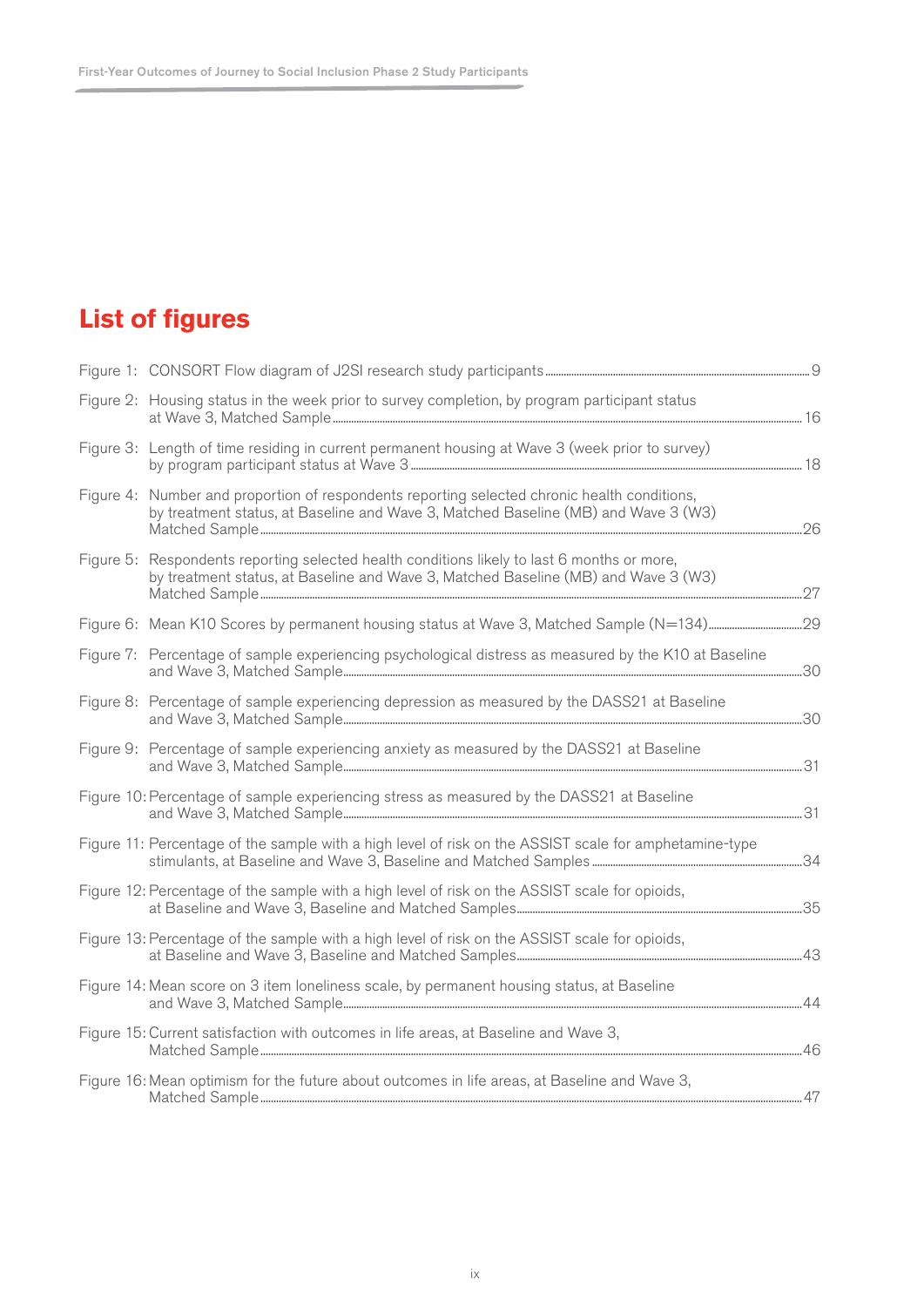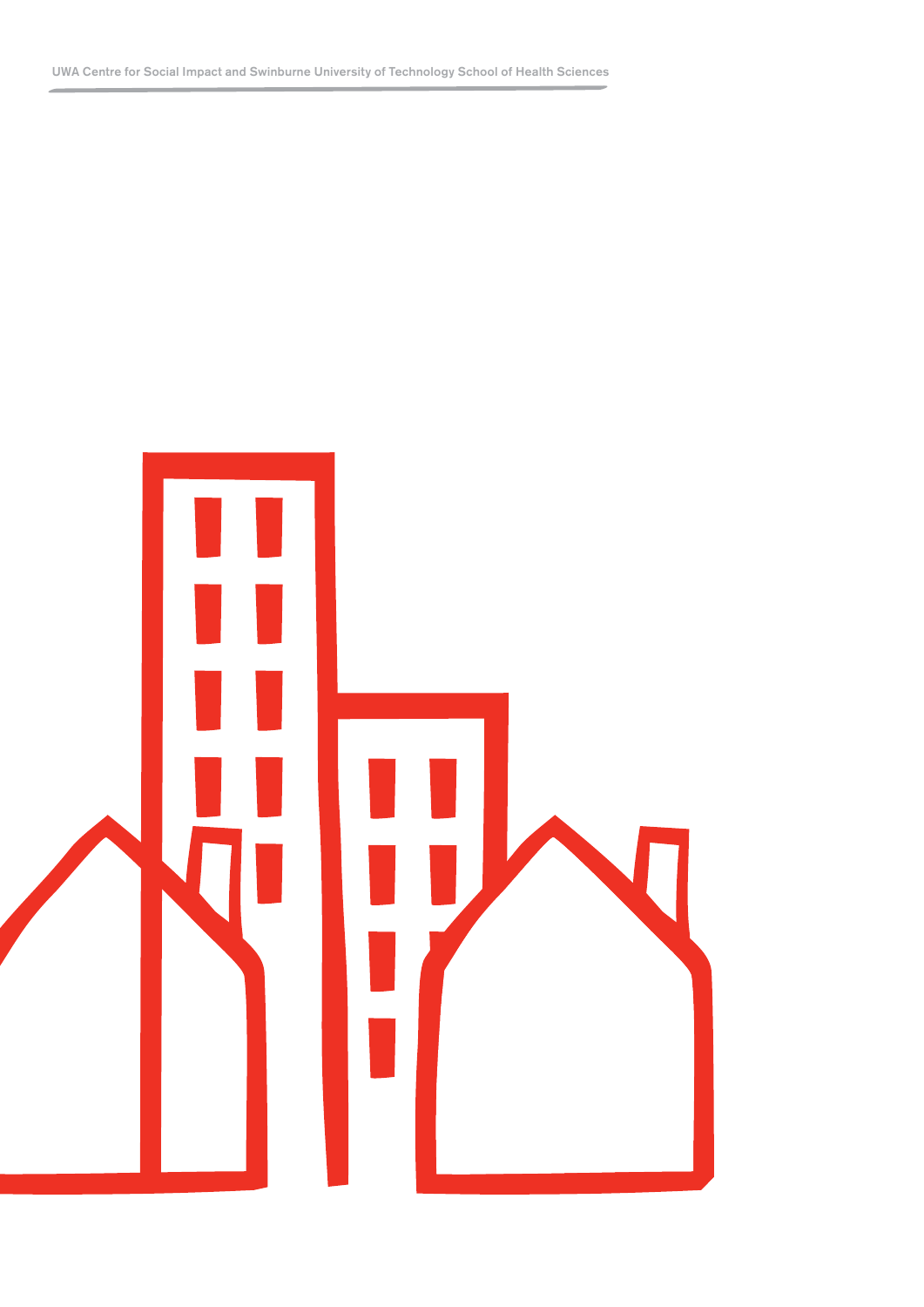### **Executive summary**

The Journey to Social Inclusion (J2SI) Phase 2 program, delivered by Sacred Heart Mission (SHM), uses an intensive case management approach focused on capacity building and relationship development to facilitate the movement of chronically homeless people in Melbourne to permanent, stable housing and a pathway to broader social inclusion. Phase 2 of the program arose out of the success of a pilot study (Johnson et al., 2011, 2012, 2013, 2014) that demonstrated high rates of housing attainment and retention. Sacred Heart Mission (SHM) has enlisted the Centre for Social Impact at The University of Western Australia (CSI UWA), in collaboration with Swinburne University of Technology, to lead a longitudinal research study to evaluate the J2SI Phase 2 program. The research study is a randomised control trial (RCT) where eligible study participants, were randomised upon recruitment and after the Baseline survey into the J2SI Phase 2 program, termed the J2SI group, or the comparison group that continues to receive homelessness services as usual, termed the E group (existing services). Some of those randomised to the J2SI group were not able to be contacted by the J2SI Phase 2 program team, left the geographical area covered by the program or did not engage with the program. This group is labelled the 'I group' (Inactive group). Those in the J2SI group who remained engaged at the 12-month point are referred to as the Active J2SI group.

This report presents findings at the Year One time point in which we compare outcomes at the Wave 3 time point with those at Baseline using survey data that were collected during interviews with research study participants. The findings cover a broad range of wellbeing domains, including housing, physical health, mental health, alcohol and other drug (AOD) issues, health service utilisation, economic participation, social support and quality of life. The report examines outcomes for study participants as a whole, outcomes at Wave 3 compared with the Baseline broken down by permanent housing status at Wave 3, and outcomes achieved for J2SI Phase 2 participants relative to other participants. A detailed analysis of the latter issue will be undertaken at the completion of the project and published in the final report.

One hundred and eighty valid responses were obtained at Baseline in the study's longitudinal survey. For various reasons, including participant deaths, withdrawal from the study, and loss to follow-up, 134 complete responses were collected at Wave 3. To allow for the tracking of change over time, results from only those who completed both the Baseline and Wave 3 (i.e., the Matched Sample) are presented in detail in this report.

#### **Housing**

Supporting participants to obtain and sustain permanent tenancy is the primary focus of the first year of the J2SI program. These housing goals are reflected in the findings at Year One of the study. At Baseline, 9.0% of the Matched Baseline sample was permanently housed (i.e., in public and community housing, private rental accommodation or owneroccupation) in the night prior to their survey but judged to be at risk of homelessness (see full eligibility criteria on page 8 of this report). At Wave 3, 44.8% of study participants were permanently housed. (The Matched Baseline sample is the sample of J2SI Phase 2 study respondents that undertook both the Baseline survey and the Wave 3 survey.)

At Wave 3, 60.0% of study participants in the J2SI group were in permanent housing, up from 8.3% at Baseline. Permanent housing also increased for study participants in the E group (those receiving homelessness services as usual), from 10.0% at Baseline to 28.3% at Wave 3. However, transition to permanent housing was significantly higher for the J2SI group relative to the E group and the same result applied when we combined the E group and the I group. While all the J2SI group were housed in public and community housing, the same was not true for the combined groups where 11 of the 23 housed at Wave 3 were housed in private rental accommodation.

In terms of the duration of tenure in permanent housing, 56.1% of participants were in permanent housing at Wave 3 and had been there for six months or more. Although the proportion of the overall Wave 3 sample that was not in permanent housing was much smaller than the proportion at Baseline, a large proportion (46.7%) of those who were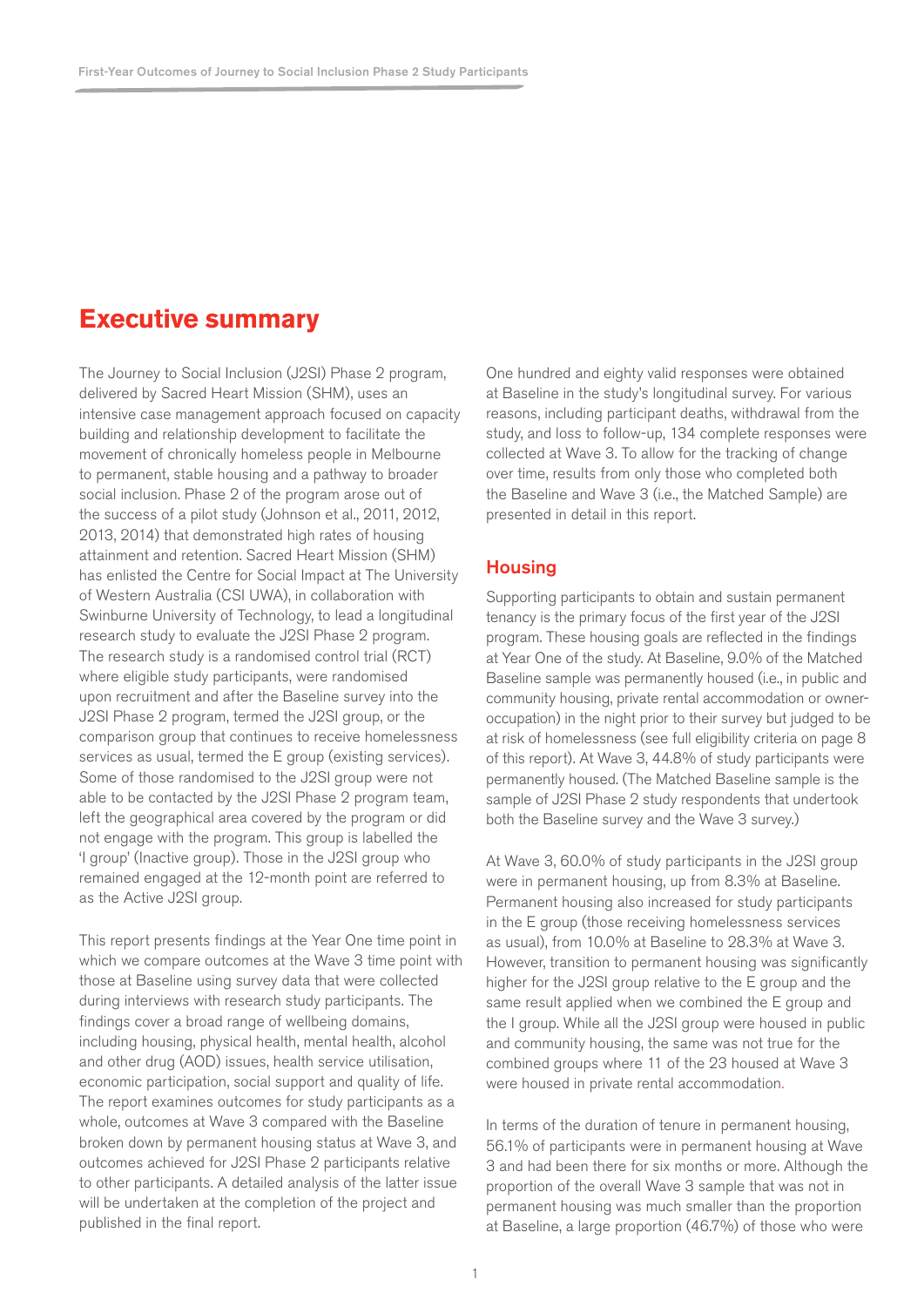in homelessness or institutional living arrangements (e.g., hospital, jail) had been in such arrangements for longer than six months.

#### Physical and mental health

Chronic homelessness can precipitate and exacerbate physical and mental health conditions, as well as substance abuse issues. Accordingly, it is expected that permanent housing may lead to improved outcomes across these domains over time. Thus, the J2SI research study tracks health-related outcomes over the course of the study.

At both Baseline and Wave 3, we found that the proportion of study participants with chronic and persistent medical conditions was higher than rates among the general Australian population. However, at Wave 3 the proportion of the sample that reported a chronic and persistent medical condition was lower than at Baseline across all conditions assessed. In addition, amongst those who had each condition, a greater proportion reported receiving treatment at Wave 3.

Mental health outcomes were measured using a number of scales but principally by the Kessler Psychological Distress Scale (K10) and the Depression, Anxiety and Stress Scales (DASS21), Second Edition, Short Form. Mean scores on the K10 decreased slightly overall (from 29.2 at Baseline to 25.8 at Wave 3, out of a maximum score of 50), and this decrease was more pronounced for those in permanent housing, from 29.0 to 24.6. Mean K10 scores at Wave 3 were similar for those enrolled in the J2SI program and those receiving services as usual, at 25.9 and 25.7, respectively. Mean DASS21 scores decreased for the overall sample, from 18.1 at Baseline to 12.8 at Wave 3 for depression and 19.0 to 14.0 for stress, while anxiety remained relatively stable (13.4 to 10.5). Results were largely the same across all three DASS21 domains for those in the J2SI program and those receiving services as usual.

Finally, substance use issues, measured by the proportion of the sample in the 'high' risk category on the World Health Organization (WHO) Alcohol, Smoking and Substance Involvement Screening Test (ASSIST) generally declined between Baseline and Wave 3 for study

participants. The proportion of participants in the high risk category for opioids and amphetamines declined substantially, from 23.9% of the Matched Sample at Baseline to 11.9% at Wave 3 for opioids and from 21.6% of the Matched Sample at Baseline to 12.7% at Wave 3 for amphetamines. The proportion of the sample in the high risk category for cannabis and alcohol remained stable at 12.7% and 13.4% of the Matched Sample at both time points, respectively.

In summary, at the conclusion of Year One of the J2SI program, outcomes in physical health, mental health and substance abuse have improved in a number of ways, though there was no differential impact of the J2SI Phase 2 program. Moreover, 12 months into the program, there was no consistent association between permanent housing on these outcomes (i.e., permanently housed participants did not have consistently better outcomes than those who were not permanently housed).

#### Health service utilisation

Individuals experiencing homelessness evidence high rates of health service utilisation, including emergency department (ED) visits and hospital admissions that may have been preventable. They also have elevated rates of serious medical conditions and lack the resources to access healthcare treatments, particularly preventative treatments, which are costly. Moreover, homelessness is inherently unsafe and risk of injury and victimisation may lead to the use of emergency health services. This type of healthcare utilisation creates a significant economic cost.

Housing with support is hypothesised to lead to reduced healthcare costs over time. In the short term, however, healthcare costs may rise due to untreated health problems being now treated. There were no notable or consistent differences in changes in health service utilisation between the permanently and non-permanently housed participants at Wave 3. The average number of hospital nights in the 12 months prior to survey completion increased between Baseline and Wave 3 for the permanently housed participants and decreased for those in homelessness and institutional living accommodation. However, the mean number of nights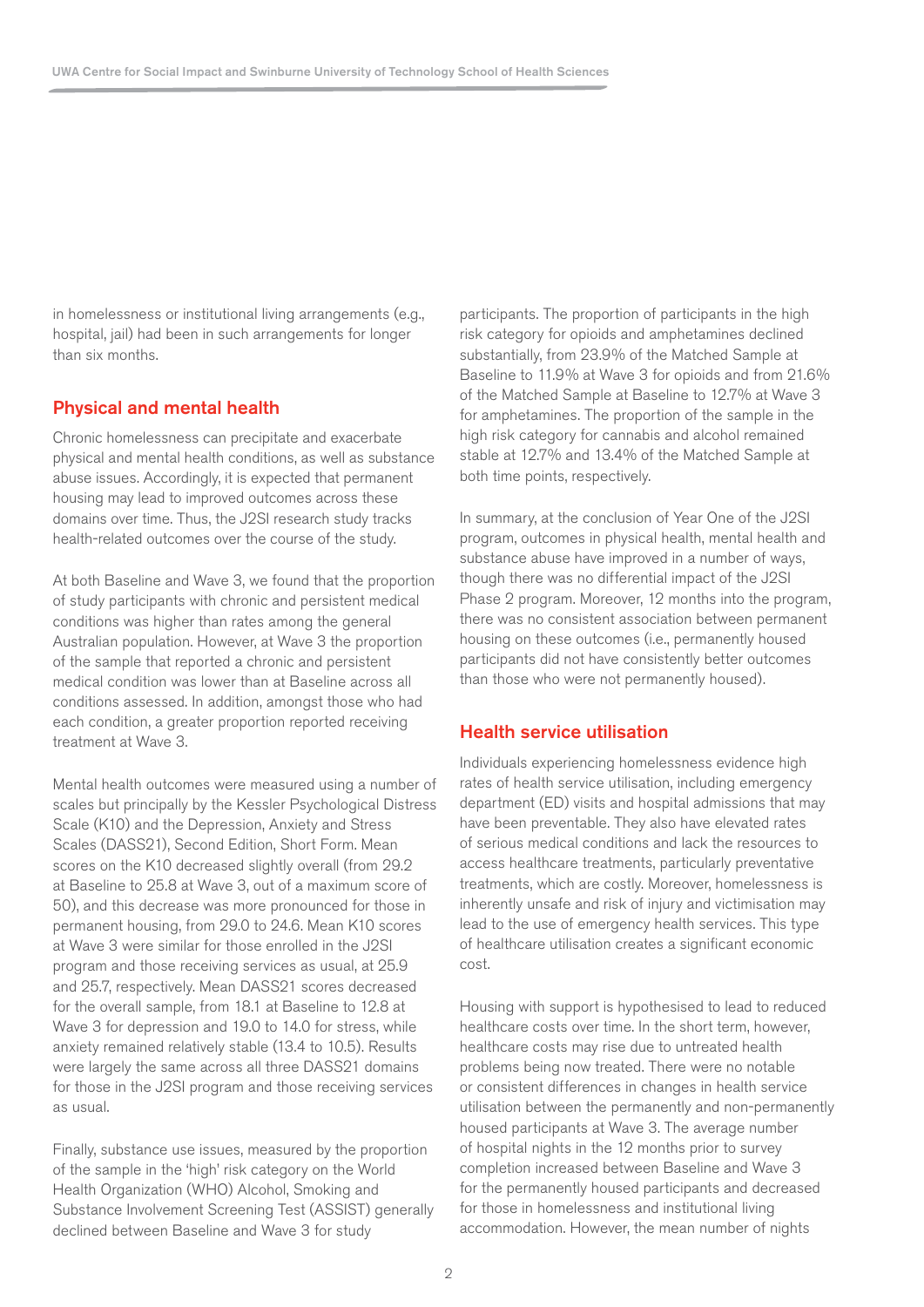hospitalised amongst the latter group was still much higher than among the permanently housed. The average number of nights in a mental health facility and mean number of visits to a mental health professional decreased for permanently housed participants and increased for those in homelessness and institutional living accommodation. The mean number of ED visits was slightly higher at Wave 3 amongst permanently housed participants compared with the non-permanently housed, i.e., those homeless or in institutional accommodation (1.98 versus 1.57).

The mean number of hospital nights in the 12 months prior to the survey for J2SI program participants decreased from 7.97 to 2.87. For those receiving services as usual, the mean number of hospital nights increased from 3.23 to 7.24. Nights in drug and alcohol rehabilitation decreased for J2SI program participants, from 11.45 at Baseline to 0.80 at Wave 3. The mean nights in drug and alcohol rehabilitation for those receiving services as usual also decreased from 6.47 to 4.61.

The average estimated health service costs for the matched sample decreased slightly between Baseline and Wave 3 (\$20,458 and \$19,115, respectively). This decrease was primarily due to those who were in homelessness or in institutional living accommodation (from \$25,013 at Baseline to \$22,726 at Wave 3). For those who were permanently housed at Wave 3, this decrease was very small (\$14,668 at baseline and \$14,648 at Wave 3). However, overall mean healthcare costs for J2SI program participants surveyed at Wave 3 decreased significantly from \$27,898 at Baseline to \$12,480 at Wave 3. For those receiving services as usual, health costs increased from \$14,426 at Baseline to \$24,478 at Wave 3. It must be remembered that mean healthcare costs in relatively small samples can be significantly affected by very high costs incurred by a small number of participants.

Results also varied with regard to AOD treatment. The proportion of the sample reporting that they had accessed inpatient or residential detoxification in the six months prior to survey increased at Wave 3 relative to Baseline, while the proportion undertaking both supervised and unsupervised home detoxification decreased. The proportion of the sample receiving Methadone treatment increased from 17.2% at Baseline to 25.4% at Wave 3.

In terms of the differences between those in permanent housing versus those not in permanent housing, the permanently housed appeared to be undertaking more home and community-based, rather than inpatient treatment for drug and alcohol issues.

#### Economic participation

At Wave 3 employment and labour force participation remained very low amongst J2SI study participants. Over half of the overall sample reported that they were unable to work due to a health condition or disability at Wave 3. Notably, the proportion of those permanently housed at Wave 3 that were unable to work due to a health condition or disability decreased from 55.9% at Baseline to 49.2% at Wave 3. There was a slight increase in the proportion of those not in permanent housing at Wave 3 who were employed, from 1.3% at Baseline to 2.7% at Wave 3. There were no notable differences between J2SI program participants and those receiving services as usual in terms of labour force participation, employment, or unemployment.

The proportion of the overall matched sample that was unemployed decreased from 25.4% at Baseline to 20.1% at Wave 3, though this is largely accounted for by people moving out of the labour force as the proportion that were not in the labour force increased from 70.1% at Baseline to 74.6% at Wave 3.

#### Social support and quality of life

Social support is a critical facilitator of successful exit from homelessness. Social support was measured using the Scale of Social Support developed by the research team that conducted the J2SI Pilot Study. Mean social support scores increased slightly between Baseline and Wave 3 across the overall sample (from 27.6 to 31.2, out of a maximum of 49) and, interestingly, increased more amongst those who were not permanently housed. This may be explained by the building of resilience and social ties as time in homelessness increases. Scores of social support for J2SI program participants and those receiving services as usual followed the same pattern (i.e., those receiving services as usual reported slightly higher scores of social support than J2SI program participants).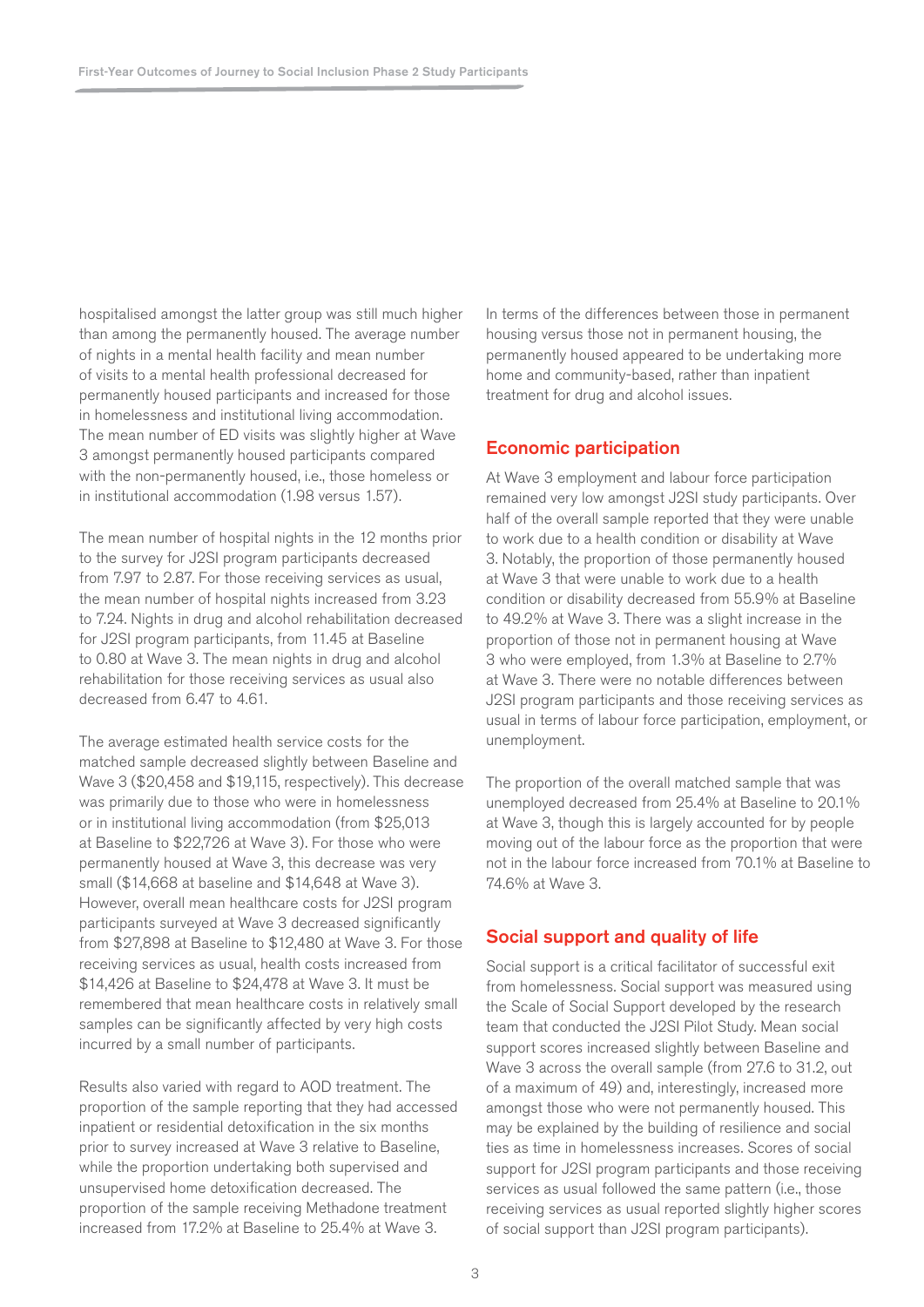Quality of life, measured by the mean score on the World Health Organization Quality of Life – Brief Version (WHOQOL-BREF) increased across all four domains: physical health, psychological, social relationships and environmental for the permanently and non-permanently housed participants. Mean scores also increased for both J2SI program participants and those receiving services as usual across all domains. Notably, and in line with expectations, improvement on the environmental domain was greater for those in permanent housing (46.0 at Baseline to 61.2 at Wave 3) than those not in permanent housing (47.0 to 55.3).

#### Looking forward

A crucial measure of the success of the J2SI program is how participants feel about their lives. We measure this by asking participants to rate out of five their current life satisfaction and optimism for the future across key life outcome areas: housing, mental health and wellbeing, physical health, employment readiness, employment, finances, safe use of alcohol and drugs, social connections, participation in social activities, capacity for independence, and overall situation.

Satisfaction improved across all domains between Baseline and Wave 3 and, in particular, with housing and overall situation. Optimism was also higher across all domains, with the mean optimism for safe use of alcohol and drugs and capacity for independence at Wave 3 being greater than 4 out of 5.

This bodes well for future outcomes, as the focus of client engagement shifts in the J2SI program to coaching and empowering clients to progress toward other individual

goals. With regard to the research study, outcomes for Years 2 and 3 will be reported in 2019, at which time a final evaluation will occur. Therein, findings from quantitative survey data, qualitative interview data, and longitudinal linked administrative data will be integrated to provide a comprehensive picture of participants' journeys to social inclusion.

#### Limitations

In this report, we provide findings on outcomes for (1) participants in the study as a whole, (2) for those who became housed prior to Wave 3 and those not housed and (3) for the J2SI group at Wave 3 relative to those randomised to existing services or those randomised to the J2SI program who became inactive for various reasons. In a follow up to the present report, a detailed examination of outcomes achieved by the J2SI group relative to the E group will be published after the completion of the program at the three-year time point.

We would note that a limitation of releasing results of differential impact at the present point is that they may have an impact on the treatment of participants in the J2SI program and possibly also those not in the program from the point of time of release of the present results (i.e., 30 months into the study). This means that differential results at the three-year time point may be affected by the results presented in this report. We would note that as the J2SI Phase 2 RCT is not a double blind trial, intensive case managers and program managers have been abreast of the progress being made by participants actively engaged in the program throughout the period of the program, which may always have affected the management and administration of the program.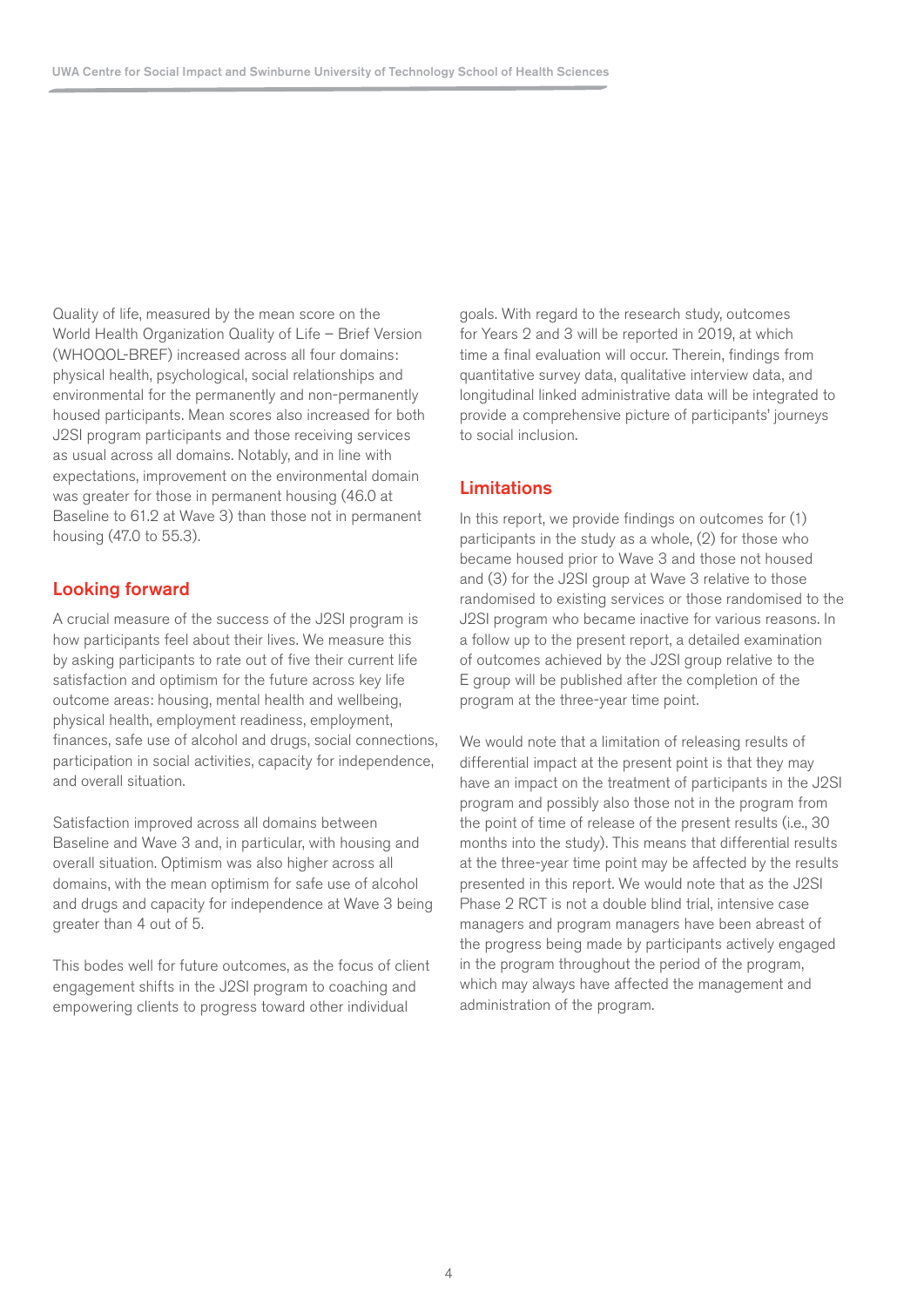## **1. Introduction**

This report presents findings from the first year of the Journey to Social Inclusion (J2SI) Phase 2 research study. It follows the release of the Baseline Report in 2017, which described the characteristics of study participants (Miscenko et al., 2017). The J2SI Phase 2 research study is a mixed-methods, multisite randomised control trial that is following the progress of 180 adults experiencing chronic homelessness in Melbourne over a four-year period.

J2SI Phase 2 is a program developed and delivered by Sacred Heart Mission (SHM). It aims to break the cycle of chronic homelessness by providing rapid access to sustained permanent housing and improving the health, well-being and social outcomes of participants. The program takes a relationship-based, trauma-informed and strengths-based approach in the context of longterm assertive case management. J2SI focuses on capacity building and skills-based support to assist clients to maintain tenancies, gain training and employment, and establish stronger social connections as well as independence. The J2SI Phase 2 program builds on the pilot J2SI program undertaken between 2009 and 2012 (Johnson & Tseng, 2010; Johnson et al., 2011; Johnson et al., 2012; Johnson et al., 2013; Johnson et al., 2014; Parkinson, 2012; Parkinson & Johnson, 2014). The J2SI service model differs markedly from standard approaches supporting those experiencing homelessness in its low client-staff ratio (6:1) and dedicated three-year intervention.

Participants in the J2SI Phase 2 research study were recruited from services that support individuals experiencing homelessness in Melbourne, Victoria, and were randomised to the J2SI Phase 2 intervention or homelessness support as usual. Those randomised to the J2SI Phase 2 intervention comprise the 'treatment group' and are referred to as the J2SI group, while those randomised to the 'comparison group', referred to as the E group, are eligible to receive existing homelessness services (i.e., services as usual). As respondents were recruited through homelessness services we can presume that the majority would continue receiving services as usual where they elect to do so and services continue to be provided. Where those randomised to the J2SI

group who subsequently left the geographical scope of support or could not be contacted by the J2SI Phase 2 support team or were deemed not to have engaged in the program they were categorised as the 'inactive' and form the 'I group'. Participation in the study was voluntary and all participants provided written, informed consent. Participants could withdraw at any time.

The Australian Bureau of Statistics (ABS) estimates that over 116,000 people in Australia were homeless in 2016 on Census night (ABS, 2018). This highlights the enormity of the problem of homelessness in Australia. Census data provide a point-in-time count and socio-demographic profile of people who are experiencing homelessness. However, census data do not shed light on the issue of chronic homelessness, the journeys of individuals who experience homelessness, nor the impact of support services on those journeys. It is precisely these latter issues—the journeys to social inclusion of those who experience chronic homelessness and the effectiveness of the J2SI Phase 2 program—that are of primary interest in the J2SI research study.

The J2SI Phase 2 study utilises the 'cultural definition of homelessness' (Chamberlain & MacKenzie, 1992, 2003, 2008). Under the cultural definition, homelessness is defined as a state in which individuals do not have access to the minimum accommodation standards that Australians believe all have the right to expect. Homelessness is further classified as primary homelessness (i.e., sleeping rough), secondary homelessness (i.e., emergency and crisis accommodation, women's refuges, youth refuges, transitional supported accommodation, caravan parks, couch surfing as a result of having nowhere else to sleep), and tertiary homelessness (i.e., boarding houses with shared kitchen and bathroom facilities and no secure tenure). It is important to note that the ABS definition of homelessness differs from the cultural definition of homelessness used in the J2SI Phase 2 research study. The ABS definition includes those who are conventionally housed, but whose dwelling is inadequate in that it does not allow the individual to have control of and access to space for social relations, such as in overcrowded dwellings (Flatau et al., 2018).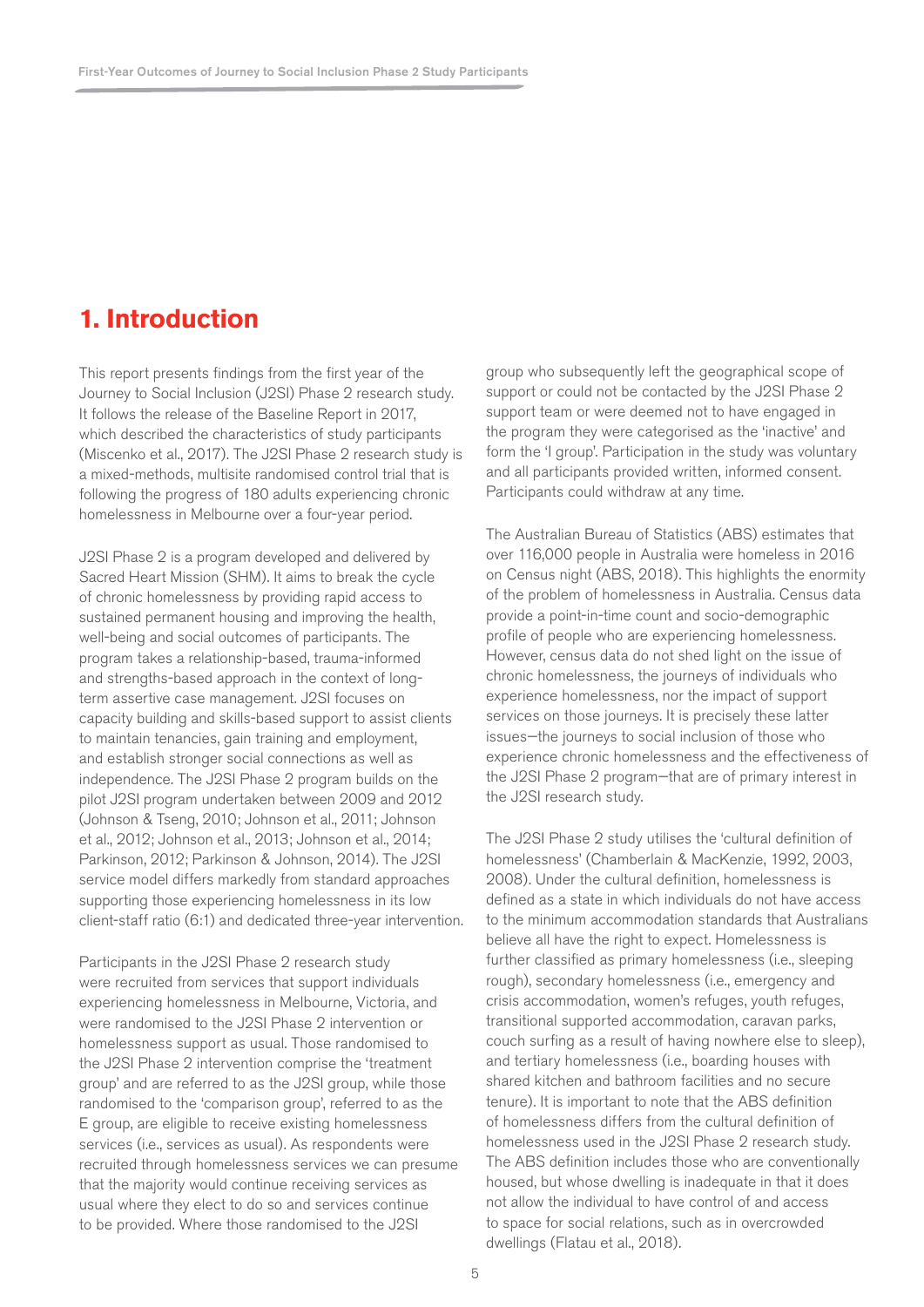Chronic homelessness is defined as either rough sleeping (i.e., primary homelessness) for 12 months continuously at some point in the past and/or at least 3 episodes of any form of homelessness (i.e., primary, secondary and/ or tertiary homelessness) in the last three years. Flatau et al. (2018) analysed Australia's Registry Week data, which was collected by service delivery agencies across Australian cities over the period 2010-2017 and includes information about individuals rough sleeping or being supported in crisis accommodation or other forms of nontenured housing. Some 7,039 individuals answered the question, "What is the total length of time you have lived on the streets or emergency accommodation?" The average duration was 5.1 years. This suggests that many individuals who experience homelessness in Australia do so for long periods, thereby highlighting the extent of chronic homelessness in Australia.

There are many known structural and individual determinants of homelessness. Structural determinants include shortages of affordable housing, high unemployment and poverty (Shinn & Weitzman, 1990; Elliott & Krivo, 1991; Early, 2005; Nooe, 2010). Physical health conditions (Hwang, 2001; Fazel, Geddes, & Kushel 2014), mental health conditions such as substance use disorders, and parental and family violence, are key individual-level determinants of homelessness, both nationally and internationally (Fazel et al. 2008, Spicer et al. 2015, Teesson, Hodder, & Buhrich 2000; Buhrich, Hodder, & Teesson 2000; O'Donnell et al. 2014; Flatau et al. 2012; Conroy et al. 2014; Miscenko et al. 2017). The experience of homelessness compounds (and may generate) these individual-level risk factors. For example, an individual with a chronic health condition who becomes homeless may be unable to afford the medication and treatment necessary to manage their condition. Moreover, substandard living conditions while homeless may exacerbate their symptoms, further inhibiting their daily function and creating additional barriers to exiting homelessness. Recognition of the complex needs of the homeless population contributed to the holistic, intensive design of the J2SI Phase 2 program created by SHM.

In addition to compromised quality of life, there is a wealth of evidence that many societal systems, including the health, justice, and welfare systems, incur substantial

costs as a result of homelessness (Flatau et al. 2008; Flatau & Zaretzky, 2008; Zaretzky, Flatau, & Brady, 2008; Poulin et al. 2010; Hwang et al. 2011; Hwang et al. 2013; Zaretzky et al. 2013; Wood et al. 2016; Parsell, Petersen, & Culhane, 2016; Zaretzky et al. 2017). Consequently, the J2SI research study measures changes across several domains of social and economic wellbeing. Integration of these elements serves to both improve understanding of the journeys of individuals who experience chronic homelessness and to evaluate the full impact of the J2SI Phase 2 program on its participants and broader social systems. In particular, it aims to evaluate changes in utilisation of various Government and public health services and the associated costs or cost savings associated with these changes among J2SI Phase 2 participants, relative to participants who receive services as usual.

The objectives of the J2SI Phase 2 research study are to:

- Describe histories, needs, circumstances and pathways of those experiencing chronic homelessness in Melbourne;
- Assess the impact of the J2SI Phase 2 program implemented by SHM compared to that derived from existing service provision in the following domains: education, employment and income; social inclusion; mental health; physical health; housing; and, service usage;
- Examine the cost of the J2SI Phase 2 program compared with existing service provision and assess the overall cost-effectiveness of the J2SI Phase 2 program (accounting for differential cost offsets); and,
- Provide a framework for scaling up the J2SI intervention pending positive evaluation findings.

To achieve these objectives, the study utilises a mixed-methods design, including quantitative surveys administered to participants in each group every six months for three years; qualitative interviews with a smaller, randomly selected segment of the sample and case workers; and the linkage of Victorian and Australian Government administrative data.

The present report is the second of three reports to be published from the J2SI Phase 2 research study. The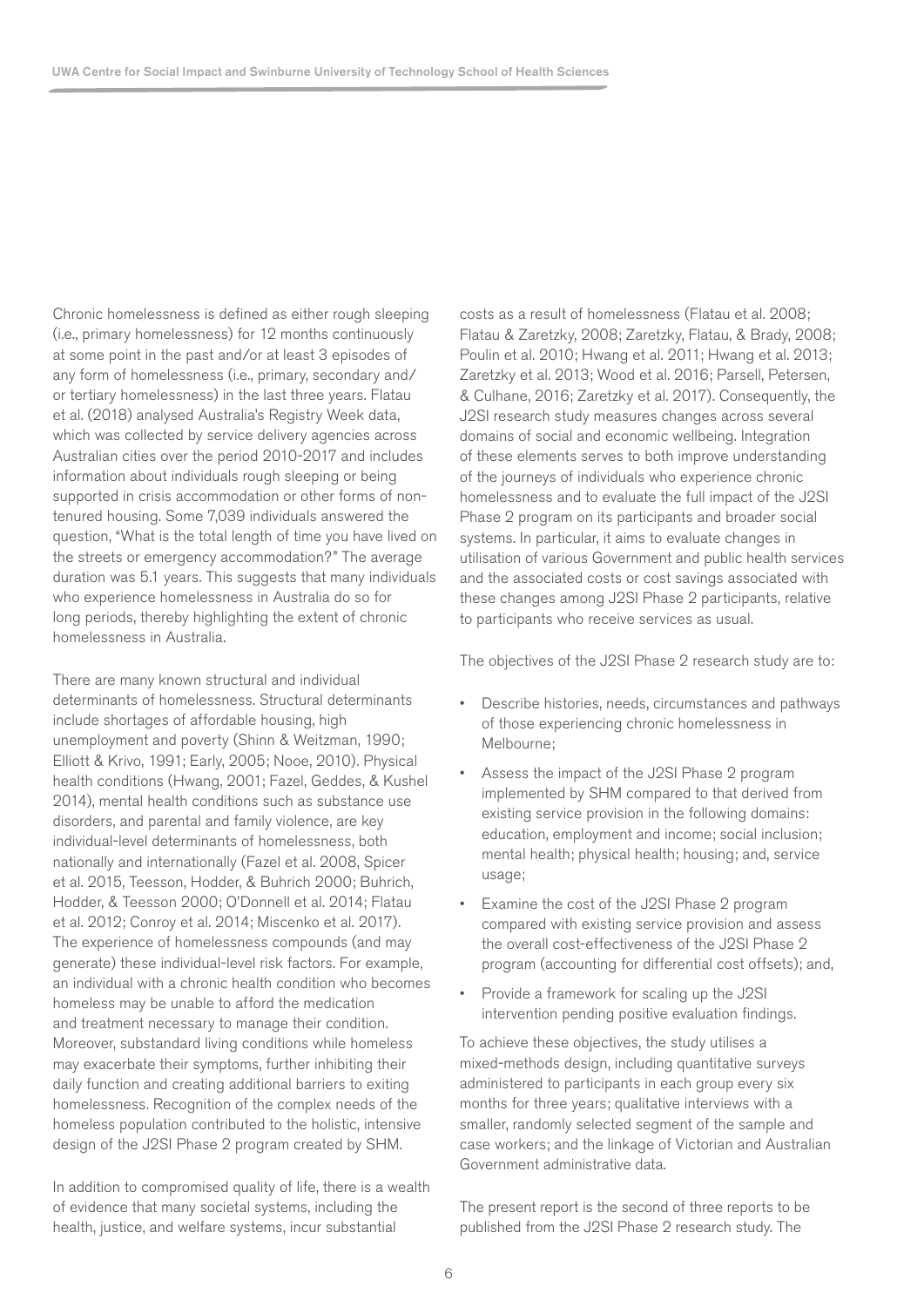first report, Miscenko et al. (2017), provided a detailed description of the design of the J2SI Phase 2 program and research study, sample recruitment, and participant histories and characteristics. It also provided an overview of Baseline results, such as mental health symptoms and selfreported health service utilisation. In the present study, our attention turns to the participants' journeys during the first year of the study. The final report in the series will examine the overall effectiveness of the J2SI Phase 2 program and its cost-effectiveness over the three years of operation.

In this report, we present findings from surveys that were completed by respondents during the first year of the J2SI Phase 2 research study. We also provide insights into how the J2SI Phase 2 program was implemented drawing on interviews conducted with caseworkers (see Box 1). The period from January to September 2016 comprised assessment of eligibility for the program and research study, recruitment and consent, completion of the Baseline survey (Wave 1) and randomisation to the J2SI Phase 2 program or to services as usual. Wave 2 data collection commenced six months after the start of the Baseline wave and took place between July 2016 and May 2017. Wave 3 took place between January and December 2017 and assessed participants' progress one year on from the start of the research study.

The first year of the J2SI Phase 2 program focuses on the attainment and subsequent sustainability of permanent housing, and addressing immediate health needs. Statistical analysis of Wave 3 (or 12-month data) revealed a significant difference between the J2SI group and the E and I group participants in access to permanent housing, with J2SI Phase 2 program participants achieving significantly higher rates of permanent housing access compared with the other study participants. There was also a significant decrease in healthcare costs for the J2SI Phase 2 program participants from Baseline to Wave 3. However, across all other domains examined in this report, no significant changes in outcomes between the J2SI program group and the E and I groups were observed at the 12-month point. If the I group is removed from the analysis, an additional significant difference is evident in the Environmental domain in the World Health Organization Quality of Life (WHOQOL-BREF) scale, with J2SI Phase 2 program participants achieving a positive differential outcome.

In this report, we present 12-month changes in outcomes and, where appropriate, disaggregate the sample by whether or not the respondent was in permanent housing. Permanent housing is defined as holding a tenancy in public or community housing, private rental accommodation, or living in one's own home for the week prior to survey. A wider definition may include tenure in 'transitional housing' (i.e., housing provided through specialist homelessness services), where having a lease of over 12 months is reported. At the point of the Wave 3 survey, self–report measures of housing did not allow us to distinguish the transitional housing group from those in other forms of supported accommodation. Those not in permanent housing were experiencing homelessness (i.e., rough sleeping, staying with friends or family due to not having anywhere else to go, or temporary accommodation) or were living in an institutional setting (e.g., in hospital or a mental health facility or jail). Thus, in most instances, 12-month outcomes will be broken down according to permanent housing status, rather than by participants randomised to the J2SI Phase 2 program or services as usual. A comparison of participants in the J2SI Phase 2 program with those receiving services as usual will be the focus of the research study's final report, to be released at the conclusion of the trial.

In most instances, this report will examine changes between the Baseline survey and Wave 3 for what is referred to as the 'Matched Sample'. The Matched Sample includes those participants who completed both the Baseline and Wave 3 surveys.

Outcomes related to the following domains will be discussed:

- Housing
- Health (physical health, mental health, alcohol and other drug use)
- Health service utilisation
- Economic participation
- Social support
- Quality of life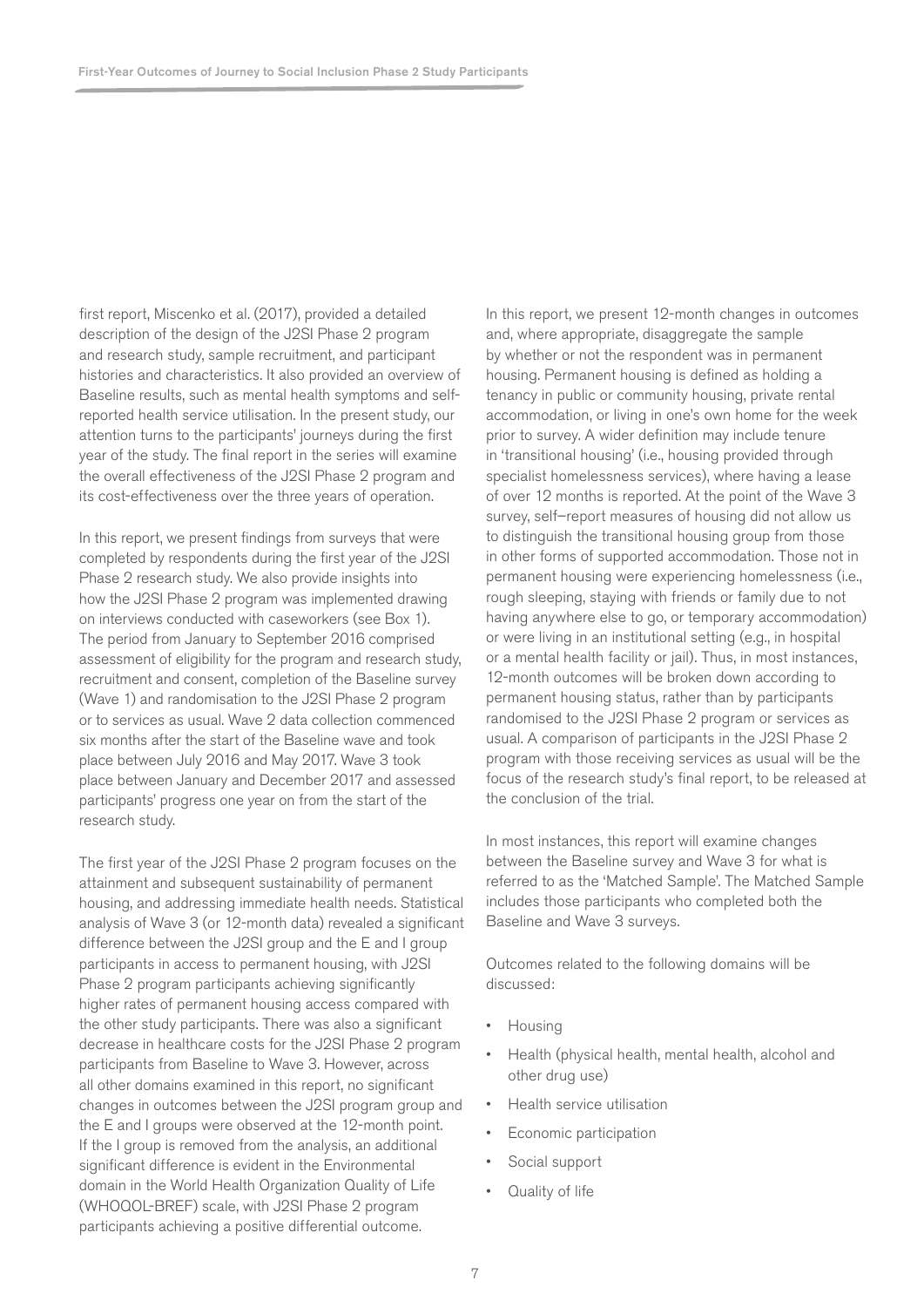## **2. Research methodology**

The mixed-methods research design adopted in the J2SI Phase 2 research study includes the collection of longitudinal survey data from study participants (i.e., J2SI and services as usual groups), qualitative interviews with a random sample of study participants from both groups, semi-structured interviews with J2SI Phase 2 service providers, and linked administrative data from Victorian and Australian Government agencies. The present report captures findings from the first three waves of the longitudinal survey: Baseline (Wave 1), 6 months (Wave 2), and 12 months (Wave 3), with a focus on comparing Baseline and Wave 3.

To be eligible for the J2SI Phase 2 research study participants had to:

- Be aged 25-50 years, be permanent residents of Australia, have Centrelink entitlements, and not be engaged in an existing long-term intensive homelessness support program; and,
- Have experienced rough sleeping continuously for 12 months and/or three episodes of homelessness over the previous three years; and,
- Be currently experiencing homelessness (primary, secondary or tertiary), or housed for six months or less and at risk of homelessness due to having received a notice to vacate or a breach of tenancy notice without a secure housing option available.

Potential participants who otherwise may have been eligible for the study were excluded from the research if they:

- Could not speak English fluently (as budget constraints precluded the hiring of interpreters); or,
- Had unmanaged mental illness that was severe enough to prevent the provision of informed consent; or
- Posed an identifiable safety threat to themselves or others that the service was unable to manage; or
- Were for any reason unable to give informed consent or participate fully in the study.

Participants in the study were assessed for eligibility against the above criteria; provided written, informed consent; and, following the completion of the Baseline survey, were randomised to the J2SI Phase 2 program or to services as usual. Randomisation outcomes were determined through a simple shuffled envelope system in line with the recommendation of SHM that this system would be more acceptable to clients than computerised randomisation systems. Participants were randomised to receive the J2SI Phase 2 Program (J2SI group) or homelessness services as usual (E group). It is important to note that, due to recruitment occurring via service delivery agencies, we expect that respondents in the E group would continue to receive existing support where eligible and where sought. However, services may not always be available and respondents may choose not to engage on a consistent basis. Therefore they may not always be receiving support.

In adherence to guidelines for ethical human research, participants could withdraw from the study at any time. If participants informed their interviewer or any member of the research team that they wished to withdraw, they were presented with a withdrawal form and guided through its completion. In this form, participants could choose whether they wanted to withdraw from future survey waves and whether they wanted the survey data already collected from them to be excluded from analysis.

The initial target sample size was 60 J2SI group participants and 70 E group participants, with the latter group slightly larger in anticipation of a higher attrition rate. At the conclusion of recruitment, 90 participants had been randomised into the J2SI group and 96 were randomised into the E group. After recruitment, 8 J2SI group participants moved outside of the geographic scope of the program and 12 could not be contacted in the 3 months after their Baseline interview. These participants were categorised as 'inactive' (I group). Six J2SI group participants were deemed ineligible after Baseline due to currently receiving or having recently received longterm homelessness support. Therefore, the final Baseline sample was comprised of 84 J2SI group participants, 64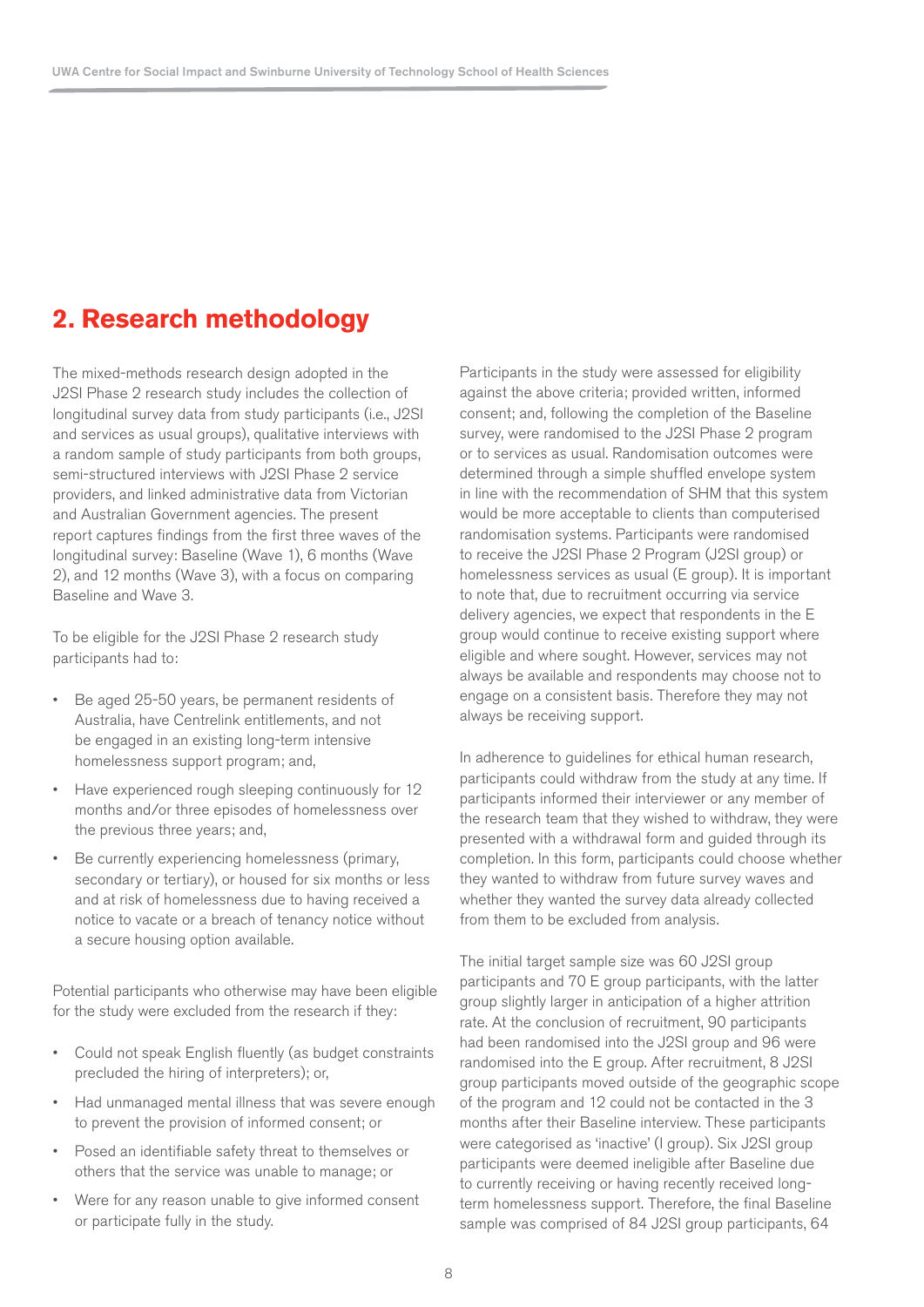#### Figure 1: CONSORT Flow diagram of J2SI research study participants

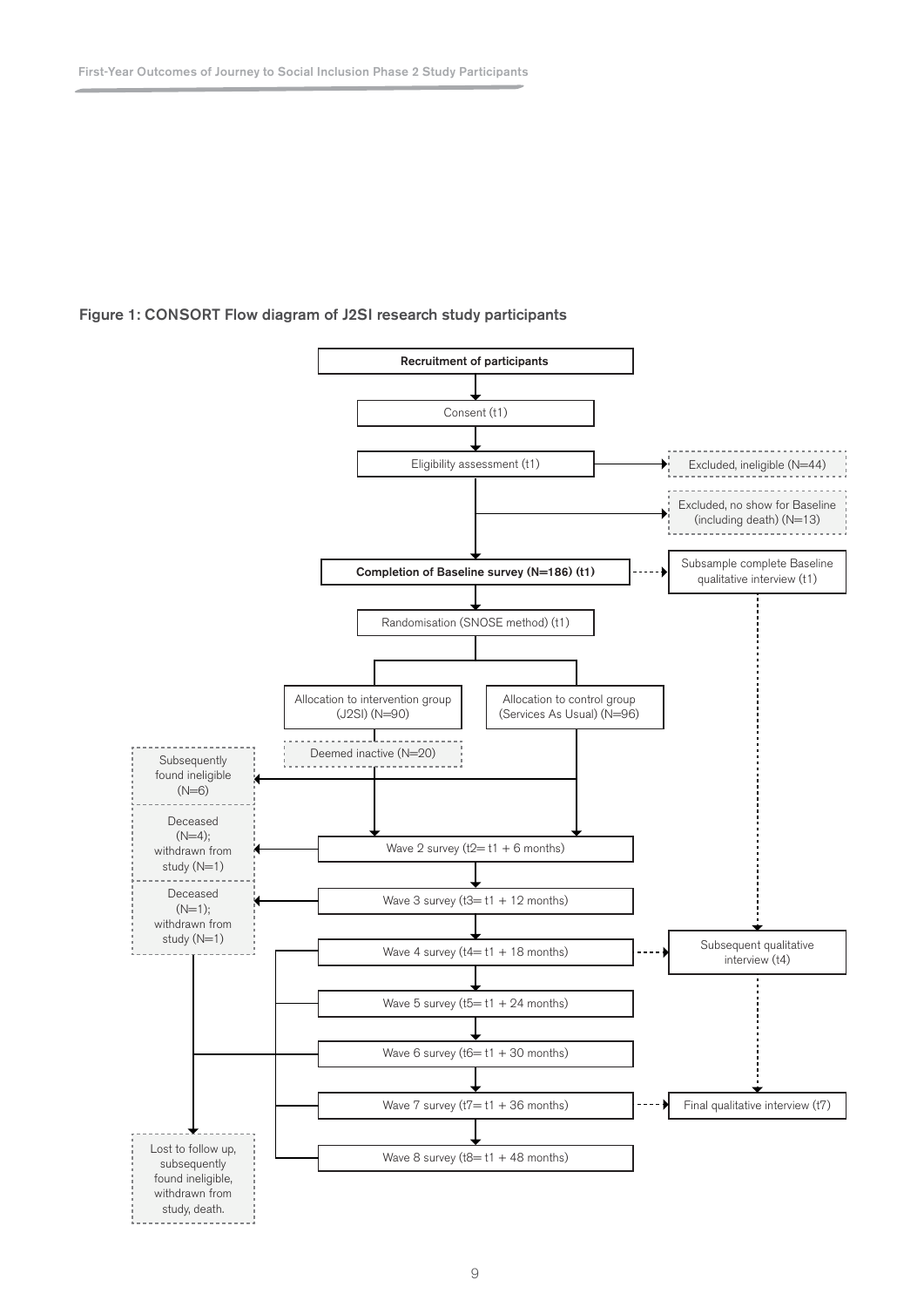#### Table 1: Data collection dates and survey numbers

| Wave of data<br>collection                              | <b>Dates</b>                                                    | Deaths prior to<br>survey wave | Withdrawals<br>prior to survey<br>wave | Adjusted<br>potential<br>sample $size(a)$ | Number of<br>valid surveys<br>completed | <b>Response</b><br>rate |
|---------------------------------------------------------|-----------------------------------------------------------------|--------------------------------|----------------------------------------|-------------------------------------------|-----------------------------------------|-------------------------|
| Baseline (Wave 1)                                       | 8 January 2016 -<br>30 September 2016                           | ٠                              | ٠                                      |                                           | 180                                     |                         |
| Wave 2                                                  | 8 July 2016 -<br>30 May 2017                                    | $\overline{4}$                 |                                        | 175                                       | 121                                     | 69.1%                   |
| Wave 3                                                  | 5 January 2017 -<br>11 December 2017                            |                                |                                        | 173                                       | 134                                     | 77.5%                   |
|                                                         | (a) Excludes deaths and withdrawals from total Baseline sample. |                                |                                        |                                           |                                         |                         |
| Source: J2SI Phase 2 Baseline, Wave 2 and Wave 3 Survey |                                                                 |                                |                                        |                                           |                                         |                         |

of whom were active participants in the J2SI program, and 96 E group participants, one of whom withdrew but consented to their Baseline data being used. This participant was not contacted for subsequent waves of the study. The CONSORT flow diagram in Figure 1 outlines the recruitment and attrition of participants through the study.

A total of 435 surveys were conducted with study participants during 2016 and 2017 over three waves of data collection for the J2SI Phase 2 research study.

Table 1 outlines the dates of each data collection wave, the number of participants who withdrew or died prior to survey completion for that wave, and the number of surveys completed. Excluded from the number of valid surveys completed for the Baseline are 6 respondents who were randomised to the intervention but were later determined by SHM J2SI Phase 2 support team to be ineligible to participate in the study. It is difficult to pinpoint whether and exactly when participants became inactive. Therefore, Table 1 does not identify the number of participants who were inactive prior to the commencement of each survey wave, and we cannot draw any conclusions about the impact of inactive participants on the response rate for each wave.

As in the Baseline report, we examine in this report a broad range of outcomes for study participants as a whole, rather than for J2SI Phase 2 Program participants (the J2SI group) relative to those receiving existing services (the E group). The exception to this is access to permanent housing, as this was the main focus of Year One of the J2SI program. The differential impact of the J2SI Phase 2 Program on all outcomes of interest will be undertaken at the completion of the program and summarised in the final report. This is necessary to maintain the validity of the ongoing study. However, in order to capture differences over time, we match responses at Baseline and Wave 3 for those participants who completed both waves. For clarity, Table 2 provides a brief glossary of terms used to refer to the time points and samples covered in this report.

#### Table 2: Terms used to refer to time points and groups of participants in this report

| Term                   | <b>Definition</b>                                                                                                                                                      |
|------------------------|------------------------------------------------------------------------------------------------------------------------------------------------------------------------|
| <b>Baseline</b>        | The time of the initial recruitment and the first wave<br>of the longitudinal survey round                                                                             |
| Wave 3                 | The survey round conducted one year post-Base-<br>line                                                                                                                 |
| <b>Baseline Sample</b> | All study participants who completed the Baseline<br>survey                                                                                                            |
| <b>Matched Sample</b>  | Those participants who completed Baseline<br>and Wave 3 surveys. Their results at the different<br>time points will be referred to as "at Baseline"<br>and "at Wave 3" |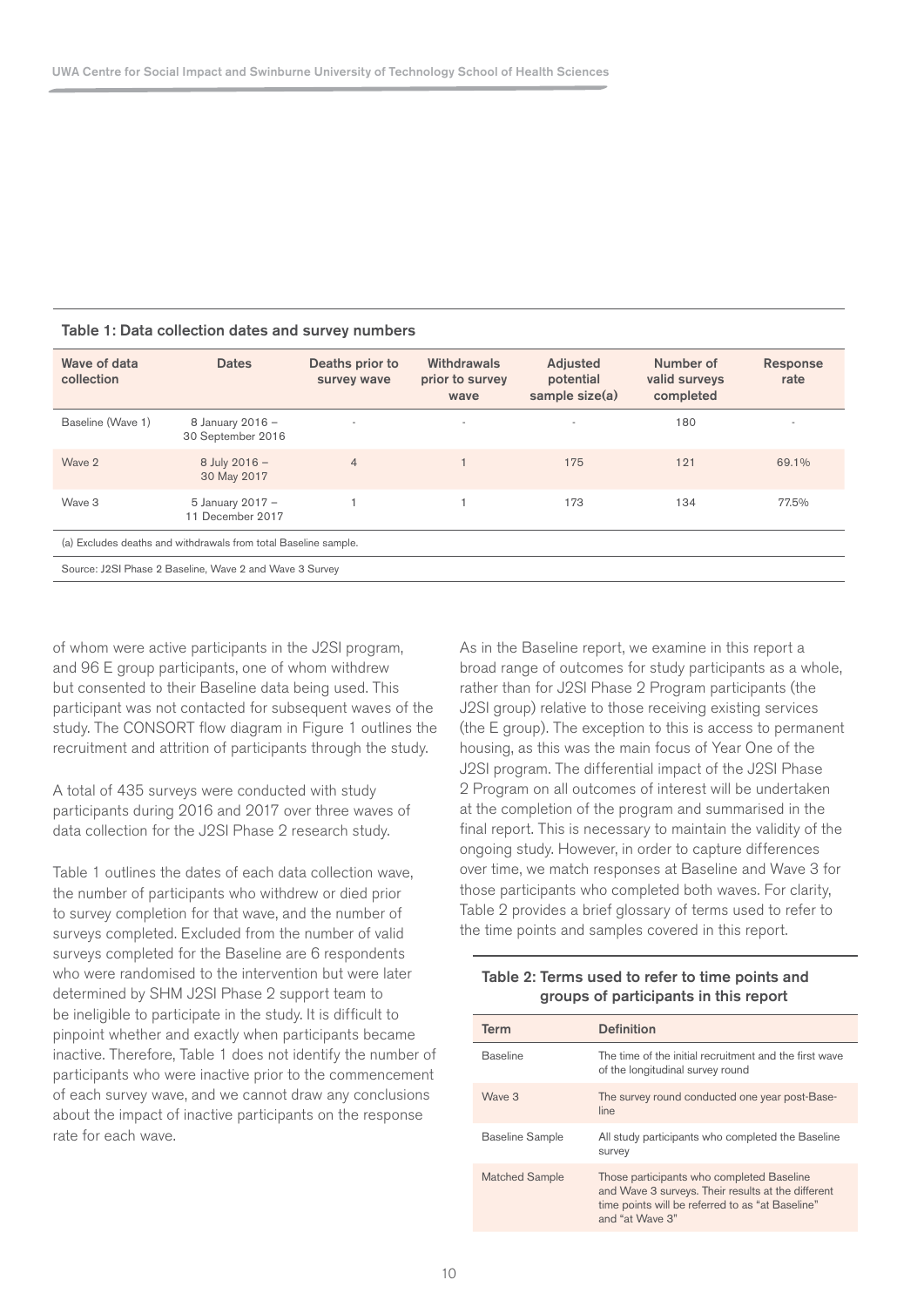As noted previously, not all participants randomised to the J2SI Phase 2 Program (the J2SI group) engaged with the program. However, they remained part of the research study and were still invited to complete follow-up surveys. Because we were unable to determine at which point they became inactive, and therefore unable to gauge the duration of the J2SI Phase 2 intervention received prior to their becoming inactive, inactive participants were included in any analyses that compared J and E groups.

Prior to the commencement of Wave 2 data collection, 4 participants were known to have died and 1 had withdrawn from the research study. Three of the deceased participants and the participant who withdrew were in the E group. Prior to the commencement of Wave 3, an additional participant died and a second participant withdrew from the J2SI Phase 2 study. The deceased participant was from the J2SI group, and the additional withdrawn participant was from the E group. Both withdrawn participants consented for their linked administrative data to be obtained and for the survey data collected up to their withdrawal to be used.

There are considerable difficulties in following participants over time, as homelessness and residential instability may lead people to move often and contact details may no longer be valid at the point of follow up. The research team implemented intensive follow-up processes to ensure that respondents can be contacted, even where contact details were no longer up-to-date, including leveraging respondent consents to be able to contact services in the metropolitan area to enquire as to participants' whereabouts. Nevertheless, excluding those known to have died and those who withdrew from completing surveys, 54 respondents did not complete the Wave 2 survey (30.9%). In response to a lower than anticipated Wave 2 response rate, the research team devoted additional resources to the follow-up process, which resulted in a higher proportion of responses in Wave 3 than Wave 2; the response rate for Wave 3 was 77.5%, compared with the Wave 2 response rate of 69.1%.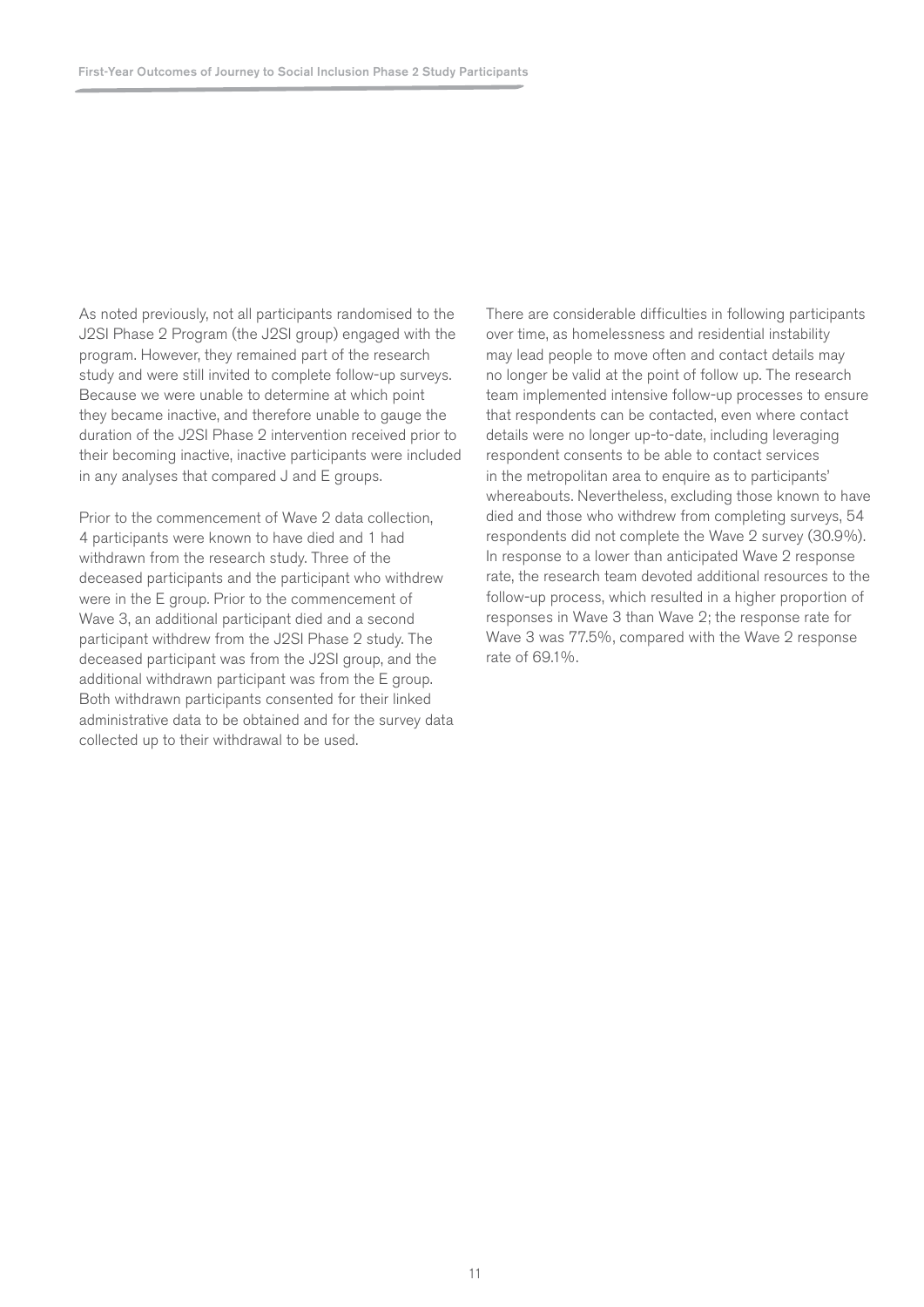## **3. A profile of study participants**

Table 3 presents the sociodemographic profiles of participants at Baseline and Wave 3. The average age of participants at Baseline was 39.5 years and among Wave 3 participants, 41.0 years. The somewhat older average age at Wave 3 is explained by natural ageing associated with the time taken to complete the first three waves of the study. Likewise, there was no difference between the mean age at Baseline for those in permanent housing and those not in permanent housing. The same pattern was evident at Wave 3. At Wave 3, the mean age of those in permanent housing was 39.8 years, compared with 41.0 years for those not in permanent housing.

Two-thirds of respondents at Baseline were male (68.3%), which was also the case at Wave 3 (67.2%). The proportion of women and men who reported being in permanent housing at Baseline was roughly equal (7-8%). However, at Wave 3, a higher proportion of men (47.8%) than women (34.9%) had transitioned into permanent housing, perhaps indicating that women may face unique barriers to securing permanent accommodation. In a prior study conducted in California by Zlotnick, Robertson, and Lahiff (1999), female gender was associated with unstable housing when controlling for demographic characteristics and several other domains (e.g., economic resources). That study suggested that while women may be more likely than men to get into housing, maintaining it is a challenge. The chronicity of homelessness among the cohort in the present study may be a barrier to obtaining permanent housing, a finding also reported by Zlotnick and colleagues. Women face particular barriers to exiting homelessness, including high rates of family violence and the need for domiciles that can accommodate children, among others (Metraux & Culhane, 1999).

Aboriginal and Torres Strait Islander (Indigenous) respondents comprised 12.2% of the Baseline sample, which far exceeds the representation of Indigenous people in the Victorian population (0.8%) (ABS, 2017). None of the Indigenous participants were in permanent housing at Baseline. Fourteen respondents or 10.4% of the Wave 3 sample identified as Indigenous. Three (21.4%) were in permanent housing at Wave 3, representing a lower proportion of those in permanent housing than among non-Indigenous respondents  $(46.7\%)$ .

A question on whether the respondent had served in the Australian Defence Force was included in the Wave 3 survey. Seven respondents (5.2%) reported that they had served in the Australian Defence Force. Three of these veterans reported they were in permanent housing at Wave 3, which was proportionally consistent with the broader sample.

At Baseline, 81.1% of the sample were living alone, compared to 66.4% at Wave 3. At Baseline, 74.4% of those living alone were not in permanent housing and 6.5% were in permanent housing, compared to 33.6% and 32.8% at Wave 3, respectively. These statistics are derived from the question "What is your current living arrangement?" and participants select from lone person, one parent with child(ren), couple with child(ren), couple without child(ren), other family (related family e.g., siblings, parents), group (two or more unrelated persons), or other (please specify). These living arrangements can occur across all accommodation types (e.g., people can live with a partner on the streets, or in a group on the streets). Therefore, whether or not a person is living alone or with other people does not necessarily reflect their housing status.

At Wave 3, 3 respondents (2.2%) reported that they had given birth to or fathered a child in the previous 12 months. Two of these respondents were not living in permanent housing.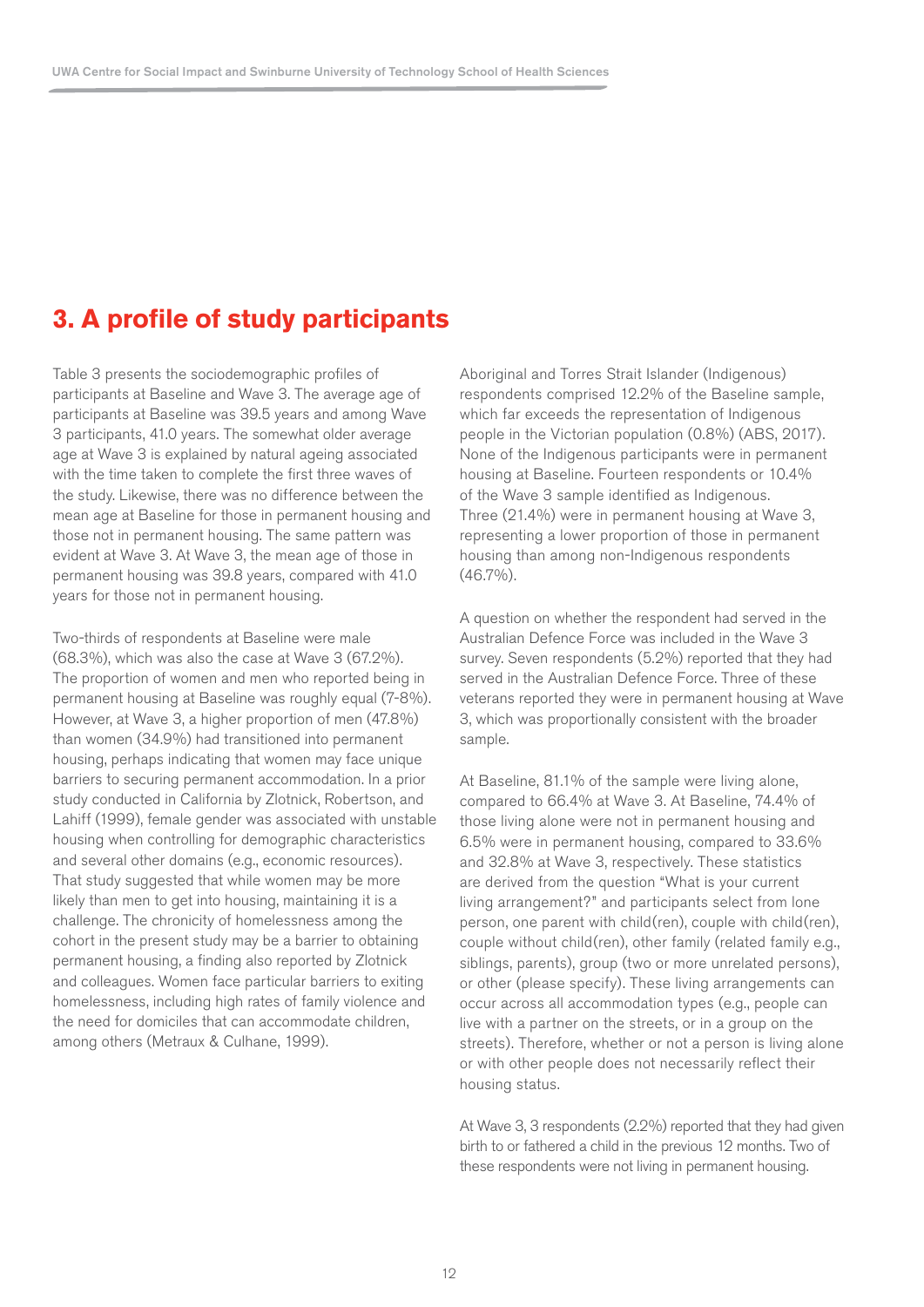| Baseline (N=180)           |                          |                                           |               |                                              |       |                        |        |  |
|----------------------------|--------------------------|-------------------------------------------|---------------|----------------------------------------------|-------|------------------------|--------|--|
|                            | Total<br>sample          | Housed but at risk of<br>homelessness (b) |               | Homelessness and<br>institutional living (c) |       | <b>Total</b><br>sample |        |  |
|                            | 0/0                      | $\mathsf{N}$                              | $\frac{0}{0}$ | N                                            | 0/0   | $\mathsf{N}$           | 0/0    |  |
| Mean age, years            | 39.5                     | 14                                        | 41.0          | 166                                          | 39.3  | 180                    | 39.5   |  |
| Gender (%)                 |                          |                                           |               |                                              |       |                        |        |  |
| Male                       | 68.3                     | 10                                        | 8.1           | 113                                          | 91.9  | 123                    | 100.0  |  |
| Female                     | 30.6                     | $\overline{4}$                            | 7.3           | 51                                           | 92.7  | 55                     | 100.0  |  |
| Other gender (a)           | $\overline{\phantom{a}}$ | $\sim$                                    | $\sim$        | $\overline{\phantom{a}}$                     | ÷,    | < 5                    | $\sim$ |  |
|                            | 100.0                    |                                           |               |                                              |       |                        |        |  |
| Indigeneity (%)            |                          |                                           |               |                                              |       |                        |        |  |
| Indigenous respondents     | 12.2                     | $\mathsf{O}$                              | 0.0           | 22                                           | 100.0 | 22                     | 100.0  |  |
| Non-Indigenous respondents | 87.8                     | 14                                        | 8.0           | 144                                          | 92.0  | 158                    | 100.0  |  |
|                            | 100.0                    |                                           |               |                                              |       |                        |        |  |

#### Table 3: Participant sociodemographic characteristics, Baseline and Wave 3

| Wave 3 (N=134)             |                 |                          |                          |                                              |               |                        |        |
|----------------------------|-----------------|--------------------------|--------------------------|----------------------------------------------|---------------|------------------------|--------|
|                            | Total<br>sample | Permanent<br>housing (d) |                          | Homelessness and<br>institutional living (c) |               | <b>Total</b><br>sample |        |
|                            | 0/0             | $\mathsf{N}$             | $\frac{0}{0}$            | $\mathsf{N}$                                 | $\frac{0}{0}$ | ${\sf N}$              | 0/0    |
| Mean age, years            | 40.5            | 59                       | 39.8                     | 75                                           | 39.3          | 134                    | 40.5   |
| Gender (%)                 |                 |                          |                          |                                              |               |                        |        |
| Male                       | 67.2            | 43                       | 47.8                     | 47                                           | 91.9          | 90                     | 100.0  |
| Female                     | 32.1            | 15                       | 34.9                     | 28                                           | 92.7          | 43                     | 100.0  |
| Other gender (a)           | $\sim$          | $\overline{\phantom{a}}$ | $\overline{\phantom{a}}$ | $\overline{\phantom{a}}$                     | $\sim$        | $< 5\,$                | $\sim$ |
|                            | 100.0           |                          |                          |                                              |               |                        |        |
| Indigeneity (%)            |                 |                          |                          |                                              |               |                        |        |
| Indigenous respondents     | 10.4            | 3                        | 21.4                     | 11                                           | 100.0         | 14                     | 100.0  |
| Non-Indigenous respondents | 89.6            | 56                       | 46.7                     | 64                                           | 92.0          | 120                    | 100.0  |
|                            | 100.0           |                          |                          |                                              |               |                        |        |

(a) Less than five respondents.

(b) Includes those who reported staying in public housing for the week prior to the survey.

(c) Includes those who reported sleeping rough, staying with friends and family because they have nowhere else to live, short- to medium-term supported homelessness accommodation, temporary accommodation or institutional residential dwelling for the week prior to the survey.

(d) Includes those who reported staying in public housing, private rental accommodation or own house (owner occupier) for the week prior to the survey.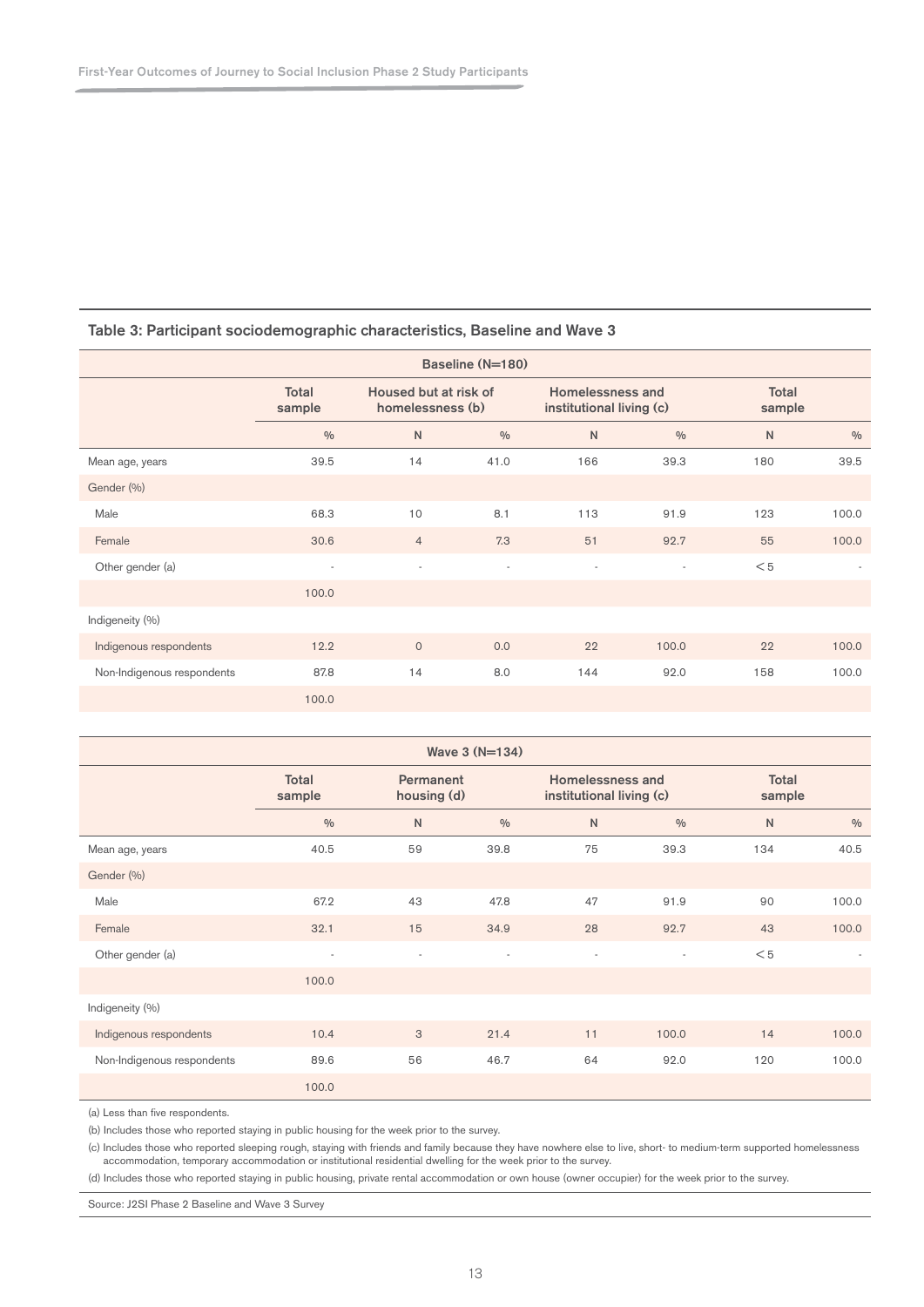### **4. Housing**

An important goal of the J2SI Phase 2 program overall, and the particular focus of the first year of the program, is to transition program participants into permanent housing and to provide the wraparound support required for them to sustain tenancy. Historically, service delivery approaches for addressing homelessness have focused on first developing readiness for permanent housing through outreach and treatment of co-occurring problems (e.g., mental health and substance abuse issues) with the eventual goal of permanent, supportive housing (Tsemberis, Gulcur & Nakae, 2004). The J2SI Phase 2 program adopts the modern Housing First approach, which places securing permanent housing as the primary goal in order to provide a stable base from which to address individuals' non-housing issues.

To ascertain housing outcomes, participants are asked at each survey wave where they slept the night prior to their survey, and where they slept during the week prior to their survey. Table 4 provides information on the self-reported housing and homelessness status of the respondent in the night prior to the survey and Table 5 reports the results for the week prior to the survey. Taking first the results for the Baseline, 92.2% of respondents reported that they were homeless in the night and week prior to the survey while 14 respondents (7.8% of the sample) reported they were in permanent housing but at immediate risk of homelessness and with a history of chronic homelessness. At Wave 3, 59 of the 134 respondents (44.0%) reported they were in permanent housing in the week prior to the survey (Table 5). This is a significant increase in the number of respondents in permanent housing over 12 months.

As is evident in Tables 4 and 5 for the Matched Sample, the rate of homelessness among those interviewed at both Baseline and at Wave 3 decreases. One quarter (24.6%) of the matched sample respondents were sleeping rough at Baseline on the night prior to the survey (Table 4). However, by Wave 3, this proportion had dropped to 8.2%, a two-thirds reduction. We also saw a substantial drop in the proportion of respondents in short- and medium-term supported homelessness accommodation (11.2% at Wave

3 versus 31.3% at Baseline see Table 4). The proportion of respondents in public/community housing increased from 9.0% at Baseline to 34.3% at Wave 3. The proportion of respondents in temporary accommodation, with friends/ family, and in institutional accommodation (e.g., jail, hospitals) was relatively stable across the Baseline and Wave 3. Notably, 9.0% and 1.5% of respondents were in private rental accommodation or owner-occupied housing, respectively, the night prior to their Wave 3 survey.

The types of accommodation that respondents resided in during the week prior to completing the survey are presented in Table 5. Again, we see a marked drop in the proportion of respondents sleeping rough, from 29.1% at Baseline to 9.7% at Wave 3 amongst the matched sample. We also see a decrease in the proportion of respondents in short- to medium-term homelessness accommodation (32.1% of the matched sample at Baseline to 11.2% at Wave 3), and a substantial increase in use of public/community housing (9.0% at Baseline to 34.3% at Wave 3). The proportion of the sample staying with friends or family because they had nowhere else to live in the week prior to the survey increased slightly, from 14.2% to 17.2%, as did the proportion in institutional accommodation, from 1.5% to 3.7%.

Another positive outcome is the relative stability in accommodation between last week and last night amongst Wave 3 respondents. A higher proportion of the Matched Baseline sample slept rough in the week prior to survey relative to the night before (29.1% slept rough the week prior, 24.6% slept rough the night prior). The results indicate that this 'gap' was filled by family and friends (14.2% reported that they slept with friends and family the week prior versus 19.4% the night prior). Of particular note is the consistency between accommodation type the night prior and the week prior to survey at Wave 3 amongst those in permanent housing: 34.3% of the Wave 3 sample were in public/community housing both the week and night prior to their survey, 1.5% were in their own homes (as owner-occupier), and 9.0% were in private rental accommodation the night before and 8.2% were in private rental accommodation for the week prior.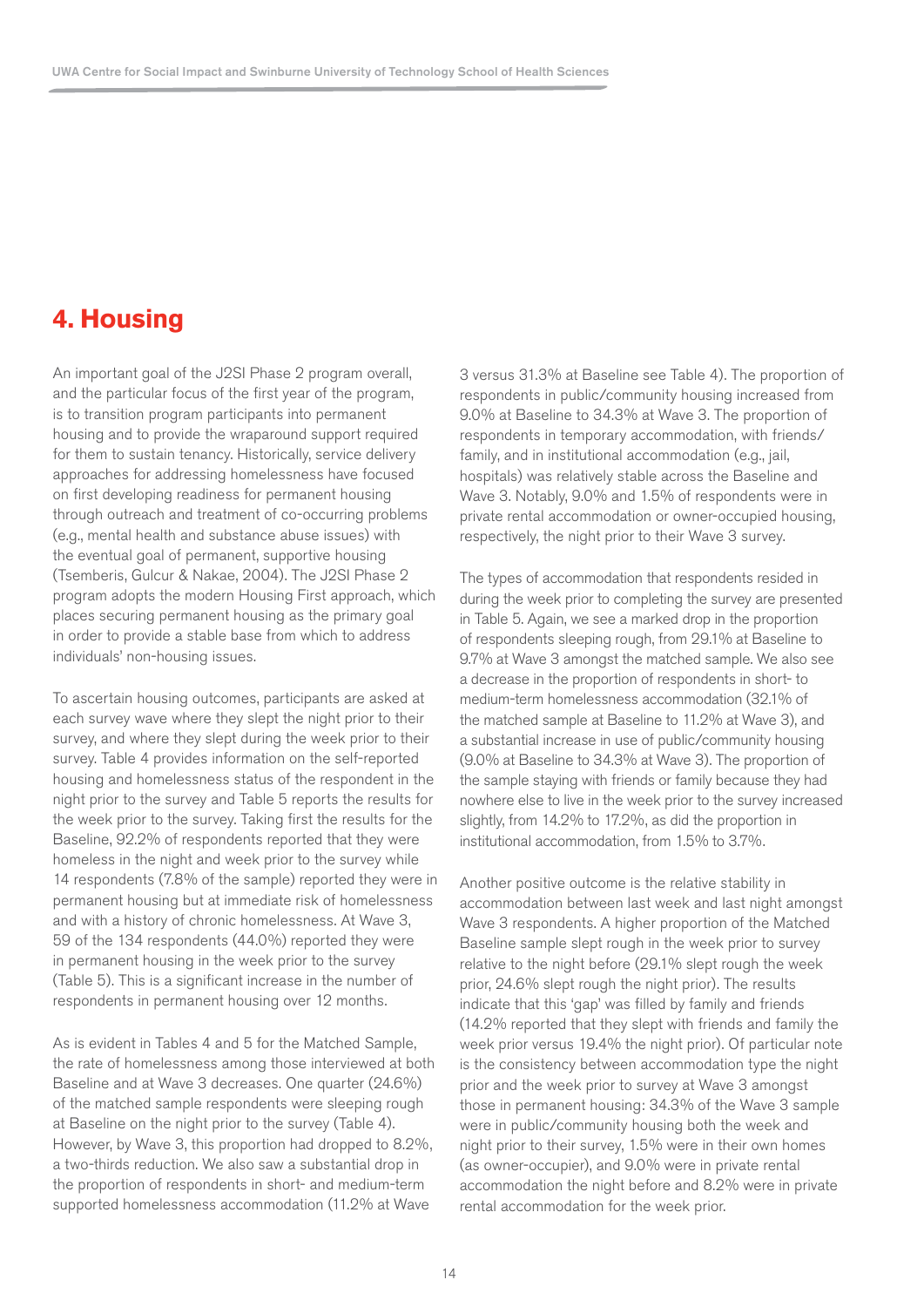#### Table 4: Accommodation the night prior to survey completion at Baseline and Wave 3, Baseline and Matched Samples

|                                                                                         | <b>Baseline Sample</b> |                          | Matched Sample (N=134) |                          |              |                          |  |
|-----------------------------------------------------------------------------------------|------------------------|--------------------------|------------------------|--------------------------|--------------|--------------------------|--|
|                                                                                         | $(N=180)$              |                          | <b>Baseline</b>        |                          | Wave 3       |                          |  |
|                                                                                         | N                      | 0/0                      | N                      | 0/0                      | $\mathsf{N}$ | 0/0                      |  |
| Homelessness and Institutional Living                                                   | 166                    | 92.2                     | 122                    | 91.0                     | 74           | 55.2                     |  |
| Slept rough                                                                             | 44                     | 24.4                     | 33                     | 24.6                     | 11           | 8.2                      |  |
| With friends/family because have nowhere else to live (e.g., couch surfing)             | 36                     | 20.0                     | 26                     | 19.4                     | 24           | 17.9                     |  |
| Short-to medium-term supported homelessness accommodation                               | 58                     | 32.2                     | 42                     | 31.3                     | 15           | 11.2                     |  |
| Temporary accommodation (e.g., caravans, motels, boarding houses)                       | 25                     | 13.9                     | 19                     | 14.2                     | 21           | 15.7                     |  |
| Institutional dwelling (e.g., hospitals, residential rehabilitation facility, jail) (a) | $<$ 5                  | $\overline{\phantom{a}}$ | $<$ 5                  | $\overline{\phantom{a}}$ | < 5          | $\sim$                   |  |
| <b>Permanent Housing</b>                                                                | 14                     | 7.8                      | 12                     | 9.0                      | 60           | 44.8                     |  |
| Public/community housing                                                                | 14                     | 7.8                      | 12                     | 9.0                      | 46           | 34.3                     |  |
| Private rental accommodation                                                            | $\circ$                | 0.0                      | $\circ$                | 0.0                      | 12           | 9.0                      |  |
| Own house (owner occupier)                                                              | $\circ$                | 0.0                      | $\circ$                | 0.0                      | < 5          | $\overline{\phantom{a}}$ |  |
| Total                                                                                   | 180                    | 100.0                    | 134                    | 100.0                    | 134          | 100.0                    |  |
| (a) Less than five respondents.                                                         |                        |                          |                        |                          |              |                          |  |
| Source: J2SI Phase 2 Baseline and Wave 3 Survey                                         |                        |                          |                        |                          |              |                          |  |

#### Table 5: Accommodation in the week prior to survey completion at Baseline and Wave 3, Baseline and Matched Samples

|                                                                                         | <b>Baseline Sample</b> |                          | Matched Sample (N=134) |                 |     |        |  |  |
|-----------------------------------------------------------------------------------------|------------------------|--------------------------|------------------------|-----------------|-----|--------|--|--|
|                                                                                         | $(N=180)$              |                          |                        | <b>Baseline</b> |     | Wave 3 |  |  |
|                                                                                         | N                      | 0/0                      | N                      | 0/0             | N   | 0/0    |  |  |
| Homelessness and Institutional Living                                                   | 166                    | 92.2                     | 122                    | 91.0            | 75  | 56.0   |  |  |
| Slept rough                                                                             | 54                     | 30.0                     | 39                     | 29.1            | 13  | 9.7    |  |  |
| With friends/family because have nowhere else to live (e.g., couch surfing)             | 29                     | 16.1                     | 19                     | 14.2            | 23  | 17.2   |  |  |
| Short- to medium-term supported homelessness accommodation                              | 56                     | 31.1                     | 43                     | 32.1            | 15  | 11.2   |  |  |
| Temporary accommodation (e.g., caravans, motels, boarding houses)                       | 24                     | 13.3                     | 19                     | 14.2            | 19  | 14.2   |  |  |
| Institutional dwelling (e.g., hospitals, residential rehabilitation facility, jail) (a) | $<$ 5                  | $\overline{\phantom{a}}$ | $<$ 5                  |                 | 5   | 3.7    |  |  |
| <b>Permanent Housing</b>                                                                | 14                     | 7.8                      | 12                     | 9.0             | 59  | 44.0   |  |  |
| Public/community housing                                                                | 14                     | 7.8                      | 12                     | 9.0             | 46  | 34.3   |  |  |
| Private rental accommodation                                                            | $\Omega$               | 0.0                      | $\Omega$               | 0.0             | 11  | 8.2    |  |  |
| Own house (owner occupier)                                                              | $\circ$                | 0.0                      | $\circ$                | 0.0             | < 5 |        |  |  |
| Total                                                                                   | 180                    | 100.0                    | 134                    | 100.0           | 134 | 100.0  |  |  |
| (a) Less than five respondents.                                                         |                        |                          |                        |                 |     |        |  |  |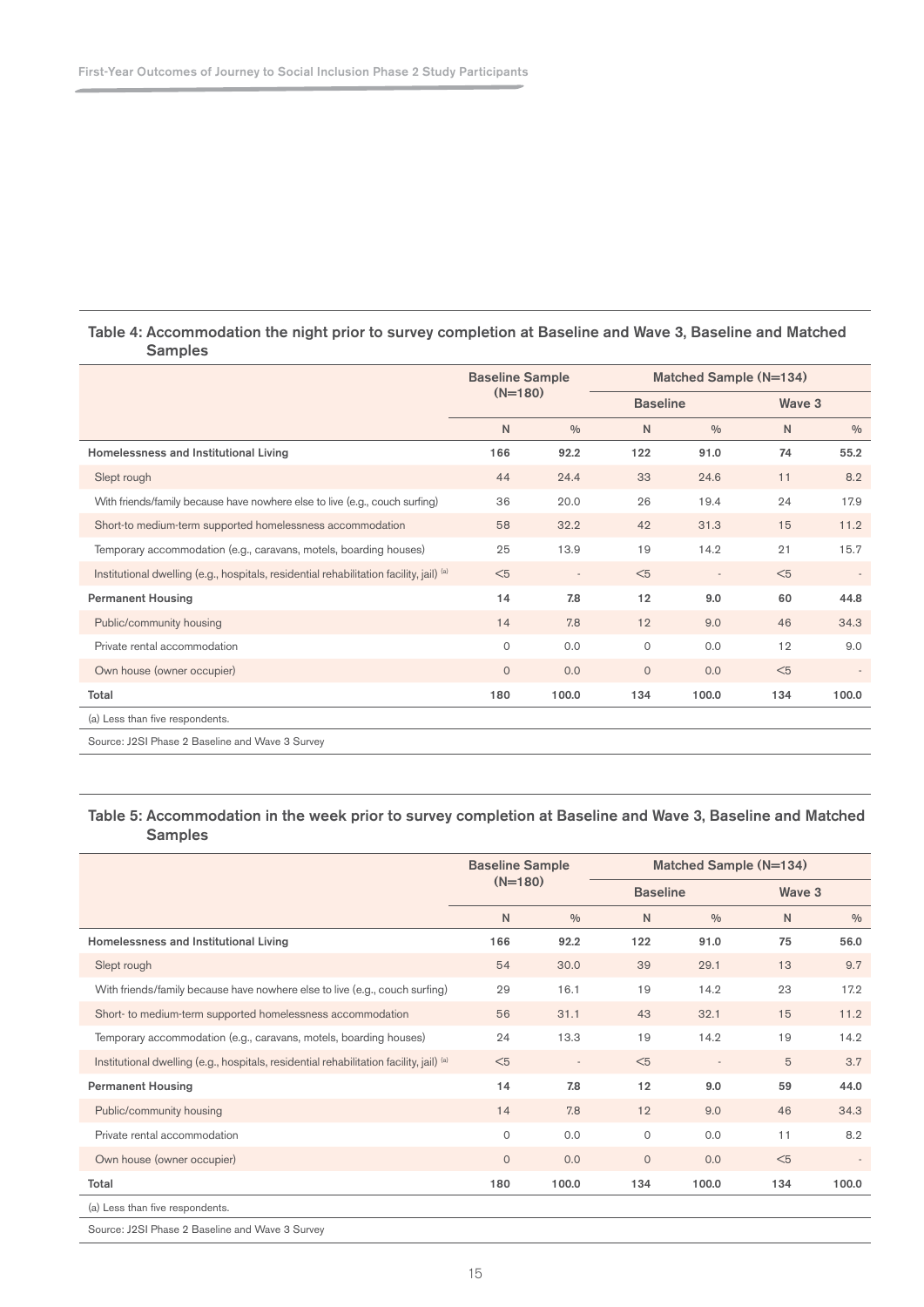

#### Figure 2: Housing status in the week prior to survey completion, by program participant status at Wave 3, Matched Sample

Source: J2SI Phase 2 Baseline and Wave 3 Survey

It is important to remember that for various reasons, not all Baseline respondents were interviewed again at Wave 3. Some participants withdrew from the study or declined to be interviewed for Wave 3, others could not be located or had died. We, therefore, present results for the full Baseline survey, as well as those for a matched sample of those who completed the Baseline as well as Wave 3. Matched samples enable us to observe changes in the same group of respondents over time. Here we compare participants' Wave 3 responses to their responses at Baseline.

Figure 2 and Table 6 depicts the proportion of respondents in different types of accommodation at Baseline and Wave 3 (for the week prior to the survey) for the different J2SI program participant status groups; namely, the J2SI participant group, the comparison group (E group; those who access services as usual) and the non active J2SI group (the J2SI group participants that did not actively engaged with the J2SI Phase 2 program the group). Active J2SI program respondents had a much higher rate of transition to permanent housing as compared with services-as-usual respondents (see Figure 2 and Table 6). At the Wave 3 time point, 60.0% of active participants randomised to the J2SI Phase 2 program were permanently housed as compared with 31.1% for the combined E and I groups. Among the E group, the proportion permanently housed was 28.3%. At Baseline, only 8.3% of the active J2SI group participants and 9.5% of the E and I groups combined were in permanent housing. Relative to the comparison group, a significantly greater proportion of the J2SI group had moved into permanent housing from homelessness by Wave 3 (p<.001).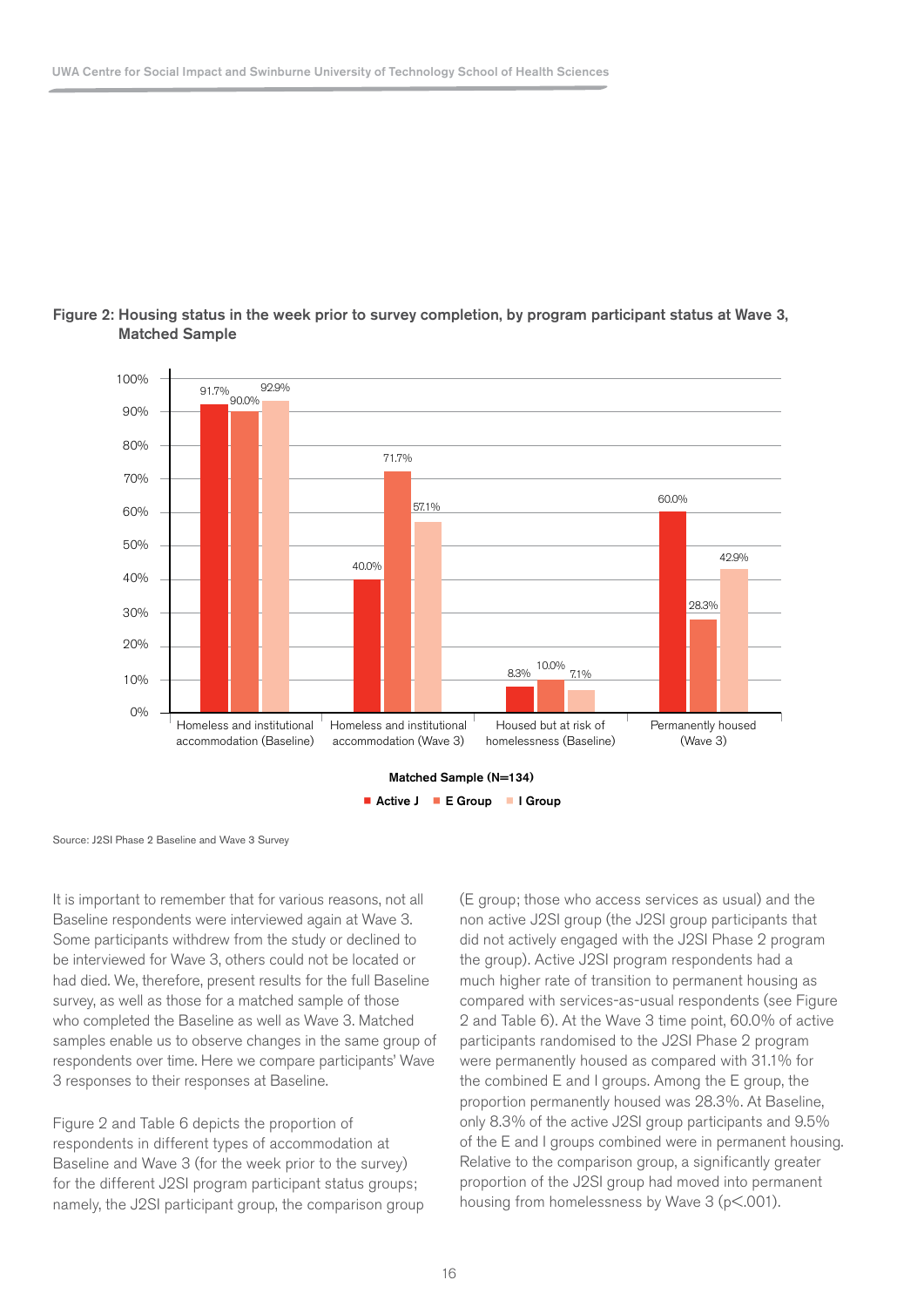|                                                                                         | Baseline (N=134) |                          |              |                          |                          |                          |                           |                          |  |
|-----------------------------------------------------------------------------------------|------------------|--------------------------|--------------|--------------------------|--------------------------|--------------------------|---------------------------|--------------------------|--|
|                                                                                         | <b>Active J</b>  |                          |              |                          | <b>Other respondents</b> |                          |                           |                          |  |
|                                                                                         |                  | (a)                      |              | <b>E</b> Group           | I Group                  |                          |                           | <b>Total</b>             |  |
|                                                                                         | N                | $\frac{0}{0}$            | $\mathsf{N}$ | 0/0                      | N                        | $\frac{0}{0}$            | $\mathsf{N}$              | $\frac{0}{0}$            |  |
| Homelessness and Institutional Living                                                   | 55               | 91.7                     | 54           | 90.0                     | 13                       | 92.9                     | 67                        | 90.5                     |  |
| Slept rough                                                                             | 12               | 20.0                     | 18           | 30.0                     | $\overline{9}$           | 64.3                     | 27                        | 36.5                     |  |
| With friends/family because have nowhere else to live (e.g., couch surfing)             | 8                | 13.3                     | 8            | 13.3                     | 3                        | 21.4                     | 11                        | 14.9                     |  |
| Short- to medium-term supported homelessness accommodation                              | 24               | 40.0                     | 18           | 30.0                     | $\mathbf{1}$             | 7.1                      | 19                        | 25.7                     |  |
| Temporary accommodation (e.g., caravans, motels, boarding houses)                       | 9                | 15.0                     | 10           | 16.7                     |                          |                          | 10                        | 13.5                     |  |
| Institutional dwelling (e.g., hospitals, residential rehabilitation facility, jail) (c) | < 5              | ÷,                       |              |                          |                          | ÷,                       |                           |                          |  |
| <b>Permanent Housing</b>                                                                | 5                | 8.3                      | 6            | 10.0                     | 1                        | 7.1                      | $\overline{\mathfrak{c}}$ | 9.5                      |  |
| Public/community housing                                                                | 5                | 8.3                      | $\,$ 6 $\,$  | 10.0                     | $\mathbf{1}$             | 7.1                      | $\overline{7}$            | 9.5                      |  |
| Private rental accommodation                                                            |                  |                          |              |                          |                          |                          |                           |                          |  |
| Own house (owner occupier)                                                              |                  |                          |              |                          |                          |                          |                           |                          |  |
| Total                                                                                   | 60               | 100.0                    | 60           | 100.0                    | 14                       | 100.0                    | 74                        | 100.0                    |  |
|                                                                                         |                  |                          |              | Wave 3 (N=134)           |                          |                          |                           |                          |  |
|                                                                                         |                  | <b>Active J</b>          |              |                          | <b>Other respondents</b> |                          |                           |                          |  |
|                                                                                         |                  | (a)                      |              | E Group                  | I Group                  |                          | <b>Total</b>              |                          |  |
|                                                                                         | $\mathsf{N}$     | $\frac{0}{0}$            | N            | $\frac{0}{0}$            | N                        | $\frac{0}{0}$            | $\mathsf{N}$              | $\frac{0}{0}$            |  |
| Homelessness and Institutional Living                                                   | 24               | $40.0***$ <sup>(b)</sup> | 43           | $71.7***$ <sup>(b)</sup> | 8                        | 57.1                     |                           | 51 68.9***(b)            |  |
| Slept rough                                                                             | $\overline{4}$   | 6.7                      | $\sqrt{7}$   | 11.7                     | $\overline{2}$           | 14.3                     | $\hbox{9}$                | 12.2                     |  |
| With friends/family because have nowhere else to live (e.g., couch surfing)             | 8                | 13.3                     | 10           | 16.7                     | 5                        | 35.7                     | 15                        | 20.3                     |  |
| Short- to medium-term supported homelessness accommodation                              | $\sqrt{7}$       | 11.7                     | $\,$ 8 $\,$  | 13.3                     |                          | $\overline{\phantom{a}}$ | $\,8\,$                   | 10.8                     |  |
| Temporary accommodation (e.g., caravans, motels, boarding houses)                       | 3                | 5.0                      | 15           | 25.0                     | $\mathbf{1}$             | 7.1                      | 16                        | 21.6                     |  |
| Institutional dwelling (e.g., hospitals, residential rehabilitation facility, jail) (c) | $5$              |                          | $5$          |                          |                          | ÷,                       | $<$ 5                     |                          |  |
| <b>Permanent Housing</b>                                                                | 36               | $60.0***$ (b)            | 17           | $28.3***$                | 6                        | 42.9                     | 23                        | $31.1***$ <sup>(b)</sup> |  |
| Public/community housing                                                                | 34               | 56.7                     | 11           | 18.3                     | $\mathbf{1}$             | 7.1                      | 12                        | 16.2                     |  |
| Private rental accommodation                                                            |                  |                          | 6            | 10.0                     | 5                        | 35.7                     | 11                        | 14.9                     |  |
| Own house (owner occupier) (c)                                                          | $5$              |                          |              |                          |                          |                          |                           |                          |  |
| Total                                                                                   | 60               | 100.0                    | 60           | 100.0                    | 14                       | 100.0                    | 74                        | 100.0                    |  |

#### Table 6: Accommodation the week prior to survey, by program participant status at Wave 3, Matched Sample

(a) The 'Active J Group in Table 6 refers to those who were active J2SI participants at the Wave 3 interview.

(b) At Wave 3, there was a significant difference in the number of active J that were in permanent housing, compared to those who were not active J, this significance was also observed when I group respondents were removed from analysis (difference between active Js and Es). These differences were significant at the p<.001 level\*\*\*. (c) Less than five respondents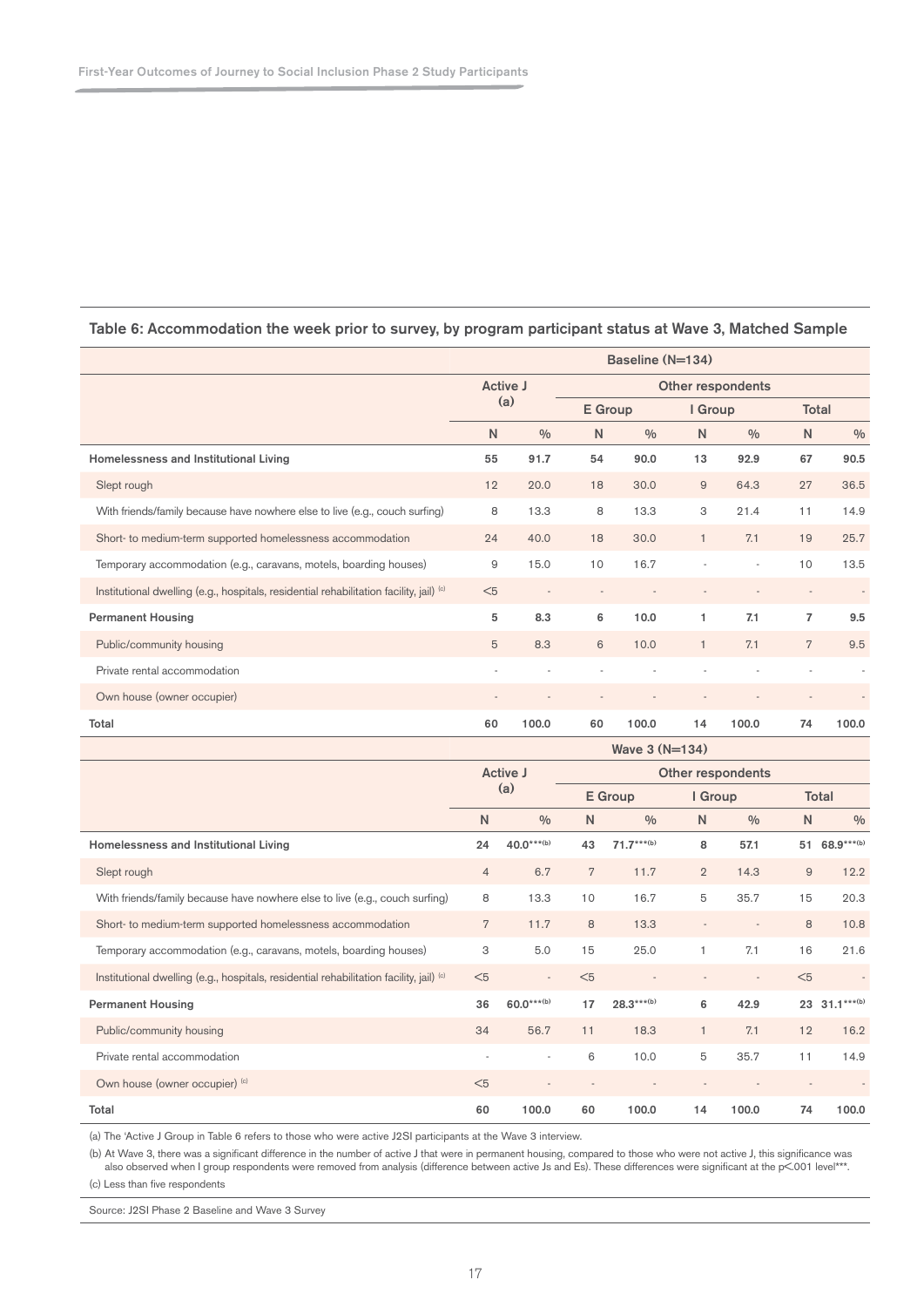Examining housing outcomes for the 14 inactive J2SI group participants, 7.1% were in permanent housing at Baseline, while 42.9% were in permanent housing at Wave 3. It is difficult to draw any concrete conclusions about the inactive J2SI group participants as we do not always know the reason that they became inactive. However, we know that 8 participants moved out of the service delivery area in the three months after their Baseline surveys. Therefore, it is possible that a proportion of the inactive J2SI group moved out of inner Melbourne, the catchment area of the J2SI program, to housing.

Participants were asked about the length of time that they have been in the type of accommodation in which they resided during the week prior to their survey (see Figure 3). At Baseline, 50.0% of the sample who reported that they were in permanent housing said they had been there for more than four weeks but less than six months. At Wave 3, 49.2% of the permanently housed had been in permanent housing for 6 to 12 months, indicating strong retention of housing at one year relative to Baseline. Of those who were not permanently housed at Baseline, 19.7% had been in the same state for one year or more; at Wave 3, 30.7% of those not in permanent housing



#### Figure 3: Length of time residing in current permanent housing at Wave 3 (week prior to survey) by program participant status at Wave 3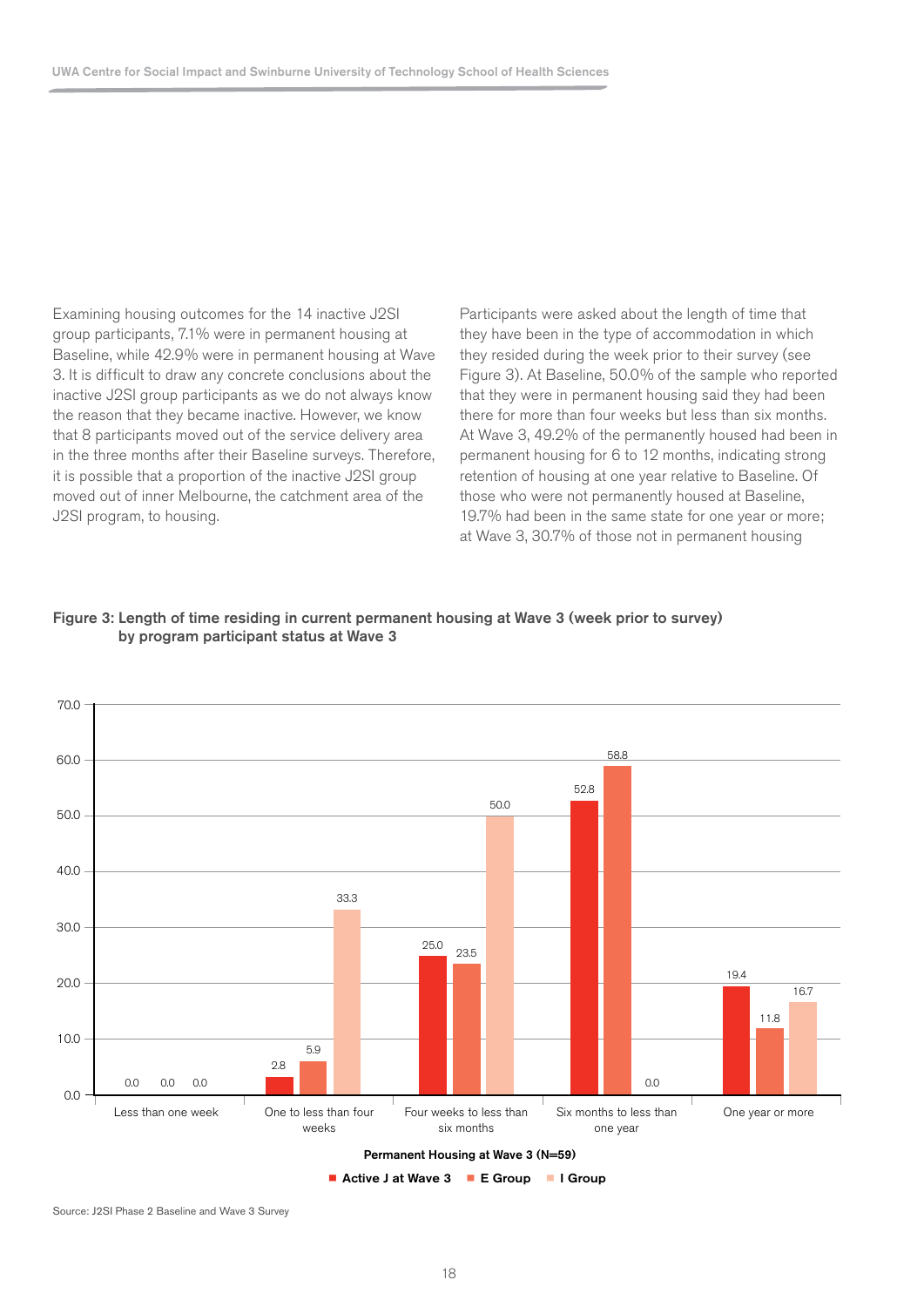had been in their accommodation for one year or more. Chronic homelessness is very difficult to overcome as it is often preceded by issues around mental health, trauma, substance abuse, and poor quality social ties, which are then compounded by experiences on the street.

It is important to note that participants who were considered permanently housed at Baseline were at high risk of eviction as per the eligibility criteria of the study. Additionally, 16.9% of those who were permanently housed at Wave 3 reported residing in their accommodation for one year or more. There are a few reasons for this. Firstly, a few individuals who were in public housing at Baseline, remained in public housing at least until Wave 3. Secondly, some people were housed soon after their entry into the J2SI program. Finally, due to contact difficulties not everyone completed Wave 3 exactly 12 months after Baseline. In some cases individuals completed the survey as late as 14 months after Baseline.

Overall, this speaks to the success of the housing component of the J2SI program.

Of those participants permanently housed at Wave 3, 89.8% reported that they paid rent, 8.5% reported that they paid board (but no rent), and the remaining 1.7% paid no rent, board or mortgage. Of those in homeless or institutional accommodation, 23.4% paid no rent, board or mortgage, 67.2% paid rent and 9.4% paid board (but no rent).

A critical element that determines the suitability of accommodation and, therefore, an individual's likelihood of sustaining their tenancy is the degree to which they feel safe in it (Goering, Paduchak & Durbin, 1990; Pearson, Montgomery & Locke, 2009). The objective of the J2SI program is to facilitate the attainment and sustainment of permanent housing. Accordingly, J2SI Phase 2 research study participants were asked about the extent of time in which they felt safe in the

| Table 7: Extent of time participants have felt safe in their accommodation, by permanent housing |
|--------------------------------------------------------------------------------------------------|
| status, at Baseline and Wave 3. Baseline and Matched Samples                                     |

|                      |                                                                      | Baseline Sample (N=180)        |               | Matched Sample (N=134)   |                                                |                          |                                                                              |                          |                           |  |  |
|----------------------|----------------------------------------------------------------------|--------------------------------|---------------|--------------------------|------------------------------------------------|--------------------------|------------------------------------------------------------------------------|--------------------------|---------------------------|--|--|
|                      | Housed but<br><b>Homelessness</b><br>at risk of<br>and institutional |                                | Total         |                          | Permanent<br>housing at Wave 3<br>$(c)$ (N=59) |                          | <b>Homelessness</b><br>and institutional<br>living at Wave 3<br>$(b)$ (N=75) |                          | Total sample<br>$(N=134)$ |  |  |
|                      | homelessness<br>(a) $(N=14)$ $(\%)$                                  | living<br>(b) $(N=166)$ $(\%)$ | $(N=180)(\%)$ | sample Baseline<br>(0/0) | Wave 3<br>(9/0)                                | <b>Baseline</b><br>(0/0) | (0/0)                                                                        | Wave 3 Baseline<br>(0/0) | Wave 3<br>(0/0)           |  |  |
| None of the time     | 14.3                                                                 | 18.1                           | 17.8          | 13.6                     | 3.4                                            | 17.3                     | 9.3                                                                          | 15.7                     | 6.7                       |  |  |
| A little of the time | 7.1                                                                  | 15.1                           | 14.4          | 10.2                     | 8.5                                            | 21.3                     | 10.7                                                                         | 16.4                     | 9.7                       |  |  |
| Some of the time     | 21.4                                                                 | 20.5                           | 20.6          | 25.4                     | 10.2                                           | 13.3                     | 17.3                                                                         | 18.7                     | 14.2                      |  |  |
| Most of the time     | 35.7                                                                 | 26.5                           | 27.2          | 39.0                     | 22.0                                           | 24.0                     | 25.3                                                                         | 30.6                     | 23.9                      |  |  |
| All of the time      | 21.4                                                                 | 19.9                           | 20.0          | 11.9                     | 55.9                                           | 24.0                     | 37.3                                                                         | 18.7                     | 45.5                      |  |  |
| Total                | 100.0                                                                | 100.0                          | 100.0         | 100.0                    | 100.0                                          | 100.0                    | 100.0                                                                        | 100.0                    | 100.0                     |  |  |

(a) Includes those who reported staying in public housing for the week prior to the survey.

(b) Includes those who reported sleeping rough, staying with friends and family because they have nowhere else to live, short- to medium-term supported homelessness accommodation, temporary accommodation or institutional residential dwelling for the week prior to the survey.

(c) Includes those who reported staying in public housing, private rental accommodation or own house (owner occupier) for the week prior to the survey.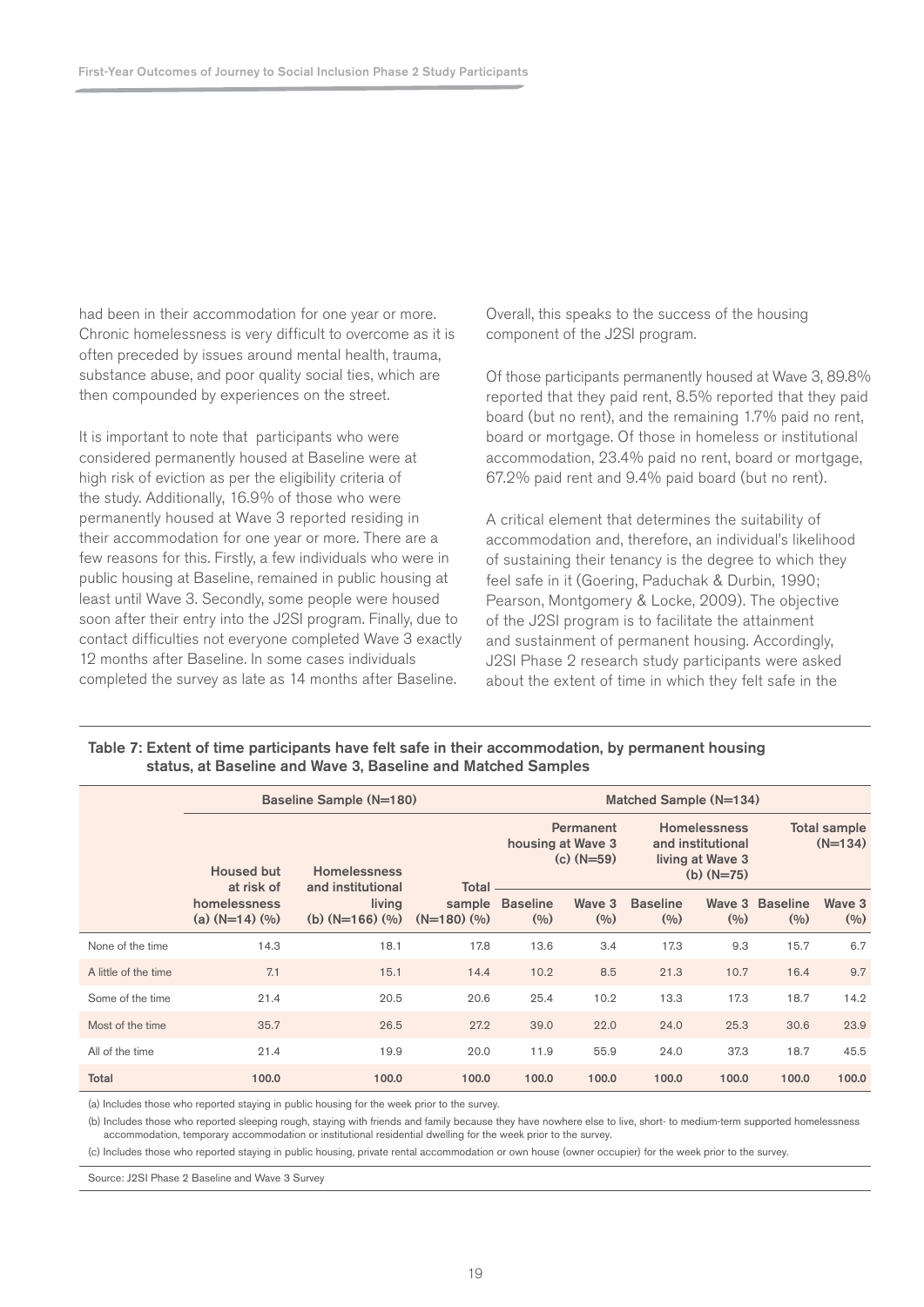#### Box 1: Delivering the Journey to Social Inclusion program: Staff perspectives

A critical component of the J2SI Phase 2 research study is to understand from the perspectives of staff delivering the program, as well as clients receiving the support and the successes and challenges of implementing the program. The research team conducted focus groups and interviews with key Sacred Heart Mission staff and Intensive Case Managers (ICMs) six months into the program. The aims of these interviews were to:

- Capture staff perceptions of the J2SI Phase 2 model, particularly their experiences delivering a trauma-informed intervention;
- Explore staff perceptions of the differentiating factors between the J2SI Phase 2 model and standard homelessness support services;
- Discuss challenges that staff or participants have faced in the J2SI Phase 2 program; and,
- Explore staff perceptions of the impact of the intervention to date.

#### **Key strengths of the J2SI program from the perspective of staff:**

#### Smaller caseloads

ICMs found the smaller-than-usual caseloads to be mutually beneficial, as case workers felt that they were able to do their job effectively and clients benefited from the formation of reparative relationships from the implementation of the relationship-based, traumainformed approach.

#### More time to engage

Both the longer duration of support (up to 3 years) for clients and the greater amount of time ICMs have on a weekly basis to engage with their clients were raised as key strengths of the J2SI program that differentiated it from other Specialist Homelessness Service programs. This comparatively longer and more concentrated time to engage was cited as key to relationship building and the establishment of trust between ICMs and clients, as well as allowing for greater embeddedness of strategies for clients to achieve their goals.

#### Stronger relationships

Staff indicated that the two factors mentioned above (more time to engage and smaller caseloads) culminated in the development of strong staff-client relationships. In particular, the absence of pressure to meet specific goals in strictly defined timelines allowed for the development of relationships to occur at their own pace, which is critical given the individual and contextual differences amongst the cohort.

*"…by the time people are sleeping rough it wasn't a bad week that brought them to that point. There are a whole lot of things that have happened for a long period of time. They're not going to be remedied with a three-month intervention of one hour a week. So my experience has been that relationship is primary".*

#### Client autonomy and independence

The focus of the J2SI Phase 2 program on clients' capabilities and interests with the view to building the necessary skills for independent living, rather than focusing on achieving discrete outcomes, such as rapid housing, was identified as a key strength of the program. Staff articulated that they believed this more holistic view would be more effective for sustaining independence and housing in the longer term.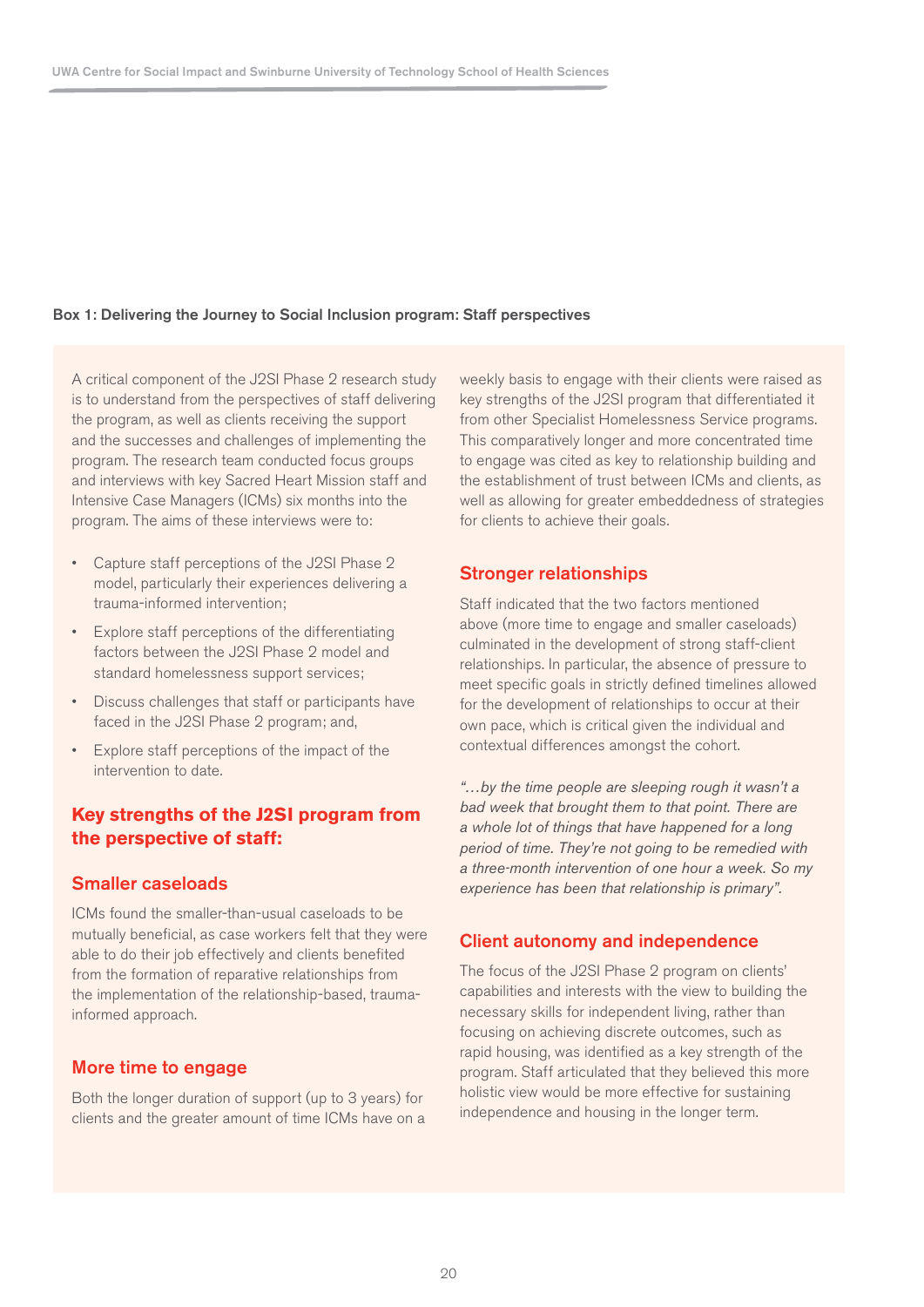#### **Key challenges of the J2SI program from the perspective of staff include:**

#### **Recruitment**

Intensive Case Managers (ICMs) felt that it would have been beneficial if they had all been employed and trained at the same time, particularly as caseloads varied and deviated from the intended 6:1 ratio in the initial stages of the program.

#### Involvement in a research study

Though the staff acknowledged the importance of the research study in evaluating the J2SI Phase 2 program, they did find the administrative aspects of the study, such as increased paperwork, challenging.

#### Maintaining boundaries

Staff indicated that working so closely with clients enabled them to support their clients more effectively toward positive outcomes; however, it also raised the importance of maintaining professional boundaries and looking after their own mental health.

As part of the J2SI program, staff received training on trauma-informed practice. ICMs felt positively about their experience in engaging in trauma-informed practice:

- The trauma training was valued as both a professional development experience and as improving their ability to do their job;
- ICMs felt they had better understanding of clients' context and their current behaviours in light of that context;
- ICMs felt their awareness of trauma and its effects was crucial to their building of meaningful and trusting relationships with clients; and
- The trauma-informed approach allowed for a more holistic view and greater patience in 'unpacking' a client's story.

While it was acknowledged that the program is still very much in its early days, ICMs observed the following positive outcomes for clients at the 6-month mark:

- Strong, trusting relationships being built between clients and ICMs;
- Good client engagement;
- Conversations becoming strength-based, rather than deficit-focused;
- Discussion regarding planning pathways into employment or education; and,
- Entry into permanent housing for some participants.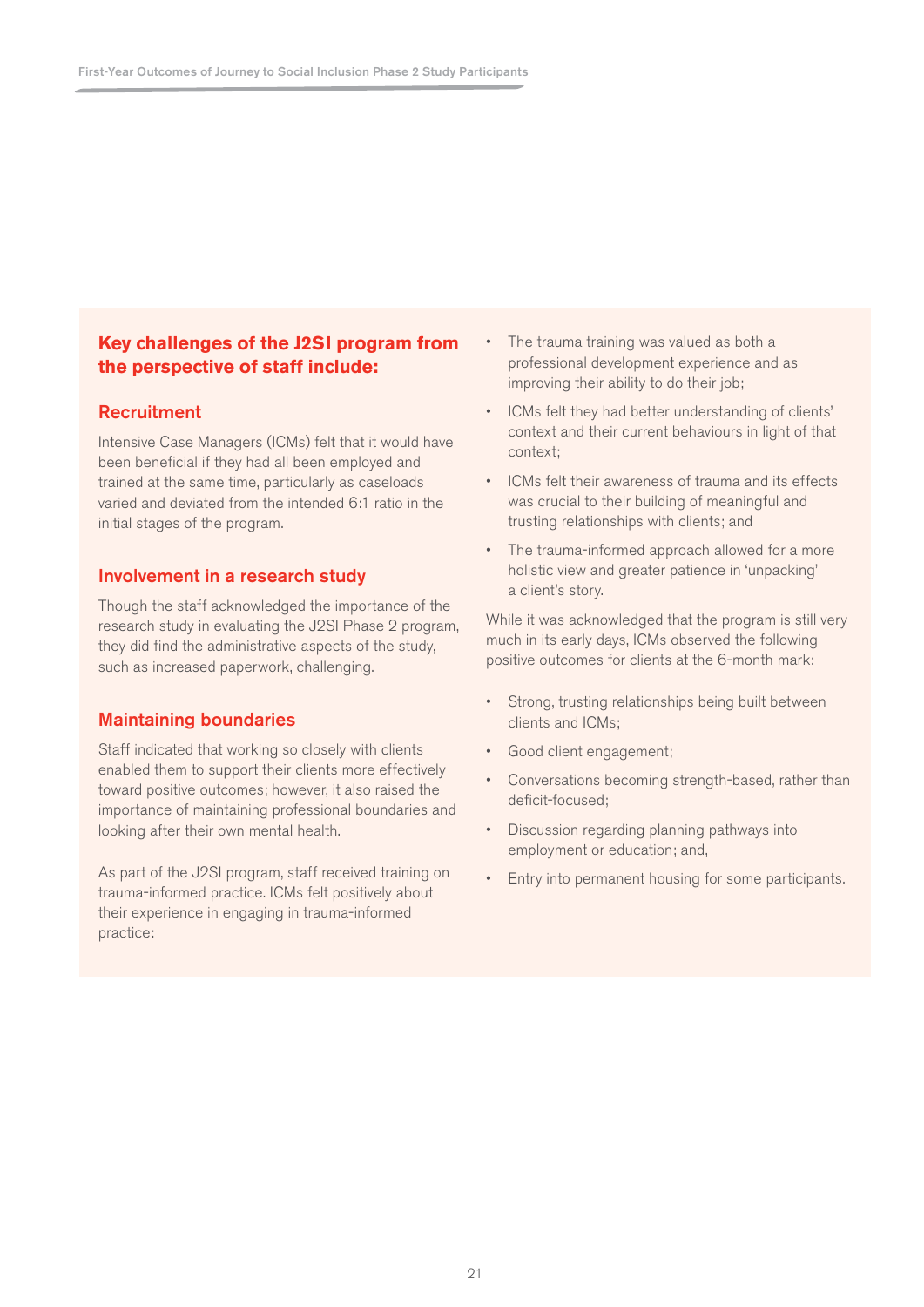accommodation they had resided in during the last month. The proportion of participants in each time category is presented in Table 7.

In the full Baseline sample and across both time points of the matched sample, permanently housed participants were more likely to report they felt safe most or all of the time. The strength of the positive relationship between permanent housing and a feeling of safety in their accommodation increased over the period from Baseline to Wave 3. At Wave 3, 55.9% of those in permanent housing reported that they felt safe all of the time. Only 11.9% of these respondents reported that they felt safe all of the time at Baseline – a 44% increase between the two time points.

There were no marked differences between J2SI program participants and those receiving services as usual in the proportion of time that they felt safe in their accommodation.

Interestingly, over half of the respondents who were not in permanent housing felt safe most or all of the time at Wave 3. Breaking down the extent of time to which those not in permanent housing felt safe by their accommodation type, a relatively large proportion of those staying in temporary accommodation and those staying with friends and or family the week prior to survey felt safe all of the time. Therefore, while many non-permanent accommodation situations are inherently unsafe (e.g., rough sleeping), instability of tenancy is not necessarily synonymous with a lack of perceived safety.

In summary, consistent with the goals of the first year of the J2SI Phase 2 program, the housing domain is where the most change has been observed amongst J2SI Phase 2 research study respondents. The proportion of the sample that were permanently housed increased dramatically between Baseline and Wave 3, and the proportion of active J2SI group participants who moved into permanent housing was significantly higher than non-active J2SI group participants. In addition, almost half of those who were permanently housed had been in their tenancies for six months to one year. Finally, a greater proportion of the sample, and particularly the permanently housed, reported feeling safe in their accommodation 'all the time'.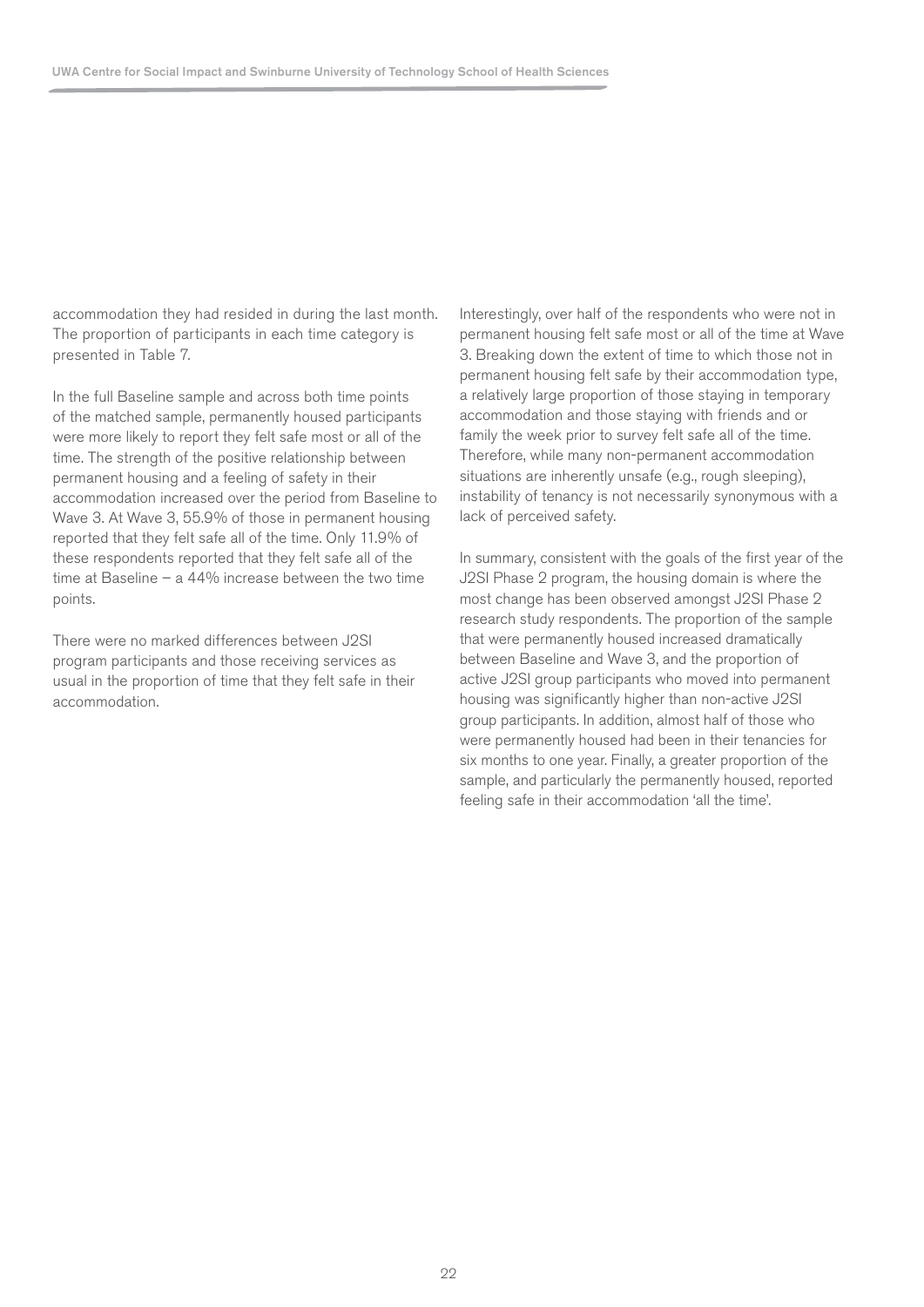## **5. Health**

The prevalence of certain physical and mental health conditions, including alcohol and other drug use, are higher amongst the homeless population, particularly among people who are chronically homeless (Frankish, Hwang, & Quantz, 2005; Schanzer et al. 2007). These conditions present as both antecedents to and consequences of homelessness. For example, the inability to work due to chronic illness may create economic circumstances that mean an individual cannot sustain their living arrangements and becomes homeless (Rochefort, 1997). Then, while homeless, exposure to the elements may exacerbate or create illness, which is then compounded by the reality that homeless individuals are more likely to face barriers that inhibit their ability to access healthcare services to address their health needs (Hwang, 2001).

J2SI Phase 2 study participants were asked about a number of aspects of their physical and mental health and were administered validated instruments for assessing these domains of health.

**Physical health:** Selected items from the 36-item Short Form Survey (SF-36; Ware & Sherbourne, 1992); selfreport general health, chronic diseases, and access to treatment and services.

**Mental health:** Kessler Psychological Distress Scale (K10; Kessler, et al., 2002); Depression, Anxiety, Stress Scales, Second Edition, Short Form (DASS21; Lovibond & Lovibond, 1996); Short Warwick-Edinburgh Mental Well-being Scale (S-WEMWBS; Tennant, et al., 2007); Single-Item Self-Esteem Scale (SISES; Robins, Hendin & Trzesniewski, 2001); self-report diagnosed mental health conditions; engagement with mental health professionals and treatment; and hospitalisation.

**Alcohol and other drug use:** Alcohol, Smoking and Substance Involvement Screening Test (ASSIST; WHO ASSIST Working Group, 2002); selected items from the Opiate Treatment Index (OTI; Darke, Hall, Wodaki, Heather & Ward, 1992); and self-report access and use of relevant services.

#### 5.1 Physical health

Physical health outcomes are significantly poorer amongst the homeless population relative to the general population. Both prevalence and severity of certain physical illnesses are worse due to compounding factors related to both the entrance into and experience of homelessness, such as extreme poverty, delays in seeking medical attention, difficulty maintaining treatment and medications, and exposure to harsh environmental factors (Hwang, 2001).

A standard approach to self-assessed health is to ask respondents to categorise their general health as 'poor', 'fair', 'good', 'very good', or 'excellent'. In Australian health surveys, the majority of Australians aged 15 and over (56%) describe their health as 'excellent' or 'very good' (AIHW, 2016), which is consistent with international findings (e.g., Hernandez-Quevedo, Jones & Rice, 2004). However, among respondents in our study, only 19.4% report a very good or excellent health rating at Wave 3.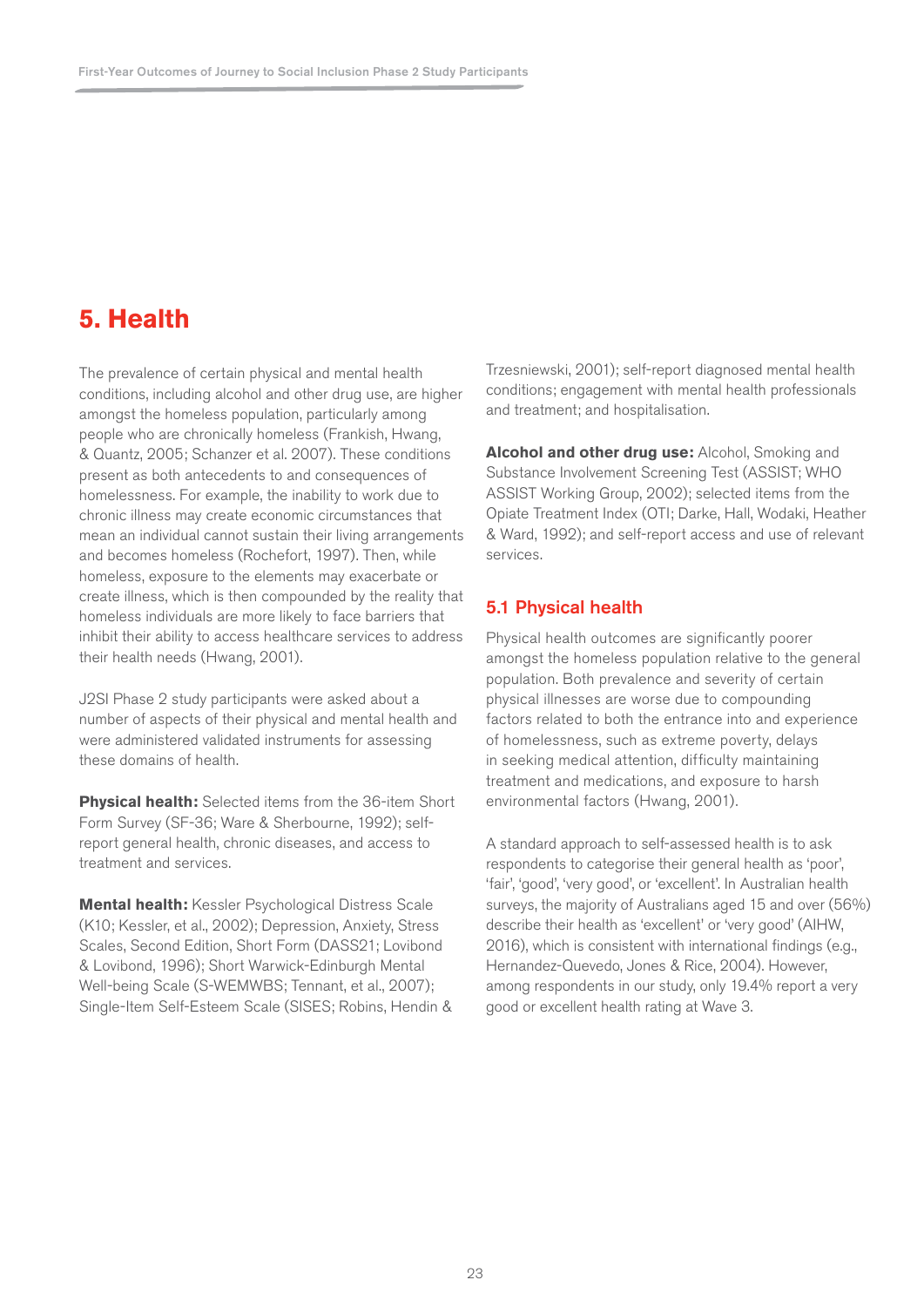#### Table 8: Self ratings of general health, by permanent housing status, at Baseline and Wave 3, Baseline and Matched Samples

|                                                 |                                                                               | Baseline Sample (N=180)       |                                                | Matched Sample (N=134)   |                                                                              |                          |                                  |                          |                 |  |
|-------------------------------------------------|-------------------------------------------------------------------------------|-------------------------------|------------------------------------------------|--------------------------|------------------------------------------------------------------------------|--------------------------|----------------------------------|--------------------------|-----------------|--|
|                                                 | Housed but<br><b>Homelessness</b><br>at risk of<br>Total<br>and institutional |                               | Permanent<br>housing at Wave 3<br>$(c)$ (N=59) |                          | <b>Homelessness</b><br>and institutional<br>living at Wave 3<br>$(b)$ (N=75) |                          | <b>Total sample</b><br>$(N=134)$ |                          |                 |  |
| In general, would<br>you say your<br>health is: | homelessness<br>(a) $(N=14)$ $(%$                                             | living<br>(b) $(N=166)$ $(%)$ | $(N=180)(\%)$                                  | sample Baseline<br>(0/0) | Wave 3<br>(0/0)                                                              | <b>Baseline</b><br>(9/0) | Wave 3<br>(0/0)                  | <b>Baseline</b><br>(9/0) | Wave 3<br>(0/0) |  |
| Poor                                            | 21.4                                                                          | 19.9                          | 20.0                                           | 16.9                     | 11.9                                                                         | 21.3                     | 24.0                             | 19.4                     | 18.7            |  |
| Fair                                            | 28.6                                                                          | 29.5                          | 29.4                                           | 35.6                     | 39.0                                                                         | 30.7                     | 28.0                             | 32.8                     | 32.8            |  |
| Good                                            | 28.6                                                                          | 31.3                          | 31.1                                           | 23.7                     | 32.2                                                                         | 30.7                     | 26.7                             | 27.6                     | 29.1            |  |
| Very Good                                       | 14.3                                                                          | 13.9                          | 13.9                                           | 16.9                     | 10.2                                                                         | 13.3                     | 13.3                             | 14.9                     | 11.9            |  |
| Excellent                                       | 7.1                                                                           | 5.4                           | 5.6                                            | 6.8                      | 6.8                                                                          | 4.0                      | 8.0                              | 5.2                      | 7.5             |  |
| <b>Total</b>                                    | 100.0                                                                         | 100.0                         | 100.0                                          | 100.0                    | 100.0                                                                        | 100.0                    | 100.0                            | 100.0                    | 100.0           |  |

(a) Includes those who reported staying in public housing for the week prior to the survey.

(b) Includes those who reported sleeping rough, staying with friends and family because they have nowhere else to live, short- to medium-term supported homelessness accommodation, temporary accommodation or institutional residential dwelling for the week prior to the survey.

(c) Includes those who reported staying in public housing, private rental accommodation or own house (owner occupier) for the week prior to the survey.

Source: J2SI Phase 2 Baseline and Wave 3 Survey

The comparatively low self-ratings of health amongst our sample are not surprising. Homelessness, and in particular chronic homelessness, is associated with generally poor health (Frankish, Hwang & Quantz, 2005; Schanzer, Dominguez, Shrout & Caton, 2007). Preliminary data from this study suggests that permanent housing may have a positive impact on self-assessed health. For example, as shown in Table 8, fewer permanently housed people rated their health as poor between Baseline and Wave 3. In contrast, the proportion of people who were not in permanent housing who rated their health as poor increased from 19.9% at Baseline to 24.0% at Wave 3.

However, when respondents were asked to rate their health relative to 12 months prior, no clear relationship between permanent housing and change in self-assessed health was evident. In fact, 22.0% of the permanently housed at Wave 3 reported that their health at Wave 3 was much worse than one year ago. Table 9 outlines participant ratings of their health at the time of survey

relative to one year prior. Relatively low proportions of the matched sample reported that their health was better at Wave 3 than it was a year prior, and a higher proportion of those not in permanent housing relative to those in permanent housing (9.3% versus 3.4%) reported that their health was much better at Wave 3 compared with a year prior. The proportion of respondents reporting their health as 'much worse than a year ago' increased between Baseline and Wave 3 for both J2SI program participants and those receiving services as usual, while the proportion reporting their health as 'much better than one year ago' decreased. It is important to note that health service utilisation can often initially increase when a formerly homeless person is stably housed (Zaretzky & Flatau, 2015). Therefore, these results may mean that those in permanent housing are accessing healthcare more frequently or regularly and are therefore becoming more aware and/or undertaking more treatment for their ailments, which may lead to their perception of worse health relative to 12 months prior.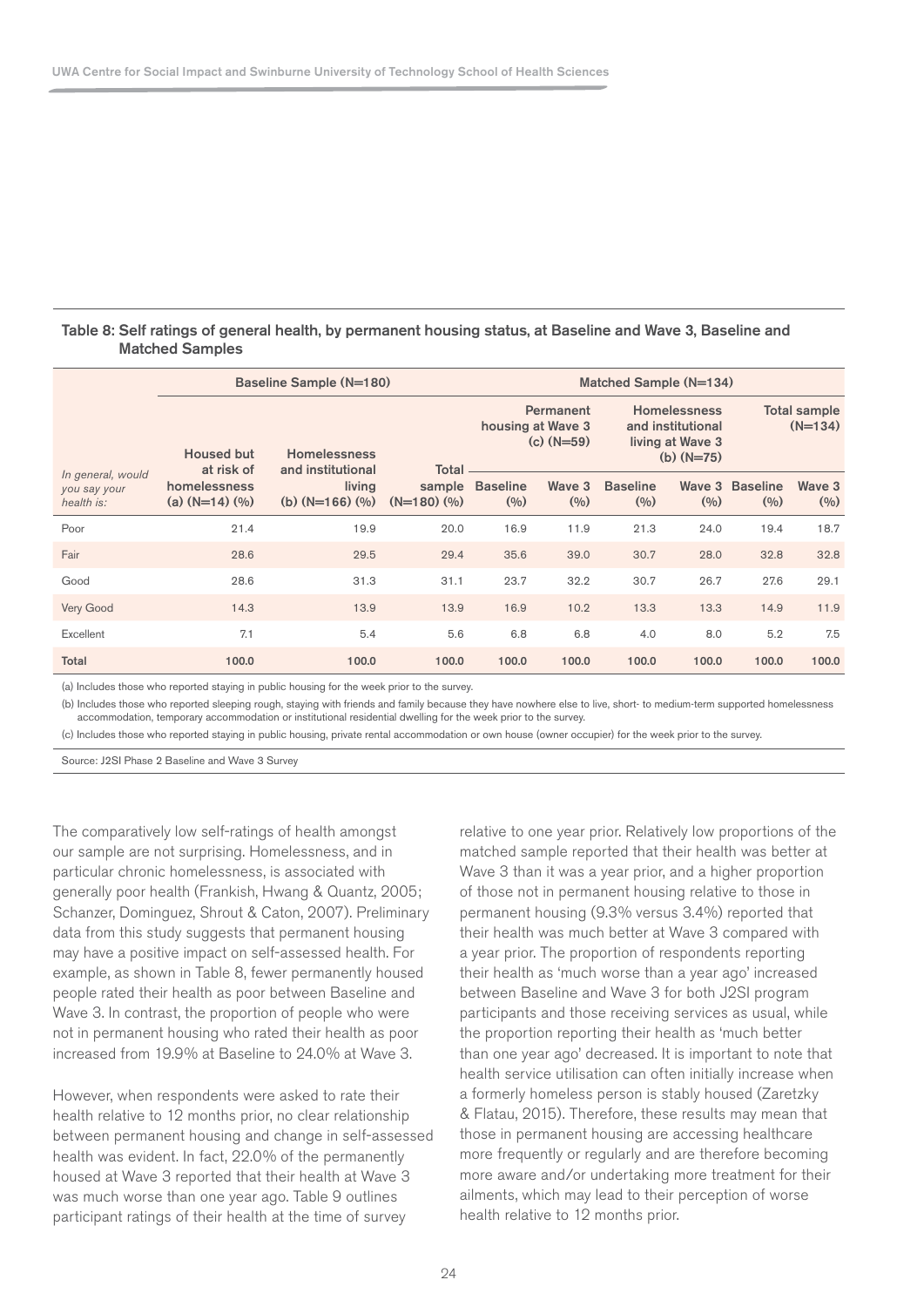#### Table 9: Participant ratings of health relative to 12 months prior to survey, by permanent housing status, at Baseline and Wave 3, Baseline and Matched Samples

|                                                   |                                     | Baseline Sample (N=180)                  |                         |                                                |                 | Matched Sample (N=134)                                                       |                 |                                  |                 |  |  |  |
|---------------------------------------------------|-------------------------------------|------------------------------------------|-------------------------|------------------------------------------------|-----------------|------------------------------------------------------------------------------|-----------------|----------------------------------|-----------------|--|--|--|
| Compared to<br>one year ago,                      | <b>Housed but</b><br>at risk of     | <b>Homelessness</b><br>and institutional | Total                   | Permanent<br>housing at Wave 3<br>$(c)$ (N=59) |                 | <b>Homelessness</b><br>and institutional<br>living at Wave 3<br>(b) $(N=75)$ |                 | <b>Total sample</b><br>$(N=134)$ |                 |  |  |  |
| how would you<br>rate your general<br>health now? | homelessness<br>(a) $(N=14)$ $(\%)$ | living<br>(b) $(N=166)$ $(%$ )           | sample<br>$(N=180)(\%)$ | <b>Baseline</b><br>(0/0)                       | Wave 3<br>(0/0) | <b>Baseline</b><br>(0/0)                                                     | Wave 3<br>(0/0) | <b>Baseline</b><br>(0/0)         | Wave 3<br>(0/0) |  |  |  |
| Much better than<br>a year ago                    | 14.3                                | 14.5                                     | 14.4                    | 15.3                                           | 3.4             | 12.0                                                                         | 9.3             | 13.4                             | 6.7             |  |  |  |
| Somewhat better<br>than a year ago                | 35.7                                | 18.1                                     | 19.4                    | 11.9                                           | 13.6            | 25.3                                                                         | 18.7            | 19.4                             | 16.4            |  |  |  |
| About the same                                    | 14.3                                | 32.5                                     | 31.1                    | 40.7                                           | 40.7            | 26.7                                                                         | 40.0            | 32.8                             | 40.3            |  |  |  |
| Somewhat worse<br>than a year ago                 | 28.6                                | 22.3                                     | 22.8                    | 22.0                                           | 20.3            | 24.0                                                                         | 18.7            | 23.1                             | 19.4            |  |  |  |
| Much worse than<br>a year ago                     | 7.1                                 | 12.7                                     | 12.2                    | 10.2                                           | 22.0            | 12.0                                                                         | 13.3            | 11.2                             | 17.2            |  |  |  |
| Total                                             | 100.0                               | 100.0                                    | 100.0                   | 100.0                                          | 100.0           | 100.0                                                                        | 100.0           | 100.0                            | 100.0           |  |  |  |

(a) Includes those who reported staying in public housing for the week prior to the survey.

(b) Includes those who reported sleeping rough, staying with friends and family because they have nowhere else to live, short- to medium-term supported homelessness accommodation, temporary accommodation or institutional residential dwelling for the week prior to the survey.

(c) Includes those who reported staying in public housing, private rental accommodation or own house (owner occupier) for the week prior to the survey.

Source: J2SI Phase 2 Baseline and Wave 3 Survey

Figure 4 reports the prevalence of common chronic medical conditions reported by study respondents. The incidence of chronic medical conditions is very high among study participants relative to the general Australian population in the age group in question. This is particularly true of Hepatitis C, which was reported by one-third of study participants. This condition is relatively rare in the Australian population (0.98%; The Kirby Institute, 2015).

In many cases, the Wave 3 results indicate that chronic medical conditions are being treated or have been resolved. However, in other cases, chronic medical conditions remain untreated. Importantly, the extent of reported chronic medical conditions fell for the matched sample from Baseline to Wave 3, as did the extent to which a particular medical condition remained untreated. For example, 52% of the Matched Baseline sample

reported they had back/neck problems that were not getting treatment. Not only did the overall proportion of the sample reporting that they had back/neck problems decrease from 37.3% at Baseline to 26.9% at Wave 3, the proportion with the problem that were not getting treated also decreased from 52.0% to 38.8%. This pattern is evident across all chronic conditions depicted in Figure 4. This suggests that, on the whole, an improvement in treatment coverage and impact is evident.

The same pattern is evident with respect to health conditions likely to last more than six months, where the prevalence of the health condition declined across all conditions listed from the Baseline to Wave 3 (Figure 5). Similarly, access to healthcare improved from Baseline to Wave 3. The prevalence of blackouts fell dramatically between Baseline and Wave 3, while the rate of non-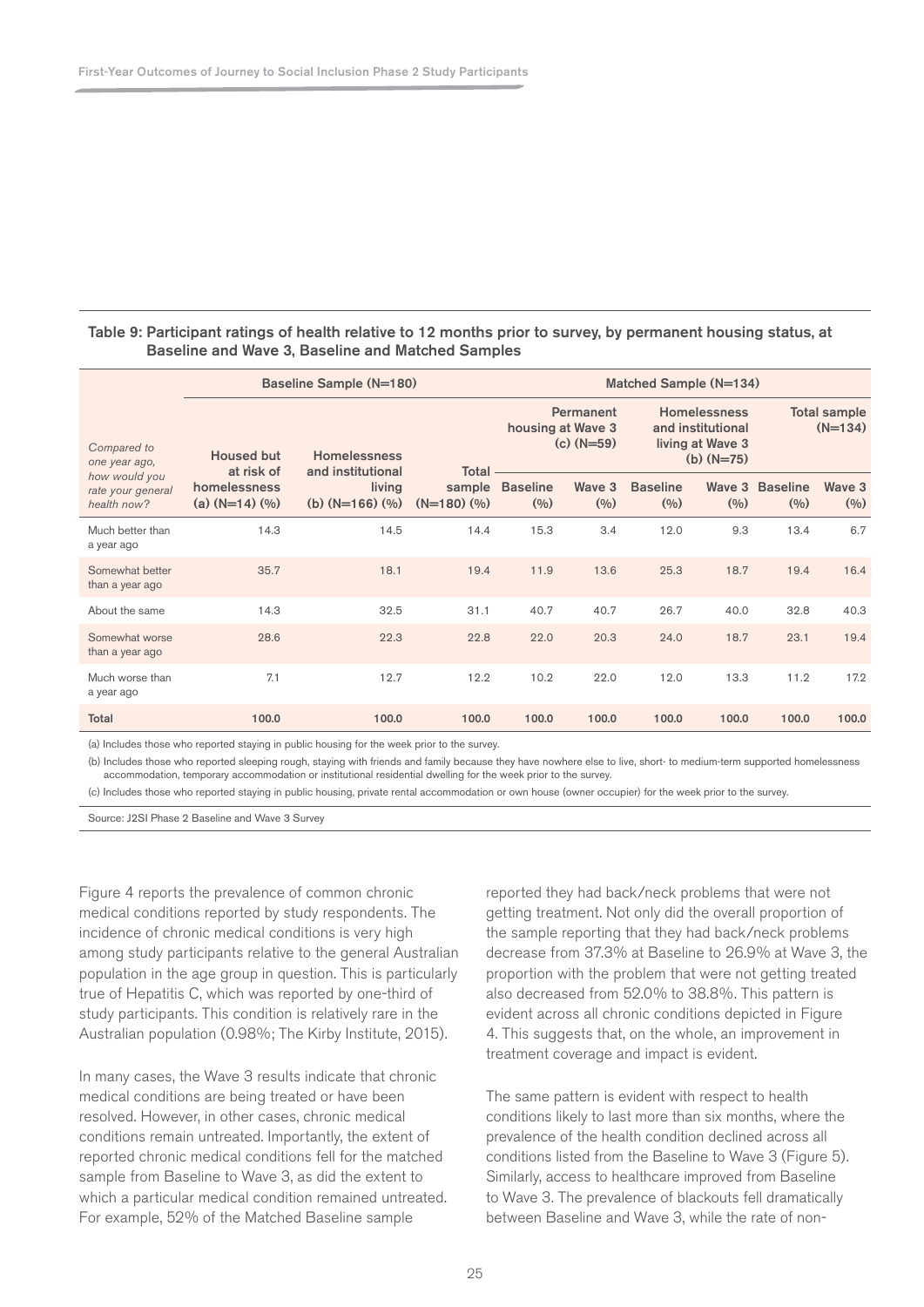

#### Figure 4: Number and proportion of respondents reporting selected chronic health conditions, by treatment status, at Baseline and Wave 3, Matched Baseline (MB) and Wave 3 (W3) Matched Sample

Source: J2SI Phase 2 Baseline and Wave 3 Survey

treatment of health condition fell dramatically for dental problems, strokes, and sight and hearing problems. The decrease in prevalence and non-treatment of chronic medical conditions and persistent health conditions between Baseline and Wave 3 may suggest that homelessness services, hospitals and healthcare providers are working collaboratively to address health conditions in this population.

A question on the prevalence and treatment of acquired brain injury (ABI) was included in the Wave 3 survey (Table 8). Over one fifth of the overall Wave 3 sample (21.6%) reported that they had been diagnosed with ABI, with prevalence higher (25.3%) amongst those in homelessness and institutional living arrangements.

In addition, most of those with ABI were not receiving rehabilitative or support services for it. The Australian Institute of Health and Welfare estimated that 1 in 45 Australians were living with Acquired brain injury in 2007 (AIHW, 2007). In 2015-16, over 11,000 disability service users captured in the National Disability Services Minimum dataset were categorised with ABI as their primary disability (AIHW 2017). Therefore, prevalence of ABI is much higher in the J2SI research study sample, particularly amongst those not in permanent housing. This may indicate that ABI is a barrier to obtaining permanent housing. This is consistent with the literature, which finds that ABI is associated with mental health and drug problems amongst homeless people (Hwang et al., 2008; Mackelprang et al., 2014), that ABI is a barrier to economic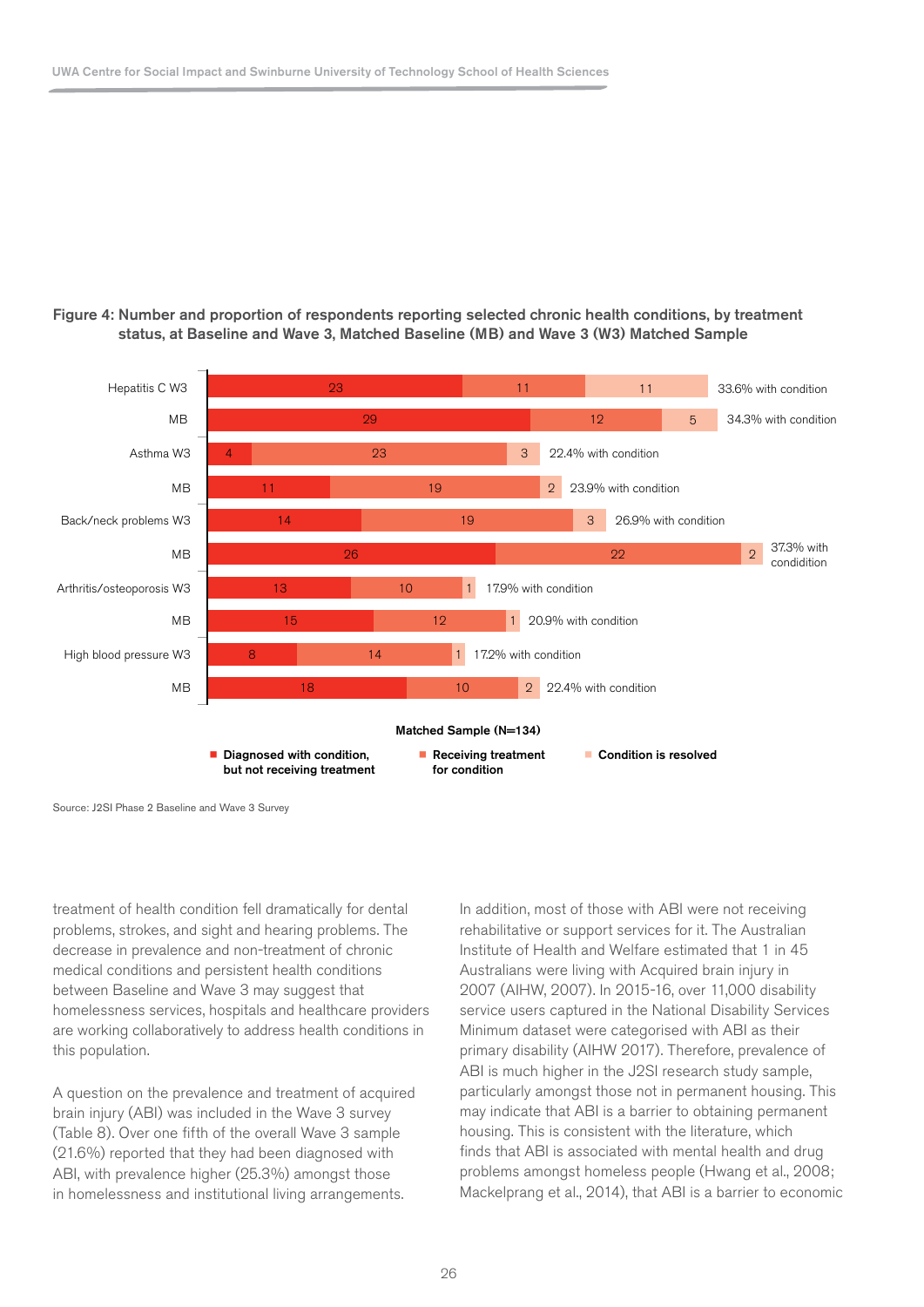

#### Figure 5: Number of respondents reporting selected health conditions likely to last 6 months or more, by treatment status, at Baseline and Wave 3, Matched Baseline (MB) and Wave 3 (W3) Matched Sample

Source: J2SI Phase 2 Baseline and Wave 3 Survey

#### Table 10: Prevalence and treatment status of self-reported acquired brain injury (ABI), by permanent housing status, at Wave 3, Wave 3 Sample

|                                       | Housed but at risk of<br>homelessness (a) |       |                | Homelessness and<br>institutional living (b) | <b>Total Wave 3</b><br>sample |               |  |
|---------------------------------------|-------------------------------------------|-------|----------------|----------------------------------------------|-------------------------------|---------------|--|
|                                       | N<br>0/0                                  |       | N              | $\frac{0}{0}$                                | N                             | $\frac{0}{0}$ |  |
|                                       |                                           |       |                |                                              |                               |               |  |
| Diagnosed with acquired brain injury  | 10                                        | 16.9  | 19             | 25.3                                         | 29                            | 21.6          |  |
| Receiving treatment                   | 3                                         | 5.1   | $\overline{4}$ | 5.3                                          | 7                             | 5.2           |  |
| Not receiving treatment               | 7                                         | 11.9  | 14             | 18.7                                         | 21                            | 15.7          |  |
| It is resolved                        | $\mathbf{O}$                              | 0.0   | $\mathbf{1}$   | 1.3                                          |                               | 0.7           |  |
| No diagnosis of acquired brain injury | 49                                        | 83.1  | 56             | 74.7                                         | 105                           | 78.4          |  |
| Total                                 | 59                                        | 100.0 | 75             | 100.0                                        | 134                           | 100.0         |  |

(a) Includes those who reported sleeping rough, staying with friends and family because they have nowhere else to live, short-to medium-term supported homelessness accommodation, temporary accommodation or institutional residential dwelling for the week prior to the survey.

(b) Includes those who reported staying in public housing, private rental accommodation or own house (owner occupier) for the week prior to the survey.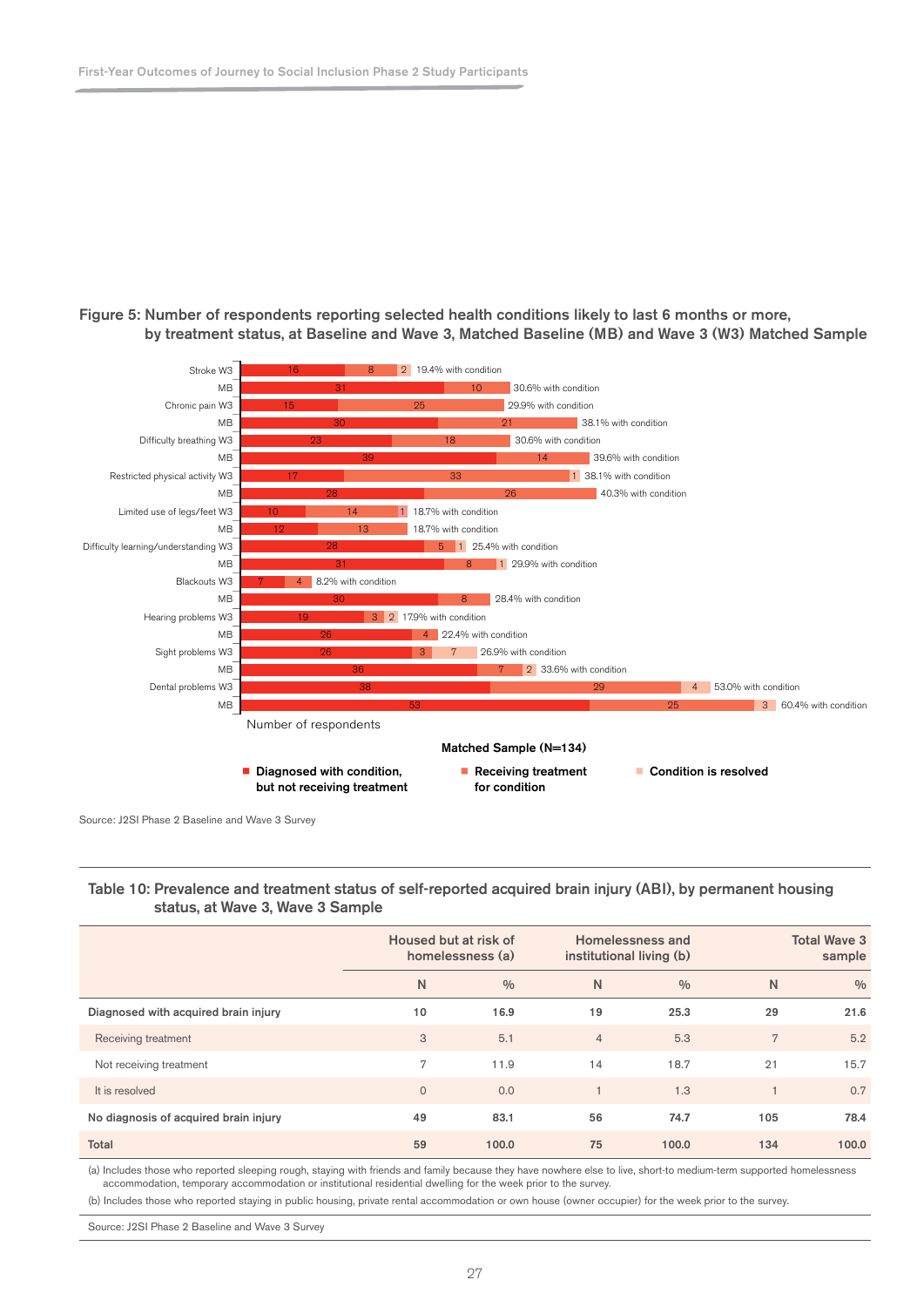participation (Van Velzen, 2009), and that the housing needs of those with ABI may be more complex than the general homeless population (Gilchrist & Morrison, 2005). International literature finds that the prevalence of acquired brain injury is significantly higher amongst the homeless population than the general population (Hwang et al., 2008; Topolovec-Vranic et al., 2012). This is an understudied topic in Australia and our results indicate there may be a high prevalence of ABI amongst chronically homeless people.

Overall, physical health outcomes are generally poor amongst J2SI research study participants. This is unsurprising given the chronicity of homelessness experienced by the cohort. There is, however, some early indication treatment seeking is increasing and that prevalence of chronic and persistent illness is decreasing.

#### 5.2 Mental health

Serious mental health issues are prevalent amongst the homeless population (Fazel, Khosla, Doll, & Geddes, 2008; Nielssen et al., 2018). These issues are compounded by the heavy toll that homelessness takes on mental wellbeing and quality of life, and homelessness itself is a substantial cause of psychological distress (Goodman, Saxe & Harvey, 1991).

As mentioned previously, the J2SI Phase 2 longitudinal surveys include a number of measures of mental wellbeing, including the Kessler Psychological Distress Scale (K10) and Depression, Anxiety and Stress Scales (DASS21). The K10 measures psychological distress experienced in the previous four weeks (Kessler, et al., 2002), while the DASS21 indicates the degree of severity of depression, anxiety, and tension/stress over the previous week (Lovibond & Lovibond, 1996). Figure 6 presents K10 scores for respondents at Baseline and Wave 3 for the matched sample of respondents who completed both waves. Results are broken down by housing status. At Baseline, K10 scores are equal for those in permanent housing at Wave 3 and those not in permanent housing. As is evident in Figure 6, K10 scores improved for both groups between Baseline and Wave 3. However, the largest drop in psychological distress

occurs for the permanent housing group, with a 4.5-point drop in psychological distress compared with a 2.5-point drop for those not in permanent housing.

Figure 7 indicates the change in level of distress on the K10 from Baseline to Wave 3. At Wave 3, more participants reported low distress while there was a large reduction in the number of participants who reported very high distress. The distribution across the distress categories at Wave 3 is similar between J2SI program participants and those receiving services as usual. Forty percent of the J2SI program participants reported very high distress, compared with 35% of those receiving services as usual. Those in low distress represented 13% and 18% of the J2SI program participant sample and services as usual sample, respectively. Equal proportions of J2SI program participants and services as usual participants reported moderate and high distress.

The DASS21 findings in regard to depression (Figure 8), anxiety (Figure 9) and stress (Figure 10) are similar to the findings for the K10. The graphs indicate improvement from Baseline to Wave 3 in those experiencing 'extremely severe' depression, anxiety and stress, with a higher proportion of participants falling into the 'normal' range.

Table 11 presents the DASS21 findings for the whole sample at Baseline, as well as the Matched Baseline and Wave 3 sample, broken down by housing status (permanent housing versus homelessness and institutional living arrangements). Respondents' mean scores in the matched sample decreased across all three dimensions of the DASS21 – depression, anxiety and stress, for both those in permanent housing and those not in permanent housing. A slightly higher proportion of those not in permanent housing at Wave 3 were in the 'normal' or 'mild' categories for depression at Wave 3; a higher proportion of those in permanent housing than those not in permanent housing had 'normal' levels of anxiety and stress. A slightly lower proportion of the not permanently housed than the permanently housed at Wave 3 reported 'extremely severe' depression, anxiety and stress. As with the K10, the distribution across categories of depression, anxiety and stress were similar for J2SI program participants and those receiving services as usual.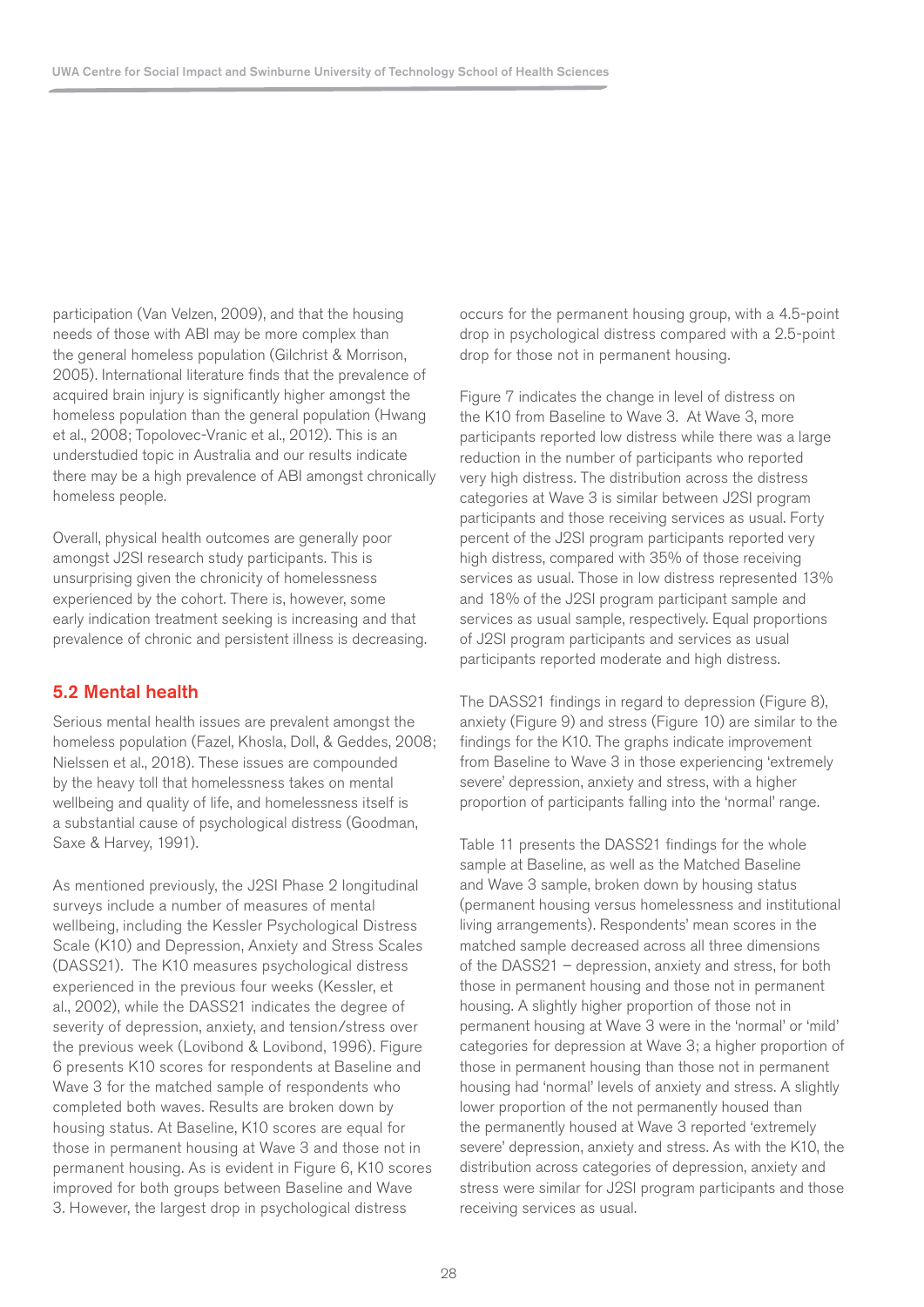

#### Figure 6: Mean K10 Scores by permanent housing status at Wave 3, Matched Sample

(a) Permanent housing at Wave 3 includes those who reported sleeping rough, staying with friends and family because they have nowhere else to live, short- to medium-term supported homelessness accommodation, temporary accommodation or institutional residential dwelling for the week prior to the survey.

(b) Not in permanent housing at Wave 3 includes those who reported staying in public housing, private rental accommodation or own house (owner occupier) for the week prior to the survey.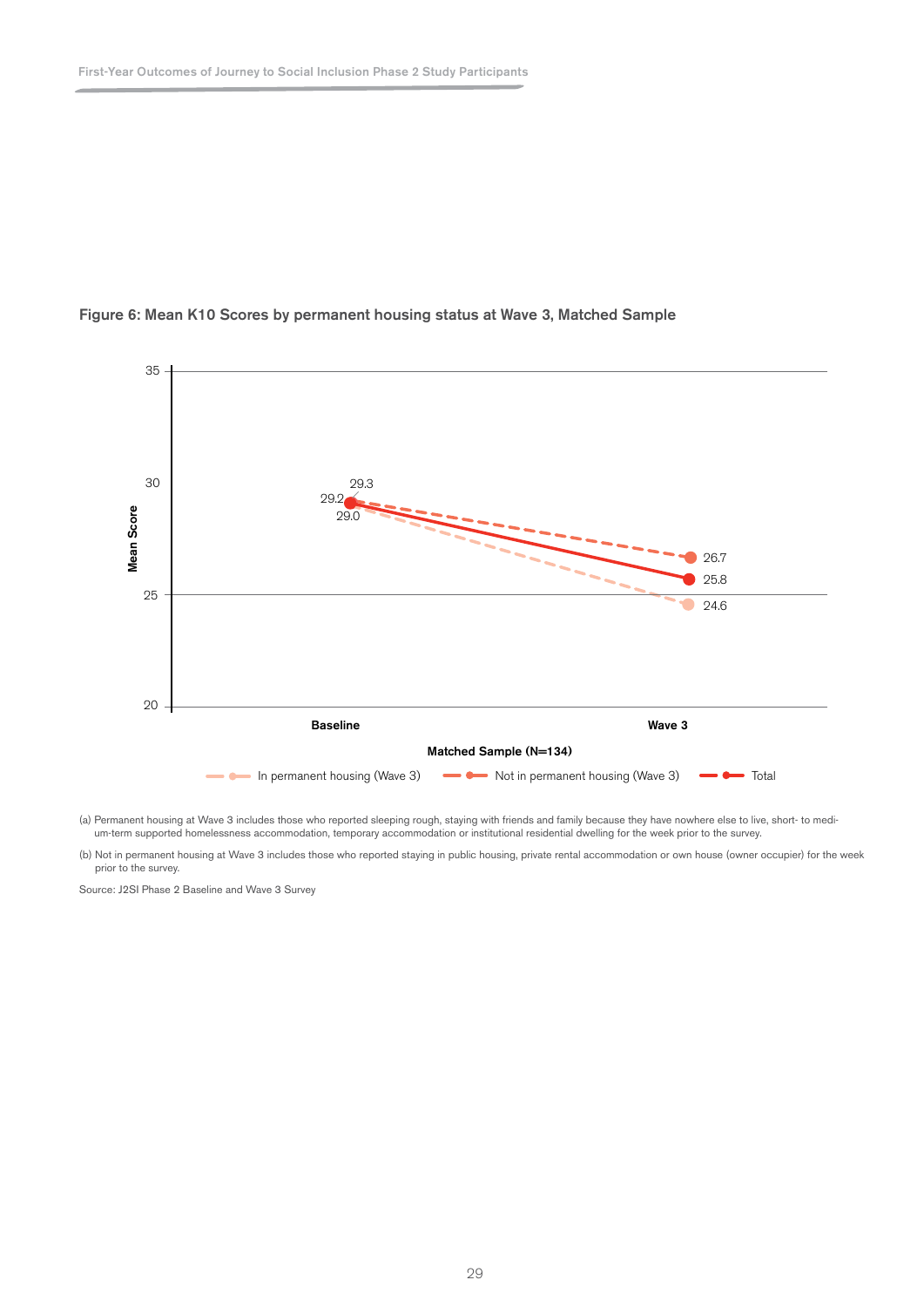

#### Figure 7: Percentage of sample experiencing psychological distress as measured by the K10 at Baseline and Wave 3, Matched Sample

Source: J2SI Phase 2 Baseline and Wave 3 Survey

#### Figure 8: Percentage of sample experiencing depression as measured by the DASS21 at Baseline and Wave 3, Matched Sample

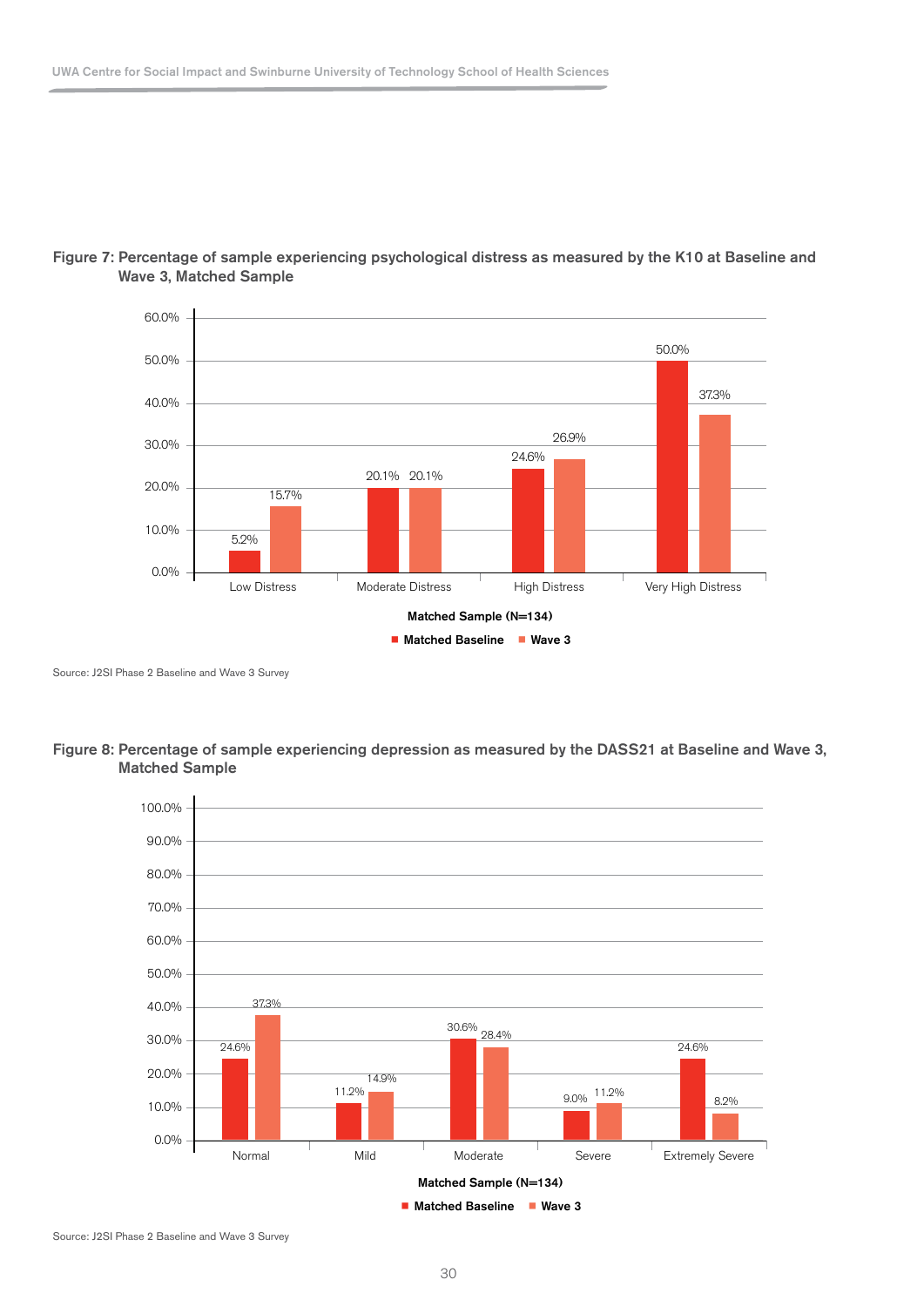

#### Figure 9: Percentage of sample experiencing anxiety as measured by the DASS21 at Baseline and Wave 3, Matched Sample

#### Figure 10: Percentage of sample experiencing stress as measured by the DASS21 at Baseline and Wave 3, Matched Sample



Source: J2SI Phase 2 Baseline and Wave 3 Survey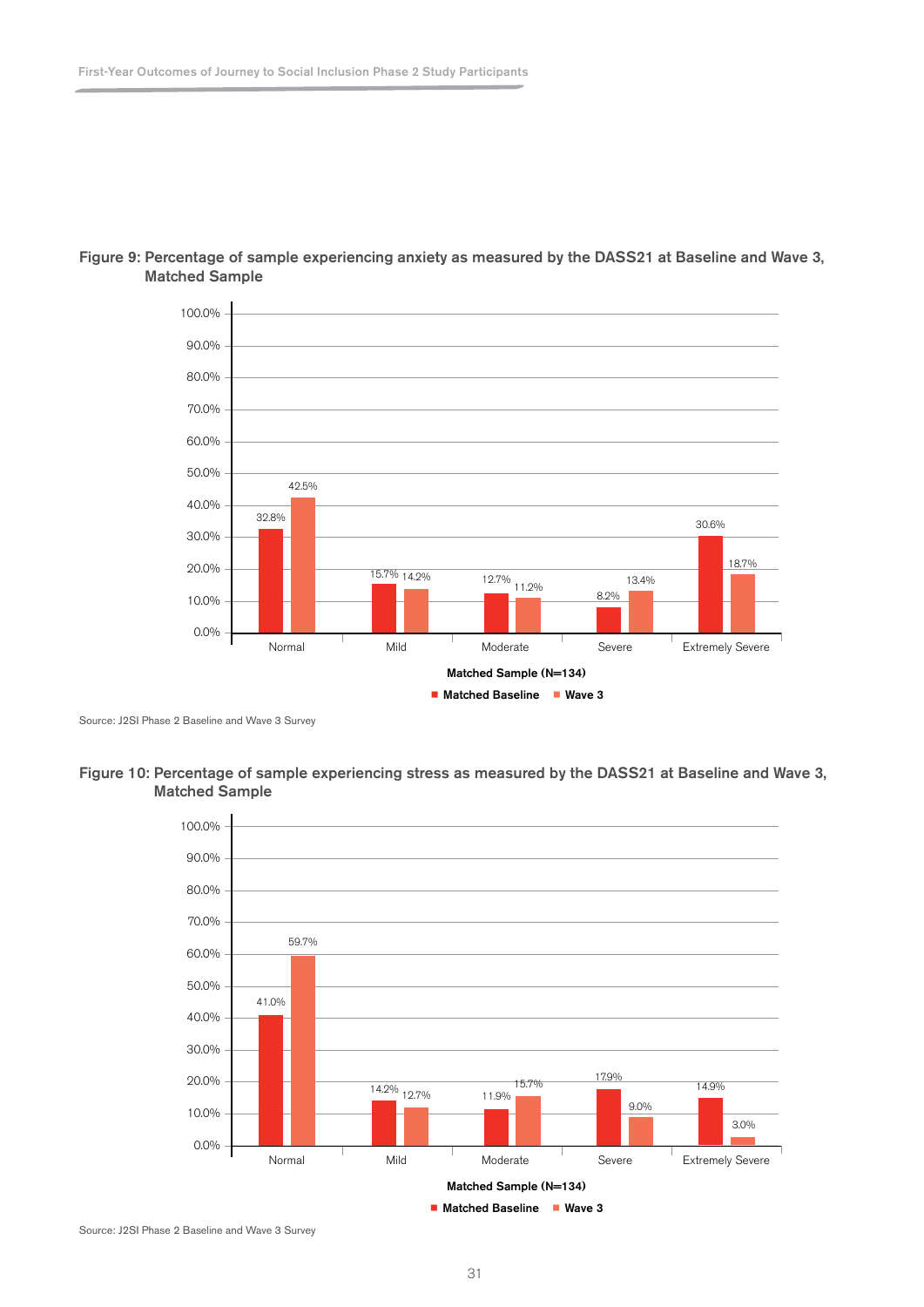#### Table 11: Mean DASS21 Scores, by anxiety, depression and stress, by permanent housing status, at Baseline and Wave 3, Baseline and Matched Samples

|                    | Baseline Sample (N=180)                         |                                                    | Matched Sample (N=134) |                 |                                                |                 |                                                                              |                 |                                  |
|--------------------|-------------------------------------------------|----------------------------------------------------|------------------------|-----------------|------------------------------------------------|-----------------|------------------------------------------------------------------------------|-----------------|----------------------------------|
|                    | <b>Housed but</b><br>at risk of<br>homelessness | <b>Homelessness</b><br>and institutional<br>living | <b>Total</b><br>sample |                 | Permanent<br>housing at Wave 3<br>$(c)$ (N=59) |                 | <b>Homelessness</b><br>and institutional<br>living at Wave 3<br>$(b)$ (N=75) |                 | <b>Total sample</b><br>$(N=134)$ |
|                    | $(a)$ (N=14)                                    | $(b)$ (N=166)                                      | $(N=180)$              | <b>Baseline</b> | <b>Wave 3</b>                                  | <b>Baseline</b> | Wave 3                                                                       | <b>Baseline</b> | Wave 3                           |
| Depression         |                                                 |                                                    |                        |                 |                                                |                 |                                                                              |                 |                                  |
| <b>Mean Score</b>  | 18.9                                            | 18.9                                               | 18.9                   | 18.8            | 12.7                                           | 17.5            | 12.9                                                                         | 18.1            | 12.8                             |
| % Normal           | 28.6                                            | 24.1                                               | 24.4                   | 22.0            | 37.3                                           | 26.7            | 37.3                                                                         | 24.6            | 37.3                             |
| % Mild             | 14.3                                            | 10.8                                               | 11.1                   | 13.6            | 11.9                                           | 9.3             | 17.3                                                                         | 11.2            | 14.9                             |
| % Moderate         | 14.3                                            | 27.1                                               | 26.1                   | 28.8            | 32.2                                           | 32.0            | 25.3                                                                         | 30.6            | 28.4                             |
| % Severe           | 14.3                                            | 9.0                                                | 9.4                    | 8.5             | 10.2                                           | 9.3             | 12.0                                                                         | 9.0             | 11.2                             |
| % Extremely Severe | 28.6                                            | 28.9                                               | 28.9                   | 27.1            | 8.5                                            | 22.7            | 8.0                                                                          | 24.6            | 8.2                              |
| Total              | 100.0                                           | 100.0                                              | 100.0                  | 100.0           | 100.0                                          | 100.0           | 100.0                                                                        | 100.0           | 100.0                            |
| Anxiety            |                                                 |                                                    |                        |                 |                                                |                 |                                                                              |                 |                                  |
| <b>Mean Score</b>  | 14.1                                            | 14.2                                               | 14.2                   | 12.2            | 9.9                                            | 14.4            | 11.1                                                                         | 13.4            | 10.5                             |
| % Normal           | 42.9                                            | 30.1                                               | 31.1                   | 35.6            | 47.5                                           | 30.7            | 38.7                                                                         | 32.8            | 42.5                             |
| % Mild             | 7.1                                             | 15.1                                               | 14.4                   | 18.6            | 13.6                                           | 13.3            | 14.7                                                                         | 15.7            | 14.2                             |
| % Moderate         | 7.1                                             | 12.7                                               | 12.2                   | 15.3            | 11.9                                           | 10.7            | 10.7                                                                         | 12.7            | 11.2                             |
| % Severe           | 14.3                                            | 8.4                                                | 8.9                    | 8.5             | 6.8                                            | 8.0             | 18.7                                                                         | 8.2             | 13.4                             |
| % Extremely Severe | 28.6                                            | 33.7                                               | 33.3                   | 22.0            | 20.3                                           | 37.3            | 17.3                                                                         | 30.6            | 18.7                             |
| Total              | 100.0                                           | 100.0                                              | 100.0                  | 100.0           | 100.0                                          | 100.0           | 100.0                                                                        | 100.0           | 100.0                            |
| <b>Stress</b>      |                                                 |                                                    |                        |                 |                                                |                 |                                                                              |                 |                                  |
| <b>Mean Score</b>  | 19.4                                            | 19.4                                               | 19.4                   | 18.9            | 13.5                                           | 19.1            | 14.4                                                                         | 19.0            | 14.0                             |
| % Normal           | 50.0                                            | 38.0                                               | 38.9                   | 42.4            | 66.1                                           | 40.0            | 54.7                                                                         | 41.0            | 59.7                             |
| % Mild             | 14.3                                            | 13.9                                               | 13.9                   | 16.9            | 10.2                                           | 12.0            | 14.7                                                                         | 14.2            | 12.7                             |
| % Moderate         | 0.0                                             | 14.5                                               | 13.3                   | 8.5             | 11.9                                           | 14.7            | 18.7                                                                         | 11.9            | 15.7                             |
| % Severe           | 21.4                                            | 18.7                                               | 18.9                   | 20.3            | 8.5                                            | 16.0            | 9.3                                                                          | 17.9            | 9.0                              |
| % Extremely Severe | 14.3                                            | 15.1                                               | 15.0                   | 11.9            | 3.4                                            | 17.3            | 2.7                                                                          | 14.9            | 3.0                              |
| Total              | 100.0                                           | 100.0                                              | 100.0                  | 100.0           | 100.0                                          | 100.0           | 100.0                                                                        | 100.0           | 100.0                            |

(a) Includes those who reported staying in public housing for the week prior to the survey.

(b) Includes those who reported sleeping rough, staying with friends and family because they have nowhere else to live, short- to medium-term supported homelessness accommodation, temporary accommodation or institutional residential dwelling for the week prior to the survey.

(c) Includes those who reported staying in public housing, private rental accommodation or own house (owner occupier) for the week prior to the survey.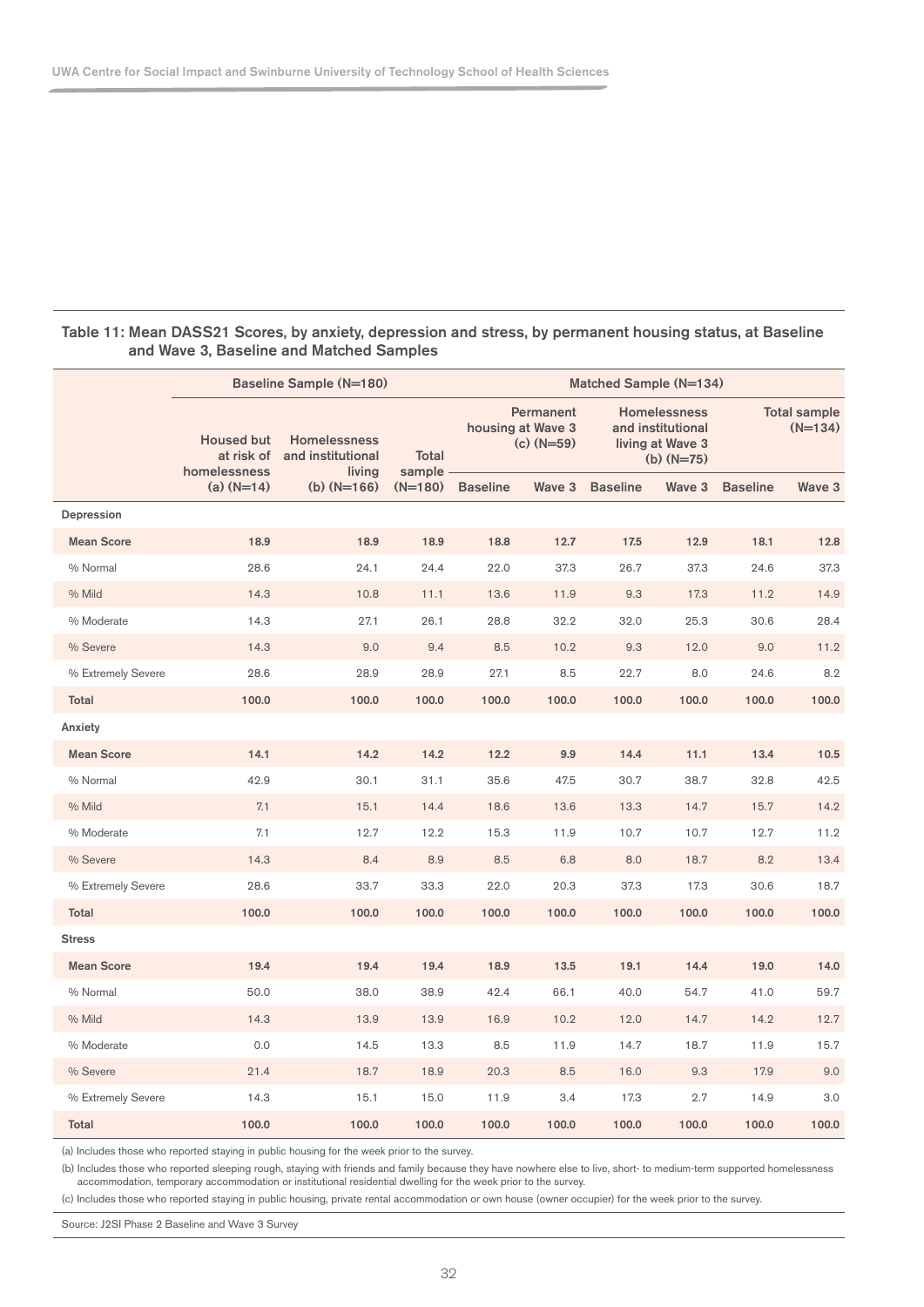The severity of psychological distress, as measured on the K10 and DASS21 generally decreased between Baseline and Wave 3 amongst the matched sample of J2SI study participants. The proportion of respondents with a high level of distress across the dimensions of the K10 and DASS21 decreased. However, over one-third of the matched sample were still highly distressed at Wave 3. A greater proportion of the sample were in the 'normal' range in the stress and anxiety domains on the DASS21 (59.7% and 42.5% of the sample, respectively). While the proportion of those in the 'extremely severe' category of depression declined from 24.6% at Baseline to 8.2% at Wave 3, just under half of the sample (47.8%) were experiencing at least 'moderate' depression.

#### 5.3 Alcohol and other drug use

Substance abuse is highly prevalent amongst the homeless population; drug use is related to first homeless episode and experiences of homelessness predict both alcohol and drug abuse, creating a dangerous cycle (Johnson, Freels, Parsons, & Vangeest, 1997). The WHO Alcohol, Smoking and Substance Involvement Screening Test (ASSIST) is a scale developed to detect substance use problems (WHO ASSIST Working Group, 2002). The ASSIST instrument was included in the J2SI Phase 2 Baseline survey to assess the frequency of use and risk scores associated with tobacco, alcohol and other drugs. Table 12 presents estimates of the proportion of respondents in the ASSIST high-risk use category for the substance in question. At Baseline, over one-fifth of the matched sample were in the high-risk category for use of tobacco products, amphetamines and opiates. The proportion of the sample in the high-risk category for alcohol and cannabis was also quite high, at 13.4% and 12.7%, respectively.

Comparing the results between Baseline and Wave 3, there was little improvement for the matched sample in terms of tobacco, alcohol and cannabis in terms of highrisk use. However, there was considerable improvement in amphetamine and opioids use, illustrated in Figures 11 and 12. High-risk use of amphetamines dropped from 21.6% in the study sample at Baseline to 12.7% at Wave 3. Likewise, high-risk use of opioids dropped from 23.9% at Baseline to 11.9% at Wave 3.

A large number of respondents reported accessing AOD treatment facilities (see Table 13). Methadone maintenance treatment was the most prevalent treatment option cited, with around a quarter of all respondents at Wave 3 utilising this intervention. Outpatient drug and alcohol counselling and Narcotics Anonymous/Alcoholics Anonymous programs were also used by many. Examining the differences between Baseline and Wave 3 amongst the matched sample, usage of outpatient drug counselling and Narcotics Anonymous/Alcoholics Anonymous increased for those in permanent housing, while inpatient/ residential treatment increased for those not in permanent housing. Though very preliminary, this finding indicates that permanent housing may reduce use of hospital-based healthcare services in favour of outpatient or communitybased treatment options.

While the proportion of J2SI research study participants reporting problematic use of alcohol and other drugs remains relatively high at Wave 3, the risk decreased markedly for opioids and amphetamines. In terms of accessing treatment for substance abuse issues, use of inpatient or residential facilities and methadone programs increased between Baseline and Wave 3 across the overall sample, and the permanently housed were more likely to access outpatient or community-based treatment options, while those in homeless and institutional living arrangements are more likely to access inpatient treatments. Those in permanent housing were also more likely to access some form of treatment, providing an early indication that permanent housing may be a meaningful foundation for addressing alcohol and other drug issues amongst chronically homeless people.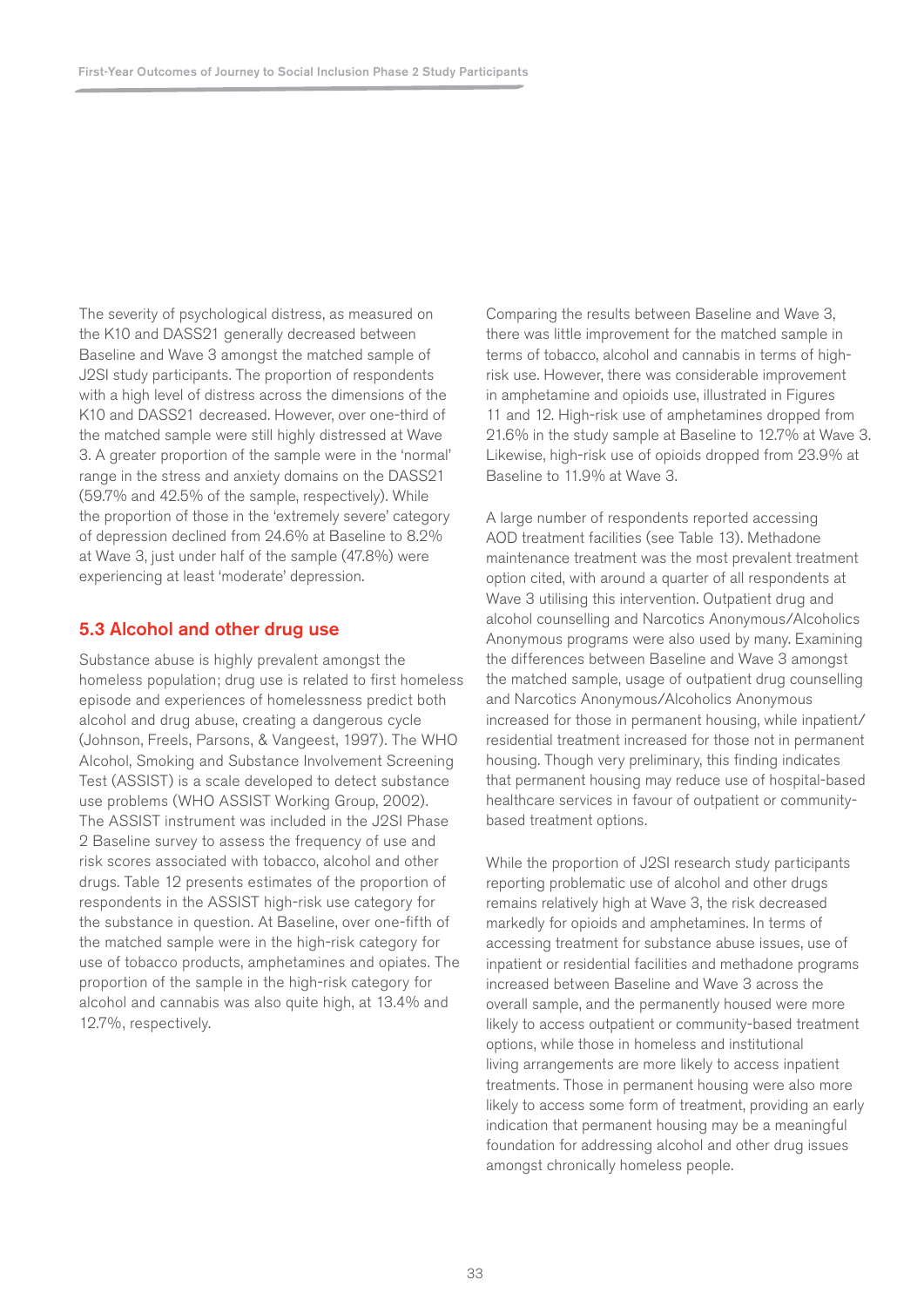#### Table 12: Number and percentage of the sample with a high level of risk on the ASSIST scale, by substance type, at Baseline and Wave 3, Baseline and Matched Samples

|                                                 | <b>Baseline Sample</b> |        | Matched Sample (N=134) |                          |        |               |
|-------------------------------------------------|------------------------|--------|------------------------|--------------------------|--------|---------------|
|                                                 | $(N=180)$              |        | <b>Baseline</b>        |                          | Wave 3 |               |
|                                                 | N                      | 0/0    | N                      | $\frac{0}{0}$            | N      | $\frac{0}{0}$ |
| Tobacco products                                | 40                     | 22.2   | 29                     | 21.6                     | 19     | 14.2          |
| Alcoholic beverages                             | 33                     | 18.3   | 18                     | 13.4                     | 18     | 13.4          |
| Cannabis                                        | 24                     | 13.3   | 17                     | 12.7                     | 17     | 12.7          |
| Cocaine                                         | $<$ 5                  | $\sim$ | $<$ 5                  | $\sim$                   | 0.0    | 0.0           |
| Amphetamines                                    | 39                     | 21.7   | 29                     | 21.6                     | 17     | 12.7          |
| Inhalants                                       | 0.0                    | 0.0    | 0.0                    | 0.0                      | 0.0    | 0.0           |
| Sedatives or sleeping pills                     | 14                     | 7.8    | 10                     | 7.5                      | 6      | 4.5           |
| Hallucinogens                                   | $<$ 5                  | $\sim$ | $<$ 5                  | $\overline{\phantom{a}}$ | $<$ 5  | $\sim$        |
| Opioids                                         | 43                     | 23.9   | 32                     | 23.9                     | 16     | 11.9          |
| Source: J2SI Phase 2 Baseline and Wave 3 Survey |                        |        |                        |                          |        |               |

#### Figure 11: Percentage of the sample with a high level of risk on the ASSIST scale for amphetamine-type stimulants, at Baseline and Wave 3, Baseline and Matched Samples

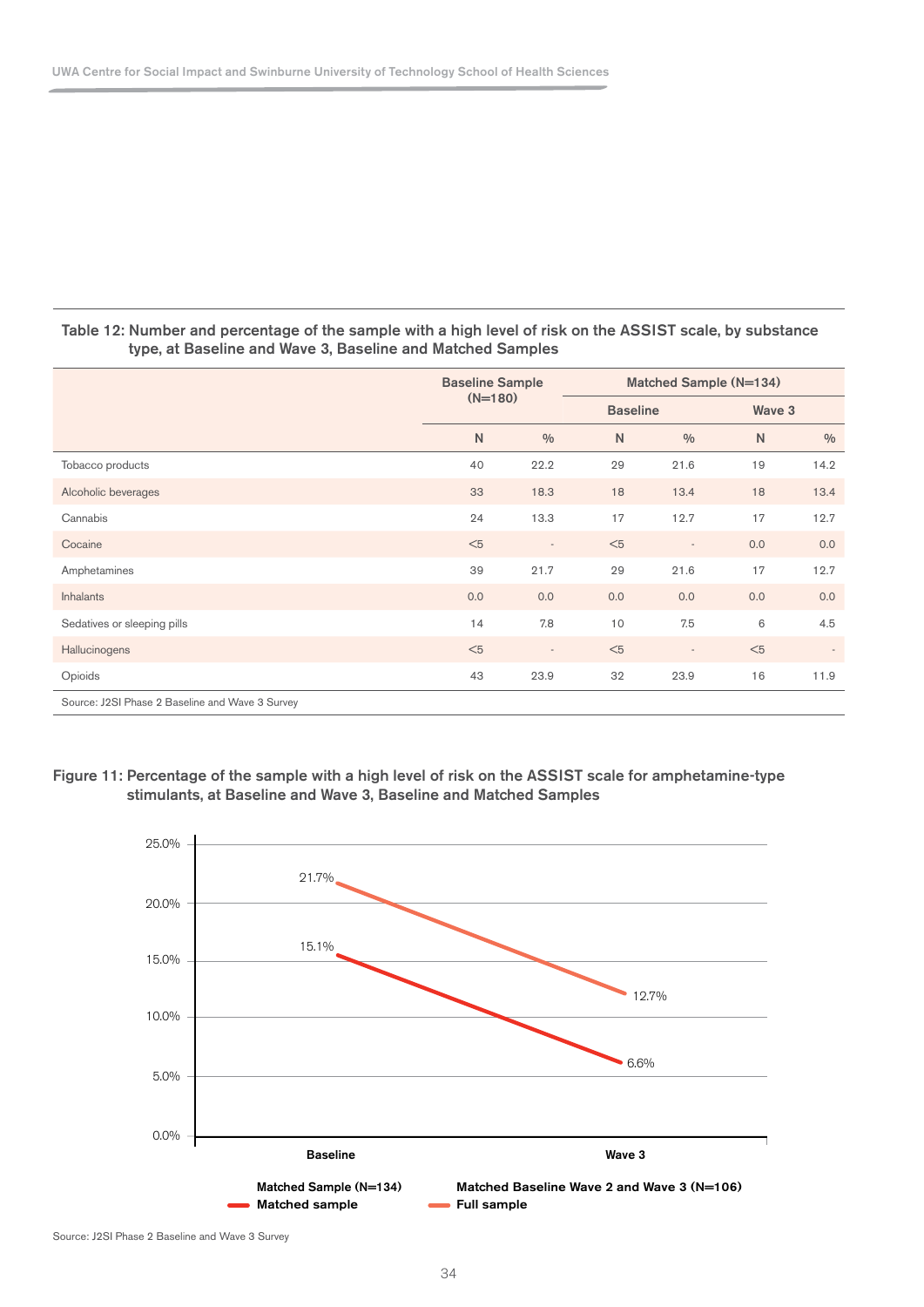

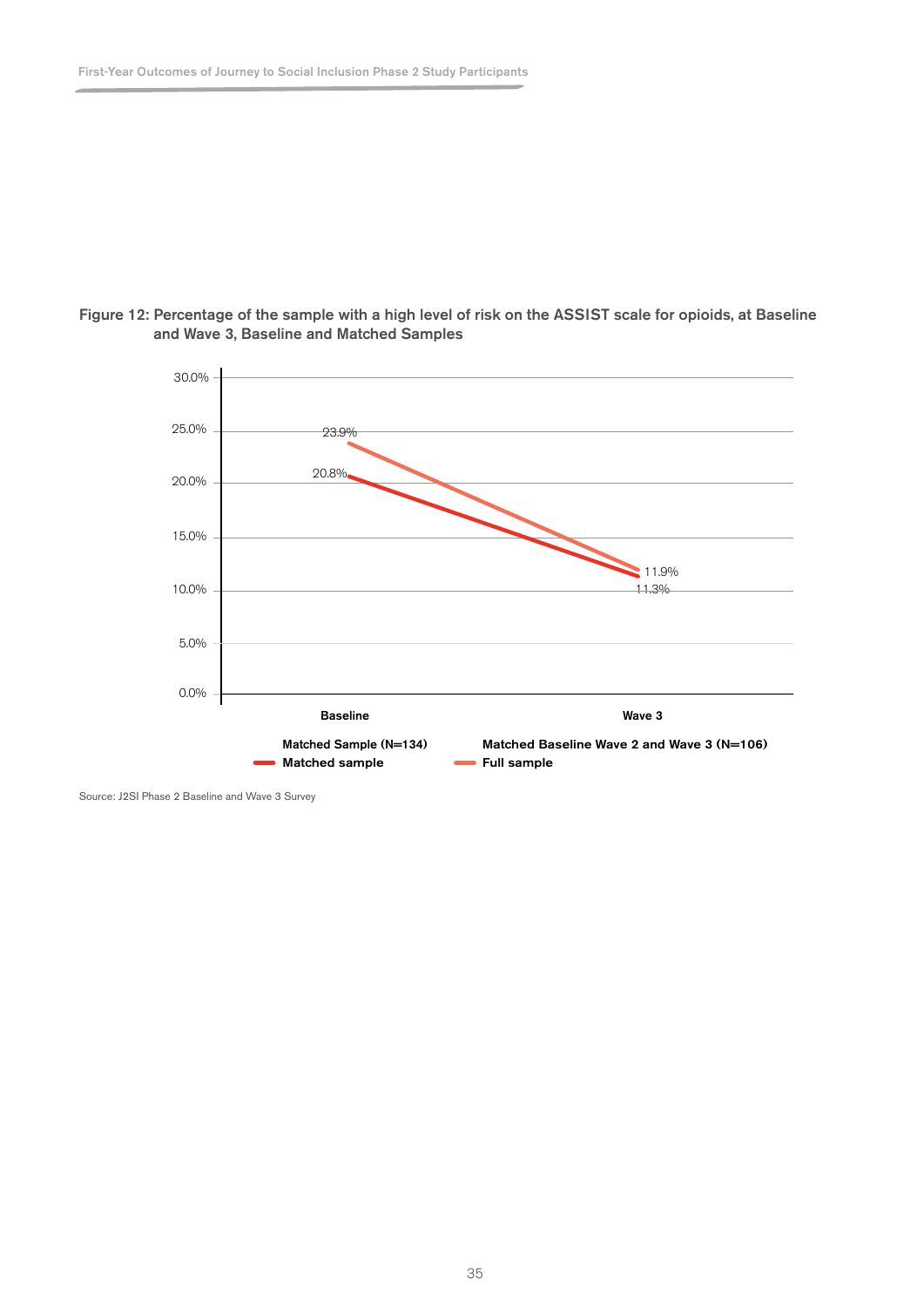#### Table 13: Proportion of the sample accessing selected drug and alcohol treatment services in the six months prior to survey, by type of treatment facility, by permanent housing status at Baseline and Wave 3, Baseline and Matched Samples

|                                              | Baseline Sample (N=180)             |                                          | Matched Sample (N=134)   |                                                |                          |                                                                              |                                  |                 |  |  |
|----------------------------------------------|-------------------------------------|------------------------------------------|--------------------------|------------------------------------------------|--------------------------|------------------------------------------------------------------------------|----------------------------------|-----------------|--|--|
|                                              | <b>Housed but</b><br>at risk of     | <b>Homelessness</b><br>and institutional |                          | Permanent<br>housing at Wave 3<br>$(c)$ (N=59) |                          | <b>Homelessness</b><br>and institutional<br>living at Wave 3<br>$(b)$ (N=75) | <b>Total sample</b><br>$(N=134)$ |                 |  |  |
|                                              | homelessness<br>(a) $(N=14)$ $(\%)$ | living<br>(b) $(N=166)$ $(\%)$           | <b>Baseline</b><br>(0/0) | Wave 3<br>(0/0)                                | <b>Baseline</b><br>(0/0) | Wave 3<br>(0/0)                                                              | <b>Baseline</b><br>(0/0)         | Wave 3<br>(0/0) |  |  |
| Inpatient/residential<br>detoxification      | 14.3                                | 8.4                                      | 13.6                     | 12.0                                           | 4.0                      | 11.5                                                                         | 8.2                              | 11.7            |  |  |
| Home detoxification<br>(supervised)          | 0.0                                 | 1.2                                      | 3.4                      | 2.1                                            | 0.0                      | 0.0                                                                          | 1.5                              | 0.9             |  |  |
| Home detoxification<br>(unsupervised)        | 7.1                                 | 7.2                                      | 10.2                     | 6.4                                            | 5.3                      | 5.0                                                                          | 7.5                              | 5.6             |  |  |
| Naltrexone treatment                         | 14.3                                | 3.6                                      | 6.8                      | 10.4                                           | 4.0                      | 3.3                                                                          | 5.2                              | 6.5             |  |  |
| Buprenorphine and/or<br>suboxone treatment   | 7.1                                 | 12.7                                     | 11.9                     | 14.3                                           | 13.3                     | 9.8                                                                          | 12.7                             | 11.8            |  |  |
| Inpatient/residential<br>therapeutic program | 0.0                                 | 6.6                                      | 5.1                      | 4.2                                            | 6.7                      | 8.1                                                                          | 6.0                              | 6.4             |  |  |
| Methadone<br>maintenance treatment           | 7.1                                 | 16.9                                     | 16.9                     | 23.5                                           | 17.3                     | 26.9                                                                         | 17.2                             | 25.4            |  |  |
| Outpatient drug and<br>alcohol counselling   | 28.6                                | 18.1                                     | 20.3                     | 22.4                                           | 17.3                     | 11.5                                                                         | 18.7                             | 16.4            |  |  |
| Narcotics Anonymous/<br>Alcoholics Anonymous | 14.3                                | 10.8                                     | 6.8                      | 10.2                                           | 12.0                     | 9.8                                                                          | 9.7                              | 10.0            |  |  |
| Other                                        | 0.0                                 | 3.6                                      | 1.7                      | 8.9                                            | 2.7                      | 9.1                                                                          | 2.2                              | 9.0             |  |  |

(a) Includes those who reported staying in public housing for the week prior to the survey.

(b) Includes those who reported sleeping rough, staying with friends and family because they have nowhere else to live, short- to medium-term supported homelessness accommodation, temporary accommodation or institutional residential dwelling for the week prior to the survey.

(c) Includes those who reported staying in public housing, private rental accommodation or own house (owner occupier) for the week prior to the survey.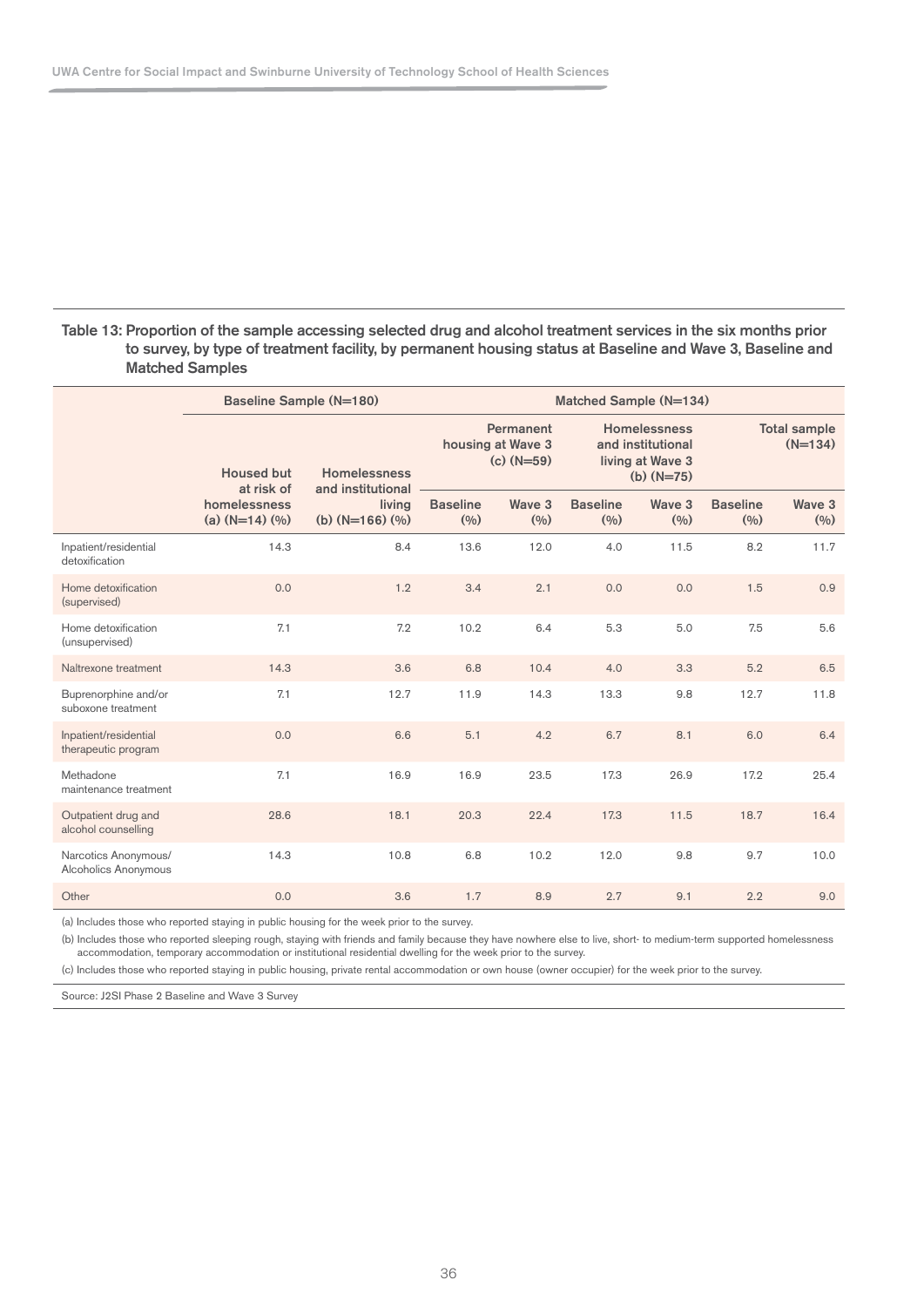## **6. Health service utilisation**

Homelessness creates a Catch-22 with regard to healthcare: homeless individuals are more likely to experience poor physical and mental health outcomes but more likely to encounter barriers to accessing health care treatment (Hwang et al., 2011). As a result of the circumstances of homelessness, severity of health conditions may escalate, necessitating the use of health services that are typically a 'last resort' (e.g., ED). For instance, Rodriguez et al. (2009) found that hunger, safety concerns, and desire for shelter prompted care seeking at an ED among 29% of 189 homeless persons. This is reflected in the distribution of health service utilisation among homeless individuals. Typically, a small proportion of the homeless population has very high levels of health service use and accounts for a large amount of the (very high) healthcare costs of the homeless population (Fuehrlein et al., 2015; Zaretzky et al., 2017).

The J2SI Phase 2 Baseline and Wave 3 interviews asked participants how many times they had accessed different health services in the 12-month period preceding the survey. Table 14 displays the average number of times participants used each service and the number of nights they stayed in a hospital, a mental health facility or a drug and alcohol rehabilitation centre. When considering the study sample overall, there were no notable differences in the average number of nights spent in those settings. The average number of nights spent in drug and alcohol rehabilitation centres decreased between Baseline and Wave 3; however, this number is likely to have been skewed by a few people who were admitted for a few months prior to Baseline.

Interestingly, those who were permanently housed at Wave 3 had reported fewer overnight stays in hospital at Baseline, compared to those who were not permanently housed (2.00 and 7.99, respectively). This may indicate that those who were successfully housed at Wave 3 were relatively stable in terms of other facets of their life. However, on average, they reported spending almost twice as many nights in hospital (3.92) during the 12-month period preceding Wave 3 than they did in Baseline. Conversely, those who were not permanently housed at Wave 3 reported fewer nights spent in hospital (6.36)

in the year before Wave 3, than at Baseline. This finding was somewhat surprising as we would expect permanent housing to reduce use of hospital-based services in favour of outpatient or community-based health services. There are several potential explanations for this: we don't know when in the year preceding survey administration that participants were hospitalised, so it is possible that it was when they were still homeless. Alternatively, overcoming the barrier of attaining permanent housing may have made participants more aware and able to address other barriers to positive life outcomes, such as health. Finally, these findings are derived from participants' self-reported recollections, which may not always be accurate. Acknowledging the limitations of self-report data, linked administrative will be used to investigate not only the number of hospitalisations, but also the nature of hospitalisations following housing attainment in future publications.

The J2SI Phase 2 program had an apparent marked impact on the level of health care service use. Active J participants at Wave 3 spent, on average, 2.87 nights in hospital over the previous twelve months as compared with 8.07 nights for the E group and 3.71 nights for the I group. The mean number of nights in mental health facilities at Wave 3 for J group participants (2.82) was also lower than for E group respondents (5.35) but not for I group respondents (0.14). Mean nights in drug and alcohol rehabilitation was also lower for J group respondents at Wave 3 (0.80) compared with both E group respondents (5.02) and I group respondents (2.86).

Those who were in permanent housing at Wave 3 visited a general practitioner (GP) fewer times on average in the year preceding Wave 3 than they had during the year preceding the baseline survey (11.76 and 15.65, respectively). For those who were not in permanent housing at Wave 3, there was only a slight increase in GP visits between Baseline and Wave 3 (9.61 and 10.95, respectively). This pattern was also observed for visits to a mental health professional and nights in a mental health facility. Those in permanent housing reported decreased utilisation of mental health professionals from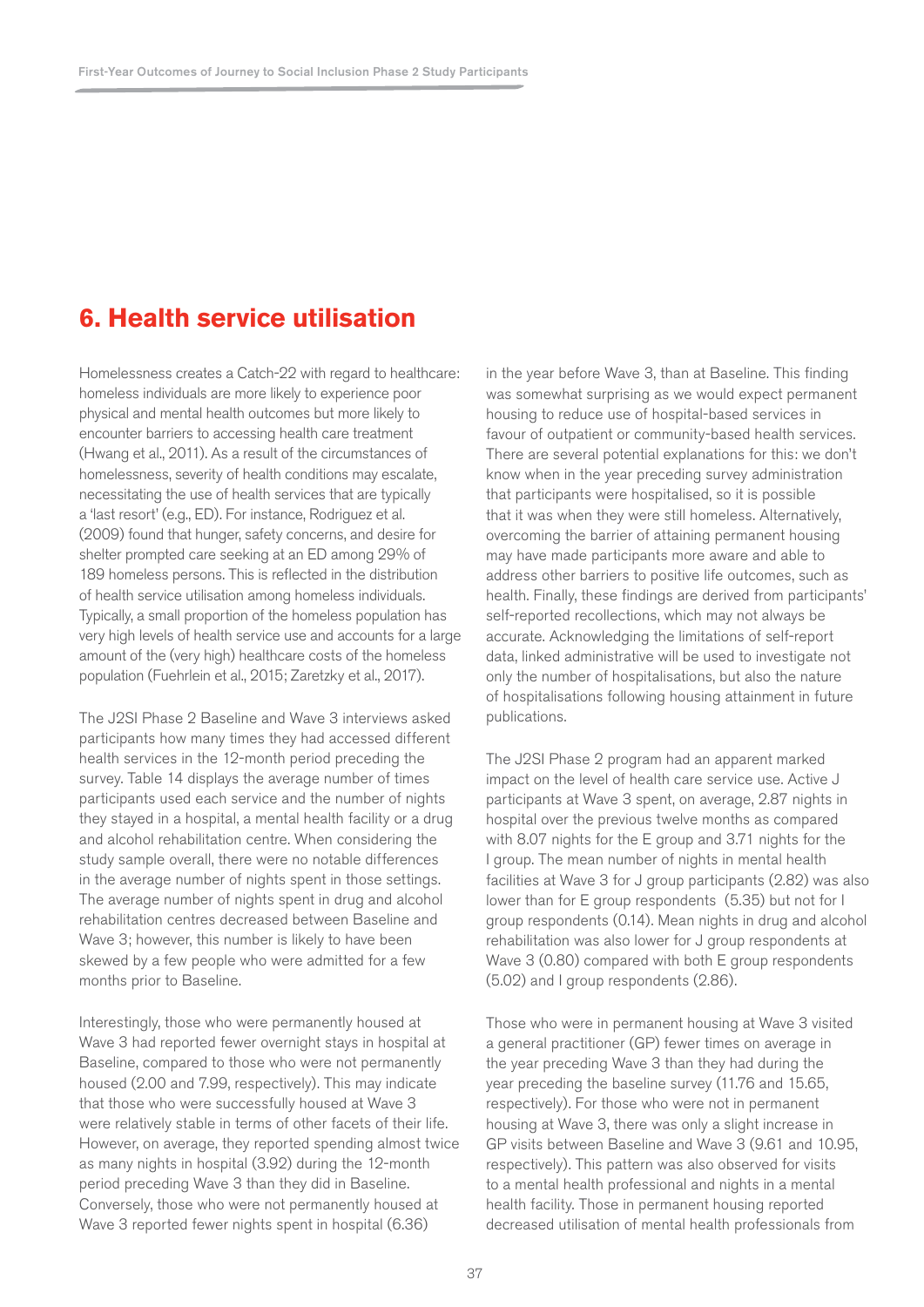#### Table 14: Estimated mean health service usage for the 12 months prior to survey, by selected health services, by permanent housing status, at Baseline and Wave 3, Baseline and Matched Samples

|                                                | Baseline Sample (N=180)                         | Matched Sample (N=134)                             |                        |                                                |        |                                                                              |        |                 |                                  |
|------------------------------------------------|-------------------------------------------------|----------------------------------------------------|------------------------|------------------------------------------------|--------|------------------------------------------------------------------------------|--------|-----------------|----------------------------------|
|                                                | <b>Housed but</b><br>at risk of<br>homelessness | <b>Homelessness</b><br>and institutional<br>living | <b>Total</b><br>sample | Permanent<br>housing at Wave 3<br>$(c)$ (N=59) |        | <b>Homelessness</b><br>and institutional<br>living at Wave 3<br>$(b)$ (N=75) |        |                 | <b>Total sample</b><br>$(N=134)$ |
| <b>Health service</b>                          | $(a)$ (N=14)                                    | (b) $(N=166)$                                      | $(N=180)$              | <b>Baseline</b>                                | Wave 3 | <b>Baseline</b>                                                              | Wave 3 | <b>Baseline</b> | Wave 3                           |
| General practitioner<br>(times)                | 7.43                                            | 13.54                                              | 13.06                  | 15.65                                          | 11.76  | 9.61                                                                         | 10.95  | 12.27           | 11.31                            |
| Specialist doctor (times)                      | 0.50                                            | 1.09                                               | 1.04                   | 0.98                                           | 1.69   | 0.61                                                                         | 1.68   | 0.78            | 1.69                             |
| Mental health<br>professional (times)          | 4.93                                            | 6.80                                               | 6.65                   | 7.41                                           | 5.81   | 7.17                                                                         | 9.32   | 7.28            | 7.78                             |
| Nurse or allied health<br>professional (times) | 4.36                                            | 4.15                                               | 4.17                   | 1.95                                           | 2.31   | 5.09                                                                         | 4.25   | 3.71            | 3.40                             |
| Hospital admission<br>(nights)                 | 1.50                                            | 5.92                                               | 5.58                   | 2.00                                           | 3.92   | 7.99                                                                         | 6.36   | 5.35            | 5.28                             |
| Mental health facility<br>(nights)             | 7.64                                            | 1.81                                               | 2.27                   | 2.47                                           | 2.14   | 1.69                                                                         | 4.37   | 2.04            | 3.39                             |
| Drug and alcohol rehab<br>(nights)             | 1.64                                            | 8.46                                               | 7.93                   | 8.20                                           | 1.31   | 9.09                                                                         | 4.16   | 8.70            | 2.90                             |
| Emergency department<br>(times)                | 0.79                                            | 1.64                                               | 1.57                   | 1.85                                           | 1.98   | 1.39                                                                         | 1.57   | 1.59            | 1.75                             |
| Outpatient (times)                             | 2.79                                            | 1.72                                               | 1.81                   | 1.59                                           | 1.41   | 1.11                                                                         | 1.15   | 1.32            | 1.26                             |
| Ambulance (times)                              | 0.43                                            | 1.17                                               | 1.11                   | 1.10                                           | 1.02   | 1.17                                                                         | 0.99   | 1.14            | 1.00                             |
| Dental services (times)                        | 1.79                                            | 1.25                                               | 1.29                   | 1.25                                           | 1.32   | 1.44                                                                         | 0.97   | 1.36            | 1.13                             |

(a) Includes those who reported staying in public housing for the week prior to the survey.

(b) Includes those who reported sleeping rough, staying with friends and family because they have nowhere else to live, short- to medium-term supported homelessness accommodation, temporary accommodation or institutional residential dwelling for the week prior to the survey.

(c) Includes those who reported staying in public housing, private rental accommodation or own house (owner occupier) for the week prior to the survey.

(d) Means for general practitioner visits at Wave 3 exclude two participants that missed the question.

Source: J2SI Phase 2 Baseline and Wave 3 Survey

7.41 visits at Baseline to 5.81 visits at Wave 3, compared to those who were not in permanent housing reporting 7.17 visits at Baseline and 9.32 visits at Wave 3. In terms of nights spent in a mental health facility, those who were permanently housed at Wave 3 reported a slight decrease in nights (2.47 to 2.14). In contrast, those experiencing homelessness or institutional living reported almost three times as many overnight stays at a mental health facility in the year prior to Wave 3 compared to Baseline (4.37

and 1.69, respectively). No other health services utilisation differences were noteworthy by housing status between the two time points.

The mean number of hospital nights in the 12 months prior to the survey for J2SI program participants decreased from 7.97 to 2.87. For those receiving services as usual, the mean number of hospital nights increased from 3.23 to 7.24. Nights in drug and alcohol rehab decreased for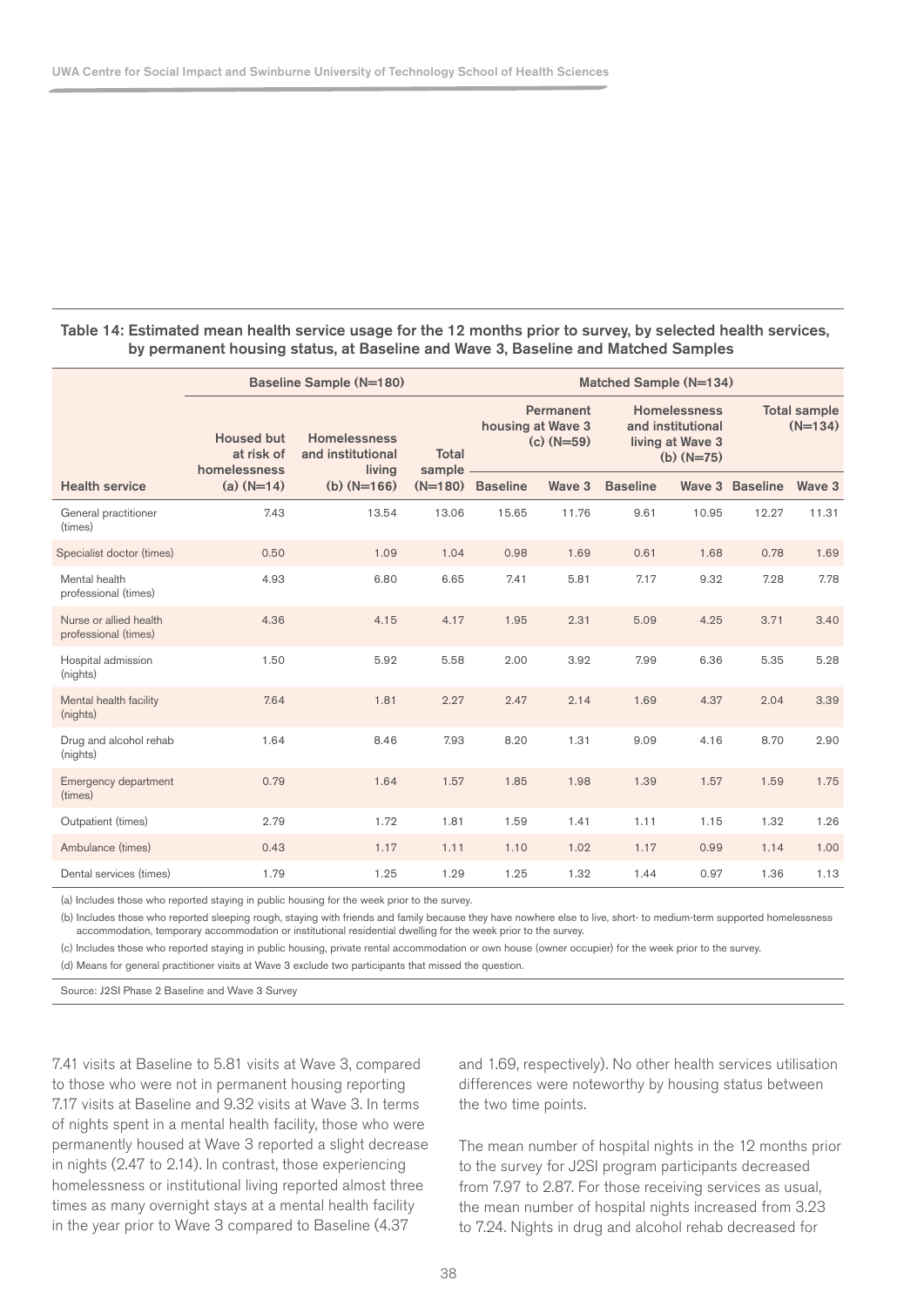J2SI program participants, from 11.45 at Baseline to 0.80 at Wave 3. The mean nights in drug and alcohol rehab for those receiving services as usual also decreased from 6.47 to 4.61.

Compared to the rates of GP visits in the general population, GP utilisation in the Baseline and Wave 3 samples was much higher. Table 15 displays the distribution of GP visits in the year preceding each survey compared to the distribution in the general population, based on the Patient Experiences in Australia Survey (ABS, 2018b). Thirteen percent of those in Baseline and 10.6% of those in Wave 3 did not visit a GP in the year prior to the survey, compared to 17.5% of the general population. The greater usage of GP services relative

to the general population is especially evident in the proportion of those who attended more than 12 times in the year prior to the survey, 38.6% and 44.7% for Baseline and Wave 3 respectively, compared to 10.0% of the general population. These disparities are to be expected as the prevalence of physical and mental health conditions is much higher in this sample than the general population. The increased use in GP services between Baseline and Wave 3 is not necessarily alarming, as it may be that with other supports (e.g., housing), individuals are able to attend to and better manage their health conditions. This may explain the slight increase in utilisation of specialist doctors (e.g., gastroenterologist, cardiologist, obstetrician, oncologist) between time points.

#### Table 15: Number of times reported visiting a general practitioner in the last 12 months by permanent housing status, at Baseline and Wave 3, Baseline and Matched Samples

|                         |                     |                                     | Baseline Sample (N=180)                  | Matched Sample (N=134) |                                                |                 |                                                                              |                 |                           |                 |
|-------------------------|---------------------|-------------------------------------|------------------------------------------|------------------------|------------------------------------------------|-----------------|------------------------------------------------------------------------------|-----------------|---------------------------|-----------------|
| Australian              |                     | <b>Housed but</b><br>at risk of     | <b>Homelessness</b><br>and institutional | <b>Total</b><br>sample | Permanent<br>housing at Wave 3<br>$(c)$ (N=59) |                 | <b>Homelessness</b><br>and institutional<br>living at Wave 3<br>$(b)$ (N=75) |                 | Total sample<br>$(N=134)$ |                 |
|                         | population<br>(9/0) | homelessness<br>(a) $(N=14)$ $(\%)$ | living<br>(b) $(N=166)$ $(\%)$           | (9/0)                  | (N=180) Baseline<br>(0/0)                      | Wave 3<br>(9/0) | <b>Baseline</b><br>(0/0)                                                     | Wave 3<br>(0/0) | <b>Baseline</b><br>(0/0)  | Wave 3<br>(0/0) |
| Did not visit<br>a GP   | 17.5                | 14.3                                | 11.4                                     | 11.7                   | 10.2                                           | 10.2            | 15.1                                                                         | 11.0            | 12.9                      | 10.6            |
| Once<br>(annually)      | 13.0                | 0.0                                 | 1.8                                      | 1.7                    | 0.0                                            | 3.4             | 2.7                                                                          | 8.2             | 1.5                       | 6.1             |
| Two to<br>three times   | 31.4                | 21.4                                | 13.3                                     | 13.9                   | 18.6                                           | 8.5             | 12.3                                                                         | 8.2             | 15.2                      | 8.3             |
| Four to<br>eleven times | 28.2                | 35.7                                | 30.7                                     | 31.1                   | 32.2                                           | 32.2            | 31.5                                                                         | 28.8            | 31.8                      | 30.3            |
| Twelve or<br>more       | 10.0                | 28.6                                | 42.8                                     | 41.7                   | 39.0                                           | 45.8            | 38.4                                                                         | 43.8            | 38.6                      | 44.7            |
| <b>Total</b>            | 100.0               | 100.0                               | 100.0                                    | 100.0                  | 100.0                                          | 100.0           | 100.0                                                                        | 100.0           | 100.0                     | 100.0           |

(a) Includes those who reported staying in public housing for the week prior to the survey.

(b) Includes those who reported sleeping rough, staying with friends and family because they have nowhere else to live, short- to medium-term supported homelessness accommodation, temporary accommodation or institutional residential dwelling for the week prior to the survey.

(c) Includes those who reported staying in public housing, private rental accommodation or own house (owner occupier) for the week prior to the survey.

(d) General practitioner visits at Wave 3 exclude two participants that missed the question.

Source: J2SI Phase 2 Baseline and Wave 3 Survey and the Australian Bureau of Statistic's (ABS) Patient Experiences in Australia (2016-17) Survey (ABS 2018b) for the Australian population estimates of GP visits.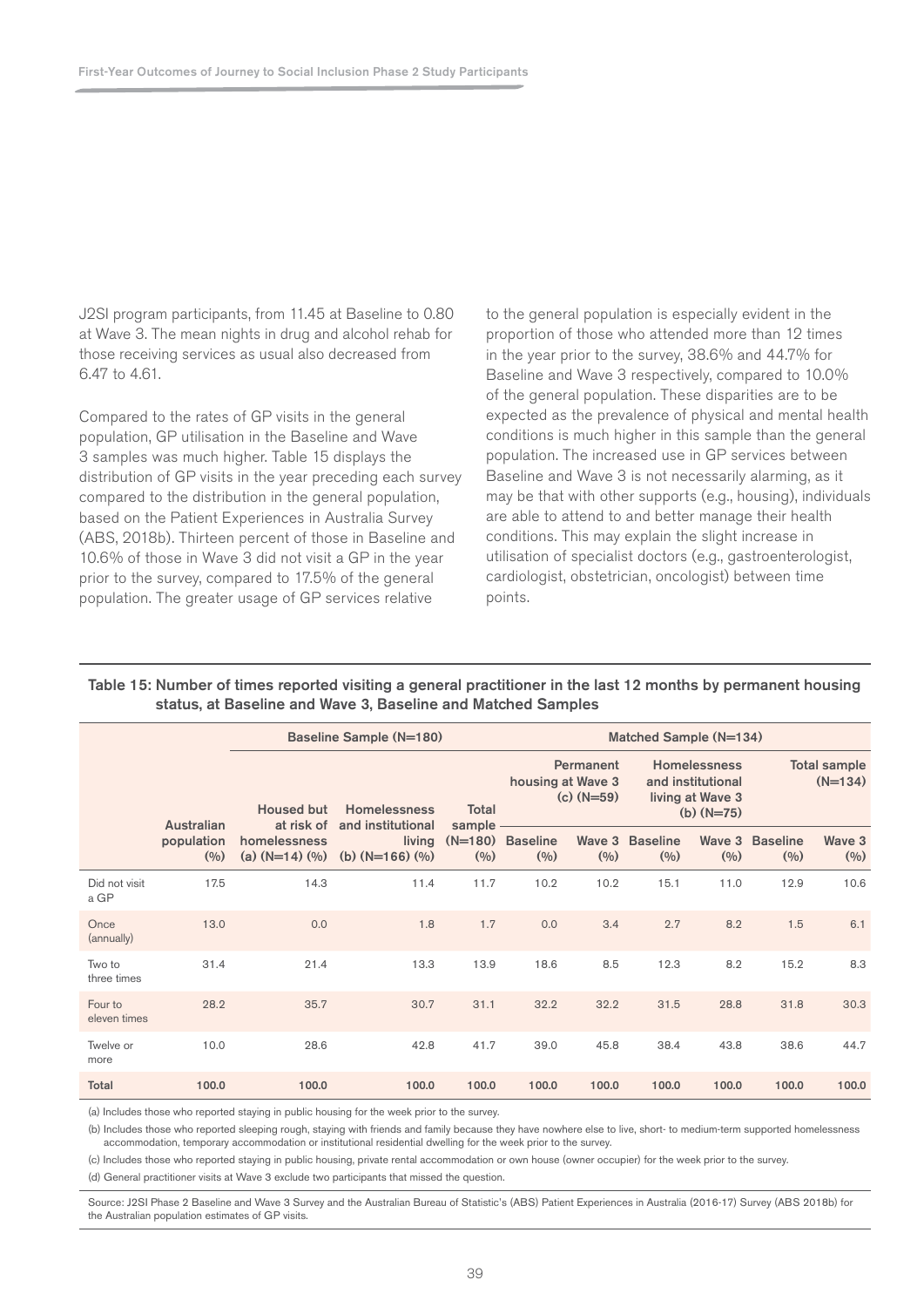The estimated health costs reported in Table 16 have been calculated from the health service utilisation self-report data displayed in Table 14. The estimated average cost across all health services for the matched sample decreased slightly between Baseline and Wave 3 (\$20,458 and \$19,115, respectively). This decrease was primarily due to those who were in homelessness or in institutional living accommodation (from \$25,013 at Baseline to \$22,726 at Wave 3). For those who were permanently housed at Wave 3, this decrease was virtually non-existent (\$14,668 at Baseline and \$14,648 at Wave 3).

Interestingly, if the total health costs for active Js are compared with The E and I groups, the disparity is much larger. The estimated average health costs for active Js in the matched sample, decreased from \$27,898 at baseline to \$12,480. Conversely, those who were not active Js at Wave 3 had an increase in health service expenditure from \$14,426 at baseline to \$24,478 at Wave 3.

Although further investigation is warranted and will be conducted using the linked administrative data in future publications, this may suggest that active engagement in the J2SI Phase 2 intervention impacts healthcare costs in a positive direction.

|                                             |                                                 | <b>Baseline Sample (N=180)</b>                     |                        | Matched Sample (N=134) |                                                |                 |                                                                              |                 |                                  |
|---------------------------------------------|-------------------------------------------------|----------------------------------------------------|------------------------|------------------------|------------------------------------------------|-----------------|------------------------------------------------------------------------------|-----------------|----------------------------------|
|                                             | <b>Housed but</b><br>at risk of<br>homelessness | <b>Homelessness</b><br>and institutional<br>living | <b>Total</b><br>sample |                        | Permanent<br>housing at Wave 3<br>$(c)$ (N=59) |                 | <b>Homelessness</b><br>and institutional<br>living at Wave 3<br>$(b)$ (N=75) |                 | <b>Total sample</b><br>$(N=134)$ |
| <b>Health service</b>                       | $(a)$ (N=14)                                    | $(b)$ (N=166)                                      | $(N=180)$              | <b>Baseline</b>        | Wave 3                                         | <b>Baseline</b> | Wave 3                                                                       | <b>Baseline</b> | Wave 3                           |
| General practitioner (\$)                   | 342                                             | 623                                                | 601                    | 720                    | 541                                            | 442             | 503                                                                          | 565             | 520                              |
| Specialist doctor (\$)                      | 39                                              | 85                                                 | 81                     | 77                     | 132                                            | 48              | 131                                                                          | 61              | 132                              |
| Mental health<br>professional (\$)          | 774                                             | 1,067                                              | 1,044                  | 1.163                  | 913                                            | 1,126           | 1.463                                                                        | 1,142           | 1,221                            |
| Nurse or allied health<br>professional (\$) | 318                                             | 303                                                | 304                    | 142                    | 168                                            | 372             | 310                                                                          | 271             | 248                              |
| Hospital admission (\$)                     | 2,820                                           | 11,133                                             | 11,094                 | 3,760                  | 7,361                                          | 15,015          | 11,957                                                                       | 10,059          | 9,933                            |
| Mental health facility (\$)                 | 8,293                                           | 1,967                                              | 2,119                  | 2,685                  | 2,317                                          | 1,837           | 4,745                                                                        | 2,210           | 3,676                            |
| Drug and alcohol rehab (\$)                 | 682                                             | 3,510                                              | 3,290                  | 3,404                  | 542                                            | 3,774           | 1,726                                                                        | 3,611           | 1,205                            |
| Emergency department (\$)                   | 453                                             | 945                                                | 907                    | 1,066                  | 1,144                                          | 800             | 908                                                                          | 917             | 1,012                            |
| Outpatient (\$)                             | 827                                             | 512                                                | 536                    | 473                    | 418                                            | 329             | 341                                                                          | 392             | 375                              |
| Ambulance (\$)                              | 384                                             | 1,046                                              | 994                    | 986                    | 910                                            | 1,050           | 883                                                                          | 1,022           | 895                              |
| Dental services (\$)                        | 273                                             | 191                                                | 197                    | 192                    | 202                                            | 220             | 149                                                                          | 208             | 172                              |
| Total health cost (\$)                      | 15,204                                          | 21,382                                             | 20,901                 | 14,668                 | 14.648                                         | 25,013          | 22.726                                                                       | 20,458          | 19,115                           |

#### Table 16: Estimated mean health costs for the 12 months prior to survey, by selected health services, by permanent housing status, at Baseline and Wave 3, Baseline and Matched Samples

(a) Includes those who reported staying in public housing for the week prior to the survey.

(b) Includes those who reported sleeping rough, staying with friends and family because they have nowhere else to live, short- to medium-term supported homelessness accommodation, temporary accommodation or institutional residential dwelling for the week prior to the survey.

(c) Includes those who reported staying in public housing, private rental accommodation or own house (owner occupier) for the week prior to the survey.

(d) Means for general practitioner costs at Wave 3 exclude two participants that missed the question.

(e) Figures are in Australian dollar terms and represent per participant 12-month costs.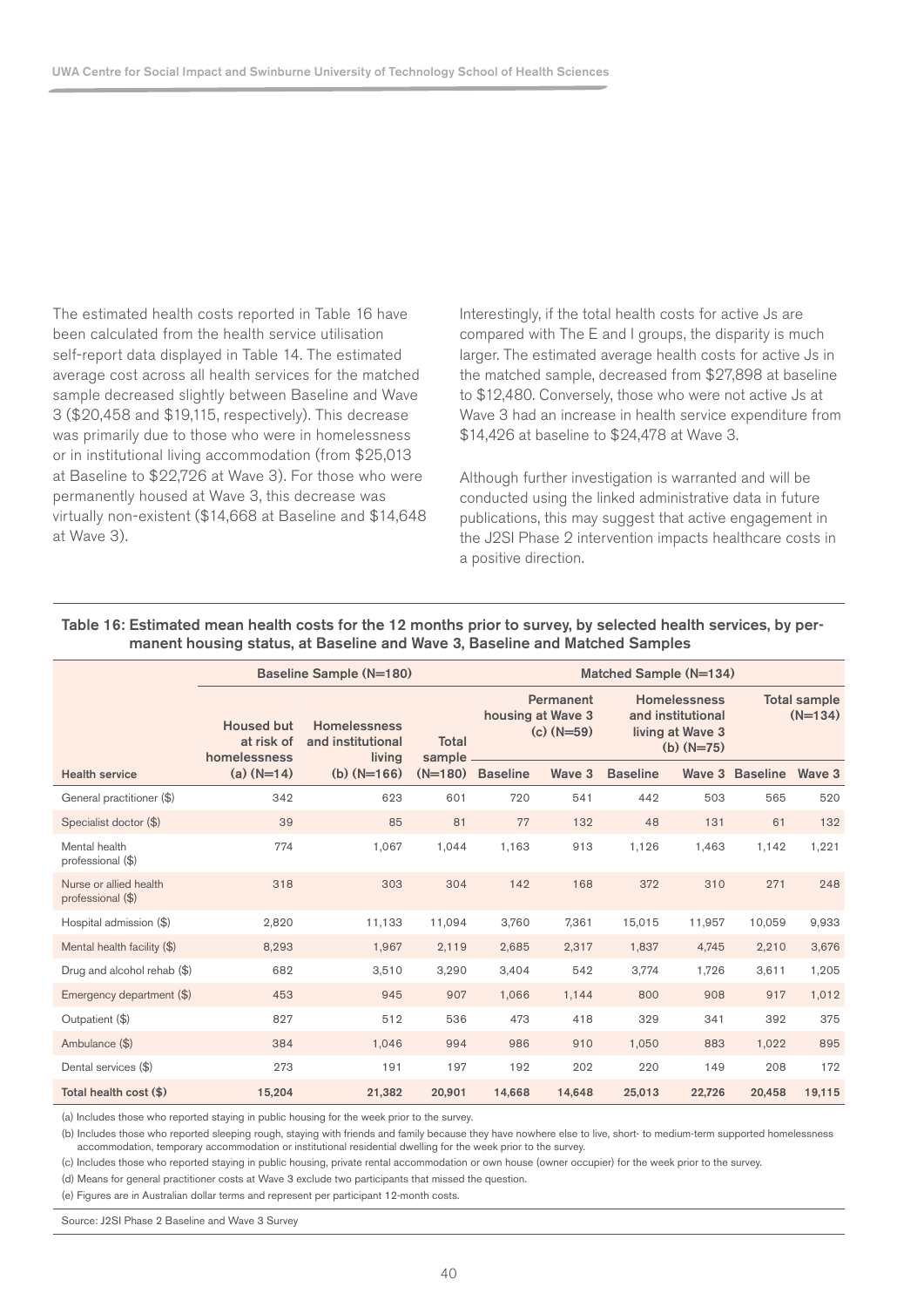## **7. Economic participation**

Economic participation is a crucial component of independence and success in modern life (Creed & MacIntyre, 2001). The inability to work is a major contributing factor to entrance into homelessness (Lehmann, Cass, Drake & Nichols, 2007) and presents a great barrier to exiting homelessness (Caton et al., 2005).

Table 17 reports the labour force status of respondents and the reasons for not participating in the labour market. A very small proportion (4.8%) of J2SI Phase 2 respondents were employed in the last week (i.e., worked for payment or profit) at Baseline, with the same pattern evident in the matched Baseline and Wave 3 sample. There were no improvements in employment outcomes during the first 12 months of the study for either the J2SI Phase 2 program participants or the treatment as usual group. The employment rate was slightly higher for those in permanent housing 6.8% versus 2.7%.

A quarter (25.4%) of the matched sample respondents at Baseline were unemployed i.e., they were not employed and reported they were available to work and looking for work, thus meeting the definition of unemployment. The vast majority of respondents were not in the labour force (71.2% of the permanently housed, 77.3% of those not in permanent housing, 74.6% overall) at Wave 3. It appears that 4.5% of the matched sample exited the labour force, moving from being unemployed at Baseline to not in the labour force at Wave 3. Over half of J2SI Phase 2 participants in both housing states (i.e., permanently housed and not permanently housed) reported that they were unable to work due to a health condition or disability at both the Baseline and Wave 3 time points. The proportion of those in permanent housing at Wave 3 who reported that they were unable to work due to a disability decreased from 55.9% to 49.2%.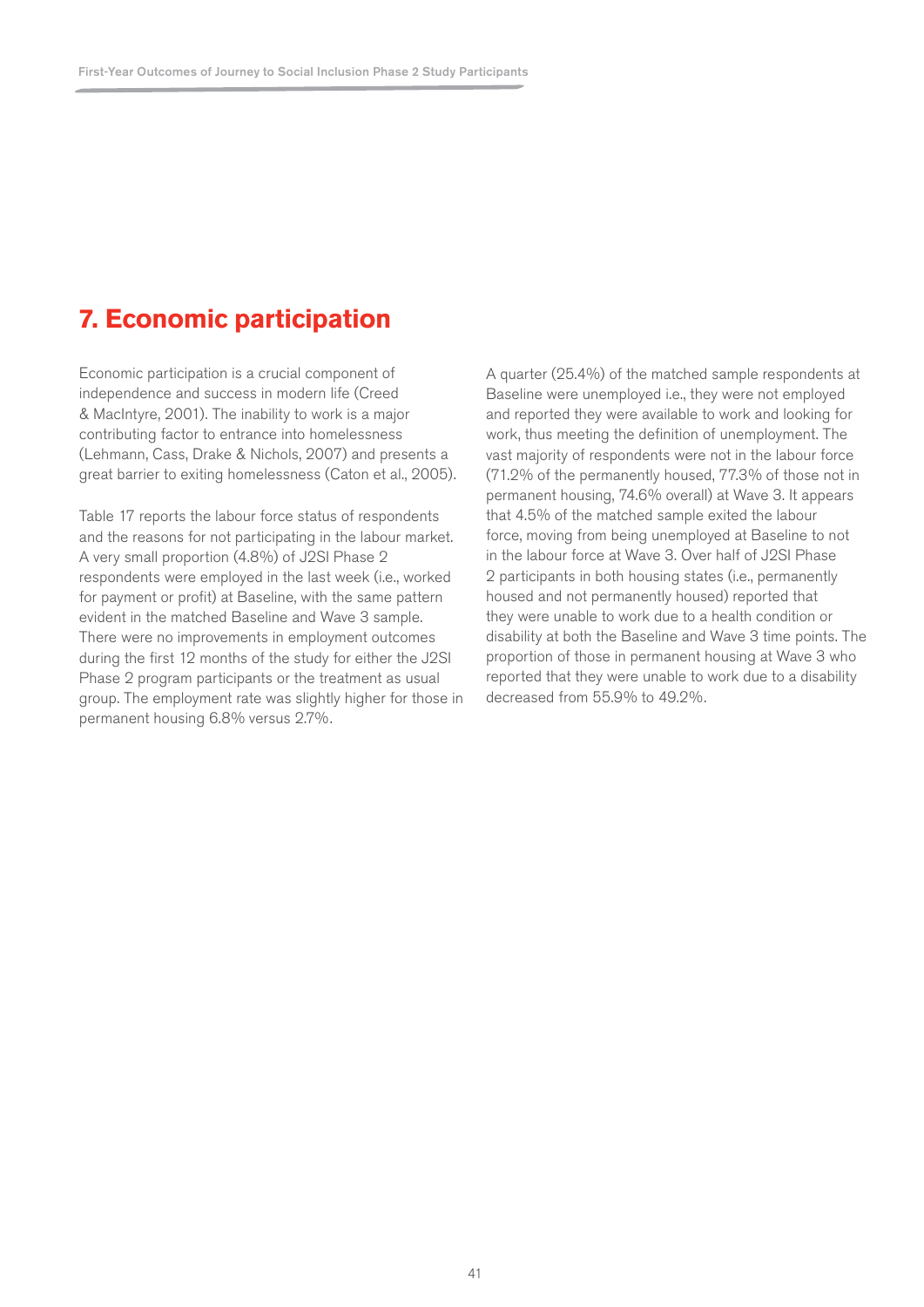#### Table 17: Employment status in the week prior to survey, by permanent housing status, at Baseline and Wave 3, Baseline and Matched Samples

|                                                             |                                     | <b>Baseline Sample (N=180)</b>           | Matched Sample (N=134)   |                                                |                          |                                                                              |                          |                                  |  |
|-------------------------------------------------------------|-------------------------------------|------------------------------------------|--------------------------|------------------------------------------------|--------------------------|------------------------------------------------------------------------------|--------------------------|----------------------------------|--|
|                                                             | <b>Housed but</b><br>at risk of     | <b>Homelessness</b><br>and institutional |                          | Permanent<br>housing at Wave 3<br>$(c)$ (N=59) |                          | <b>Homelessness</b><br>and institutional<br>living at Wave 3<br>$(b)$ (N=75) |                          | <b>Total sample</b><br>$(N=134)$ |  |
|                                                             | homelessness<br>(a) $(N=14)$ $(\%)$ | living<br>(b) $(N=166)$ $(\%)$           | <b>Baseline</b><br>(0/0) | Wave 3<br>(0/0)                                | <b>Baseline</b><br>(9/0) | Wave 3<br>(0/0)                                                              | <b>Baseline</b><br>(9/0) | Wave 3<br>(0/0)                  |  |
| Employed                                                    | 0.0                                 | 4.8                                      | 6.8                      | 6.8                                            | 1.3                      | 2.7                                                                          | 3.7                      | 4.5                              |  |
| Unemployed                                                  | 21.4                                | 22.9                                     | 20.3                     | 20.3                                           | 29.3                     | 20.0                                                                         | 25.4                     | 20.1                             |  |
| Not in labour force                                         | 78.5                                | 71.6                                     | 71.2                     | 71.2                                           | 69.3                     | 77.3                                                                         | 70.1                     | 74.6                             |  |
| Home duties                                                 | 0.0                                 | 3.6                                      | 1.7                      | 6.8                                            | 4.0                      | 1.3                                                                          | 3.0                      | 3.7                              |  |
| Student                                                     | 0.0                                 | 0.6                                      | 1.7                      | 3.4                                            | 0.0                      | 2.7                                                                          | 0.7                      | 3.0                              |  |
| Not engaged in work<br>and not actively<br>looking for work | 21.4                                | 10.2                                     | 11.9                     | 11.9                                           | 9.3                      | 17.3                                                                         | 10.4                     | 14.9                             |  |
| Unable to work due<br>to health condition or<br>disability  | 57.1                                | 57.2                                     | 55.9                     | 49.2                                           | 56.0                     | 56.0                                                                         | 56.0                     | 53.0                             |  |
| Other - not specified                                       | 0.0                                 | 0.6                                      | 1.7                      | 1.7                                            | 0.0                      | 0.0                                                                          | 0.7                      | 0.7                              |  |
| Total                                                       | 100.0                               | 100.0                                    | 100.0                    | 100.0                                          | 100.0                    | 100.0                                                                        | 100.0                    | 100.0                            |  |

(a) Includes those who reported staying in public housing for the week prior to the survey.

(b) Includes those who reported sleeping rough, staying with friends and family because they have nowhere else to live, short- to medium-term supported homelessness accommodation, temporary accommodation or institutional residential dwelling for the week prior to the survey.

(c) Includes those who reported staying in public housing, private rental accommodation or own house (owner occupier) for the week prior to the survey.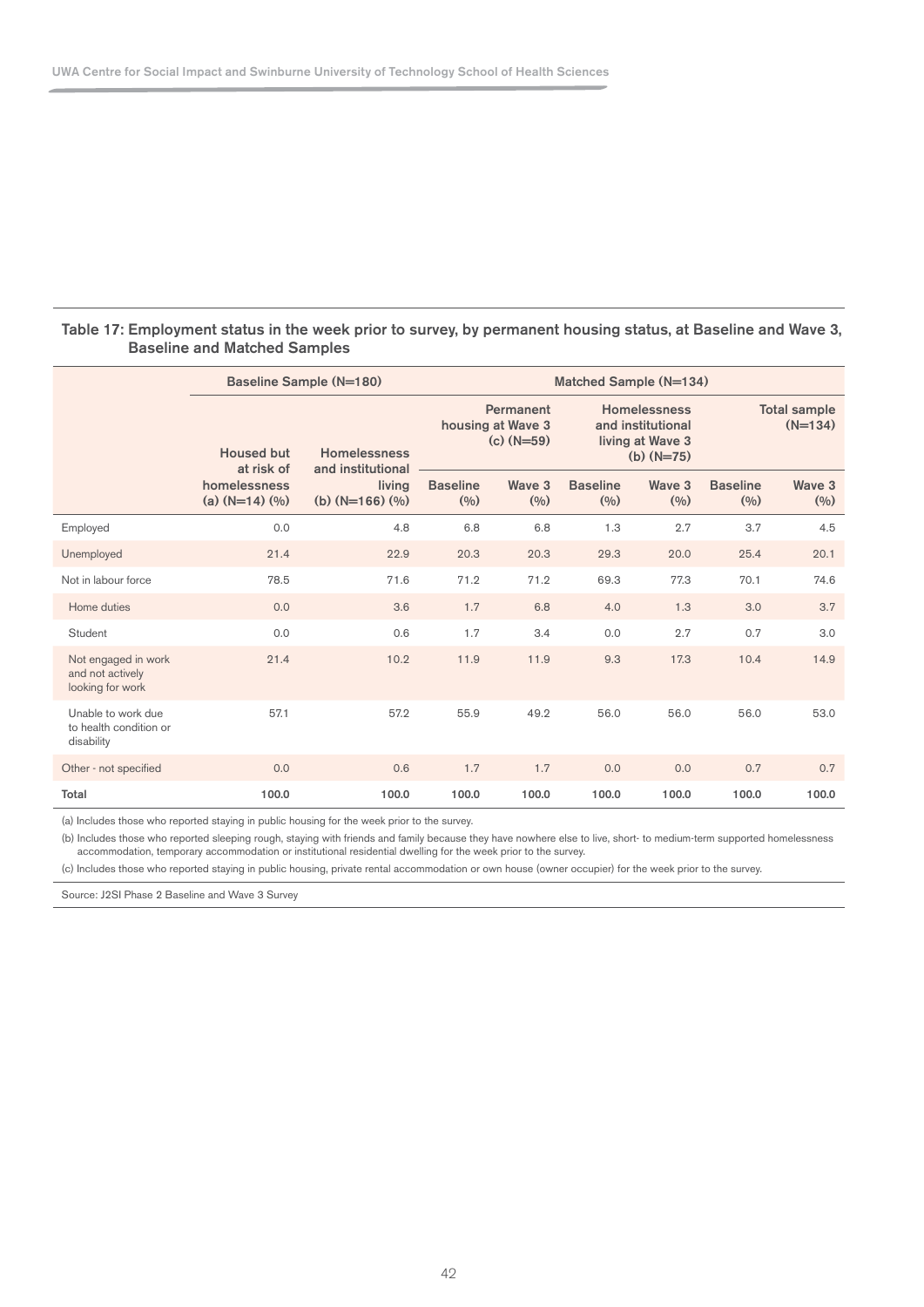## **8. Social support**

The J2SI program aims to provide the support required to not only attain but also sustain housing. A key component of this support is social support. Individuals experiencing homelessness experience high levels of social isolation (Goodman, Saxe & Harvey, 1991), and strong social support is a necessary component to avoid further entrenchment in homelessness (Grigsby, Baumann, Gregorich & Roberts-Gray, 1990). Defining strong social support is difficult as social relations may have both positive and negative sides, particularly amongst homeless and formerly homeless individuals (Padgett, Henwood, Abrams & Drake, 2008). The size of one's social network, the type and level of support they can access from that network and the level of trust one has in their social

relationships are critical components of assessing the strength of social support (Goodman, 1991).

The Scale of Social Support, developed by the J2SI pilot research team to assess the type and level of social support an individual receives outside of their relationships with case workers, was administered to J2SI Phase 2 research participants at Baseline and Wave 3. The Scale of Social Support contains seven items on a 7-point Likert scale, with a maximum possible score of 49. Figure 13, illustrates the differences in the mean social support score between Baseline and Wave 3 for the matched sample, by permanent housing status. The level of social support reported by participants increased slightly across both groups.

Figure 13: Mean score on Scale of Social Support, by permanent housing status, at Baseline and Wave 3, Matched Sample



(a) Permanent housing at Wave 3 includes those who reported sleeping rough, staying with friends and family because they have nowhere else to live, short- to medium-term supported homelessness accommodation, temporary accommodation or institutional residential dwelling for the week prior to the survey.

(b) Not in permanent housing at Wave 3 includes those who reported staying in public housing, private rental accommodation or own house (owner occupier) for the week prior to the survey.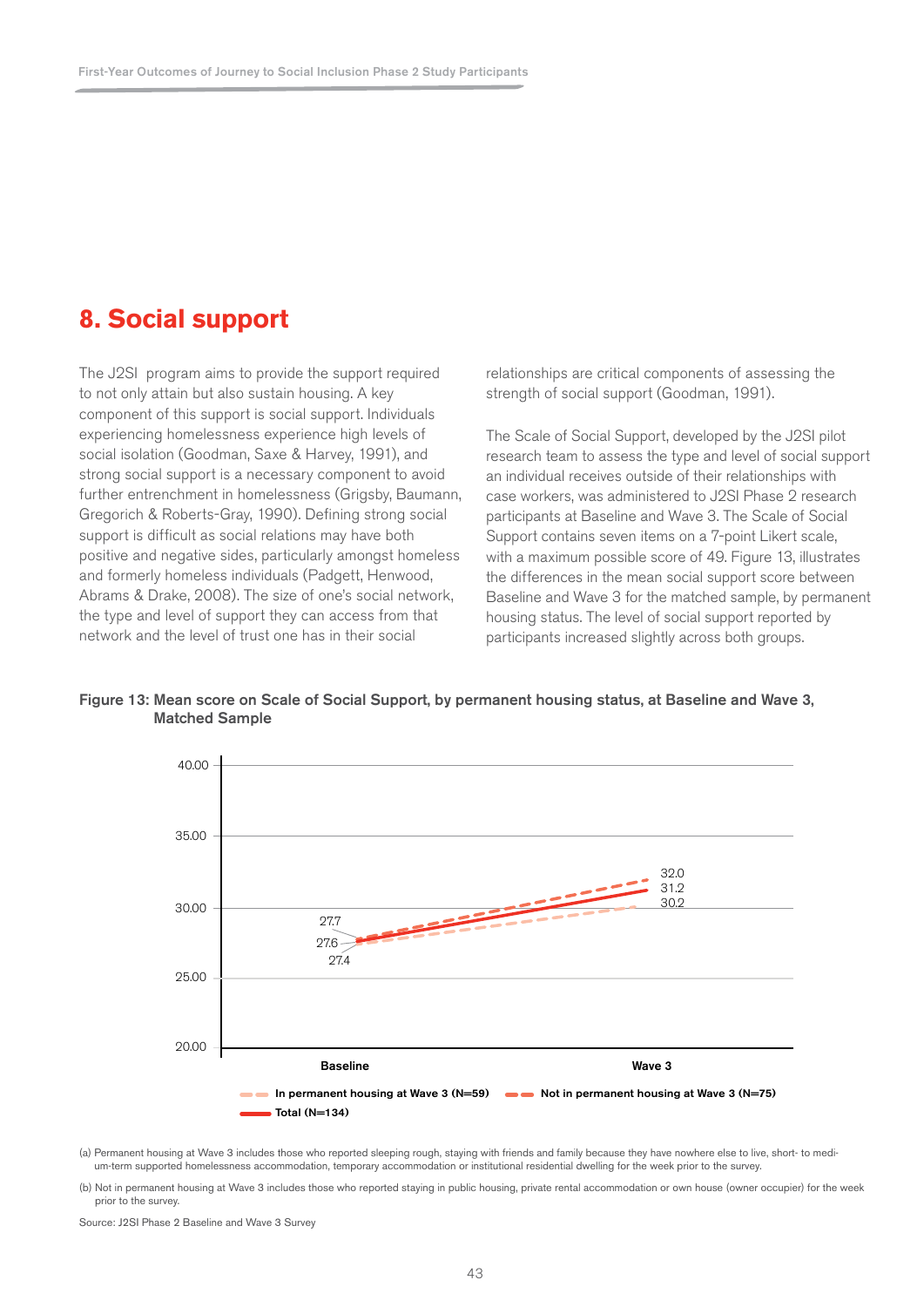J2SI Phase 2 study respondents reported high scores on the UCLA 3-item Loneliness Scale. The three items, derived from the 20-item Revised UCLA Loneliness Scale, have been statistically validated as a sound measure of overall loneliness (Hughes, Waite, Hawkley & Cacioppo, 2008). Participants are asked to identify the extent to which they feel they lack companionship, how often they

feel left out, and how often they feel isolated from others as 'hardly ever', 'some of the time' or 'often'. The maximum score on the 3-item loneliness scale is 9; at Baseline the mean score for the matched sample was 6.89. A minor reduction in loneliness was evident between Baseline and Wave 3 amongst both the permanently housed and not permanently housed Figure 14.

Figure 14: Mean score on UCLA 3 item loneliness scale, by permanent housing status, at Baseline and Wave 3, Matched Sample



(a) Permanent housing at Wave 3 includes those who reported sleeping rough, staying with friends and family because they have nowhere else to live, short- to medium-term supported homelessness accommodation, temporary accommodation or institutional residential dwelling for the week prior to the survey.

(b) Not in permanent housing at Wave 3 includes those who reported staying in public housing, private rental accommodation or own house (owner occupier) for the week prior to the survey.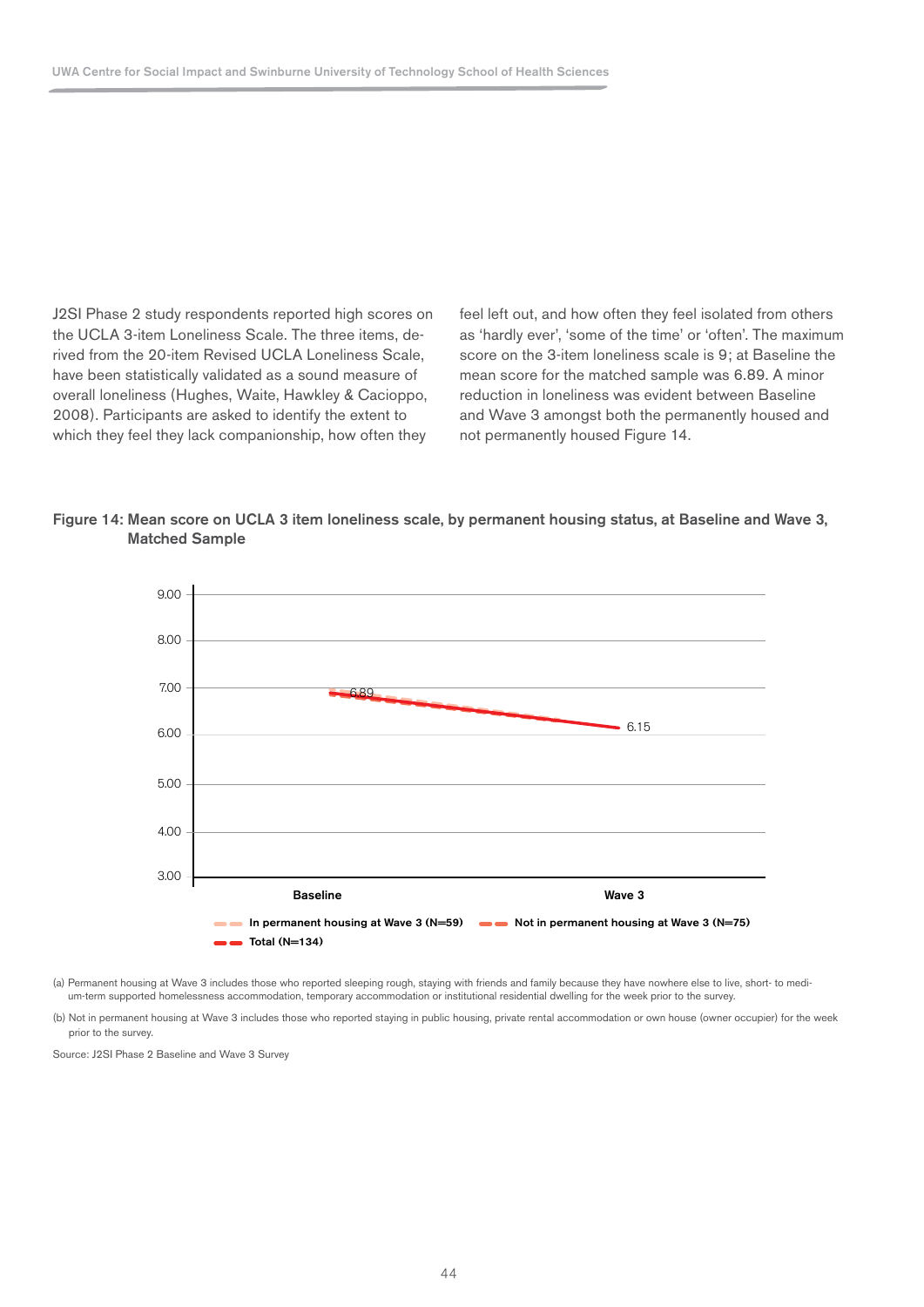## **9. Quality of life**

Stable housing is a strong predictor of increased quality of life amongst formerly homeless people (Gilmer et al. 2010; Sullivan, Burnam, Koegel & Hollenberg, 2000). The J2SI Phase 2 research study utilizes the World Health Organization Quality of Life – Brief (WHOQOL-BREF) Questionnaire to assess study participants' quality of life across the domains of physical health, psychological health, social relationships, and environmental quality of life. The physical health domain includes activities of daily living, dependence on medicinal substances energy, fatigue and rest, mobility, pain and discomfort and work capacity. Psychological health consists of body image, negative and positive feelings, self-esteem, spirituality and religion, concentration and memory. Social relationships include personal relationships, social support and sexual activity, and quality of life relating to one's environment includes financial resources,

freedom, safety and security, access to services, home environment, physical environment, and participation in recreational activities.

Table 18 outlines the mean WHOQOL-BRFF scores on each domain for the overall sample at Baseline and the Matched Sample and Baseline and Wave 3, by permanent housing status. For the overall matched sample, quality of life has increased across all four domains. Notably, the increase in environmental quality of life is larger amongst those in permanent housing than those not in permanent housing. Differences in the physical health, psychological and social relationship domains across the Baseline and Wave 3 time points are relatively comparable between respondents in permanent housing and those not in permanent housing.

#### Table 18: Mean score on the WHOQOL-BREF by quality of life domain, by permanent housing status, at Baseline and Wave 3, Baseline and Matched Samples

|                                  |                                     | Baseline Sample (N=180)                  |                    | Matched Sample (N=134)                         |                 |                                                                              |       |                           |                 |  |
|----------------------------------|-------------------------------------|------------------------------------------|--------------------|------------------------------------------------|-----------------|------------------------------------------------------------------------------|-------|---------------------------|-----------------|--|
|                                  | <b>Housed but</b><br>at risk of     | <b>Homelessness</b><br>and institutional | Total<br>sample    | Permanent<br>housing at Wave 3<br>$(c)$ (N=59) |                 | <b>Homelessness</b><br>and institutional<br>living at Wave 3<br>$(b)$ (N=75) |       | Total sample<br>$(N=134)$ |                 |  |
| <b>Quality of Life</b><br>Domain | homelessness<br>(a) $(N=14)$ $(\%)$ | living<br>(b) $(N=166)$ $(%)$            | $(N=180)$<br>(0/0) | <b>Baseline</b><br>(9/0)                       | Wave 3<br>(0/0) | <b>Baseline</b><br>(9/0)                                                     | (0/0) | Wave 3 Baseline<br>(0/0)  | Wave 3<br>(9/0) |  |
| <b>Physical Health</b>           | 43.1                                | 45.0                                     | 44.9               | 46.8                                           | 51.8            | 43.4                                                                         | 50.4  | 44.9                      | 51.0            |  |
| Psychological                    | 36.4                                | 46.4                                     | 45.6               | 45.8                                           | 56.7            | 45.8                                                                         | 55.1  | 45.8                      | 55.8            |  |
| Social Relationships             | 41.6                                | 39.2                                     | 39.4               | 38.2                                           | 44.7            | 39.5                                                                         | 50.2  | 38.9                      | 47.8            |  |
| Environmental                    | 47.9                                | 45.8                                     | 46.0               | 46.0                                           | 61.2            | 47.0                                                                         | 55.3  | 46.6                      | 57.9            |  |

(a) Includes those who reported staying in public housing for the week prior to the survey.

(b) Includes those who reported sleeping rough, staying with friends and family because they have nowhere else to live, short- to medium-term supported homelessness accommodation, temporary accommodation or institutional residential dwelling for the week prior to the survey.

(c) Includes those who reported staying in public housing, private rental accommodation or own house (owner occupier) for the week prior to the survey.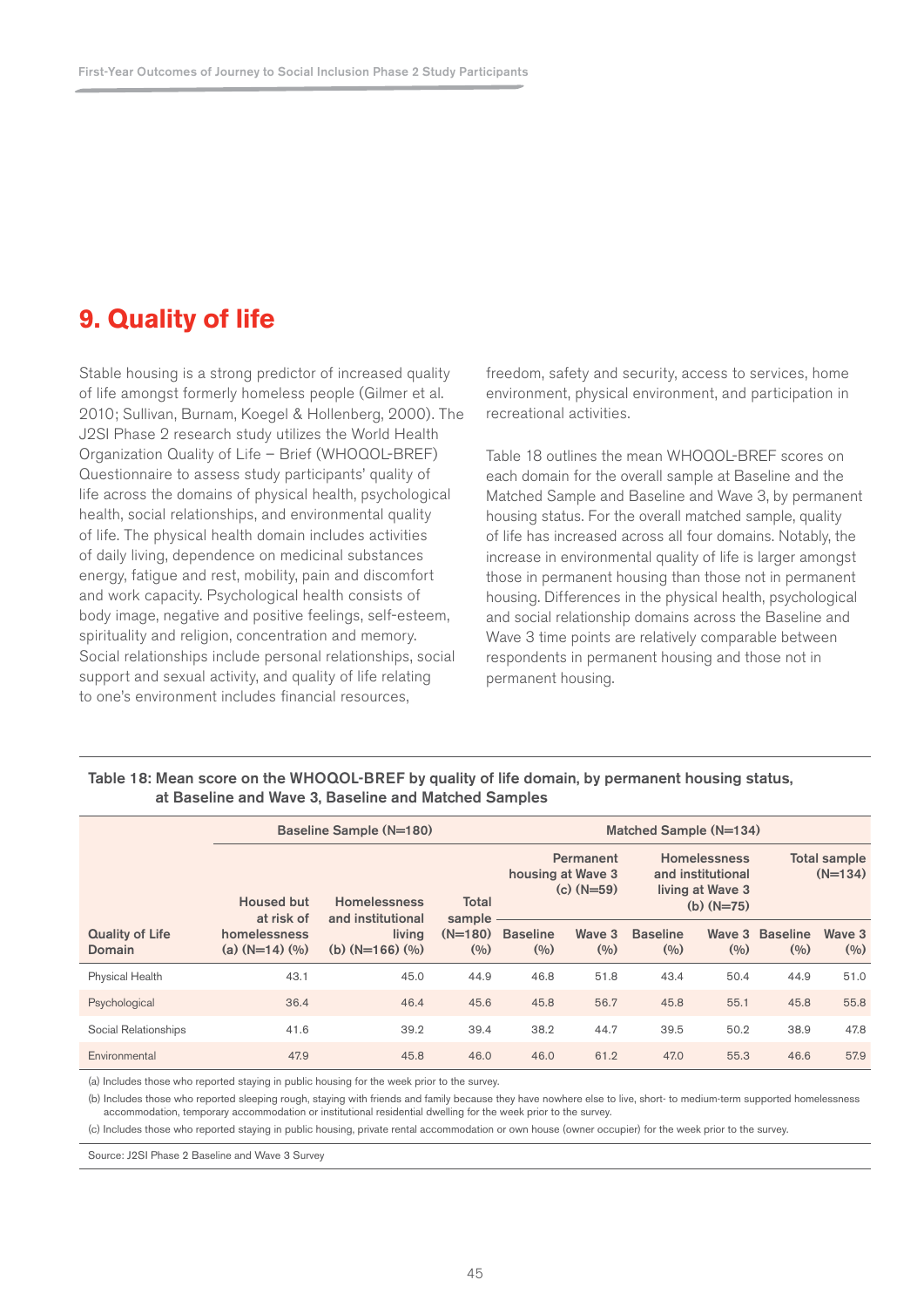Participants in the J2SI research study are also asked to rate on a five-point Likert scale their current satisfaction with and future optimism across several areas. Figure 15 shows the mean current satisfaction scores for the matched sample at Baseline and Wave 3. We see an increase in satisfaction across all domains between the two time points, particularly in terms of housing and

overall situation. Figure 16 depicts the mean scores of future optimism across the same areas. Again, we see increased scores across all life outcomes. In particular, study participants' agreed that they had optimism for their safe use of drugs and alcohol and their capacity for independence in the future.



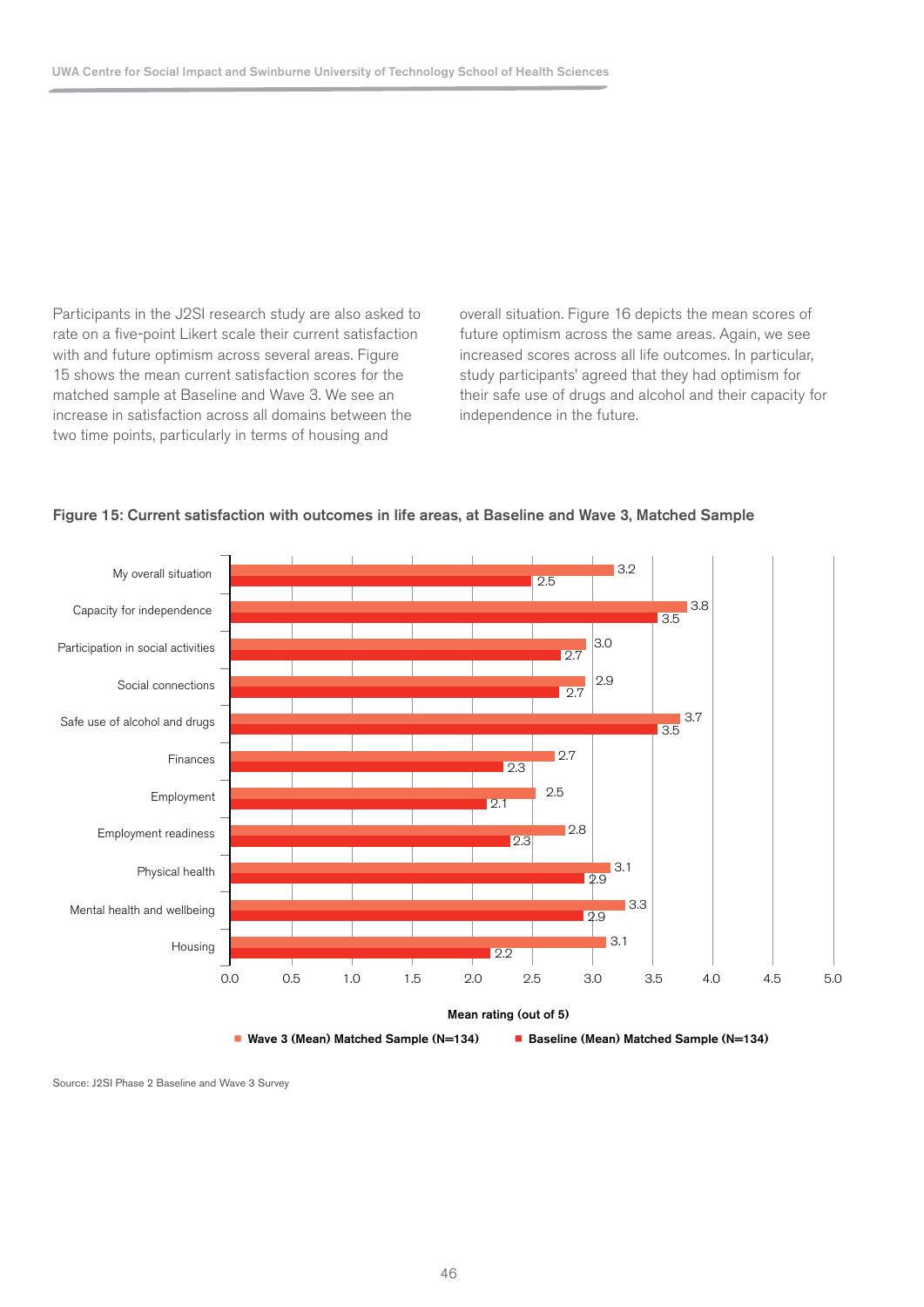

#### Figure 16: Mean optimism for the future about outcomes in life areas, at Baseline and Wave 3, Matched Sample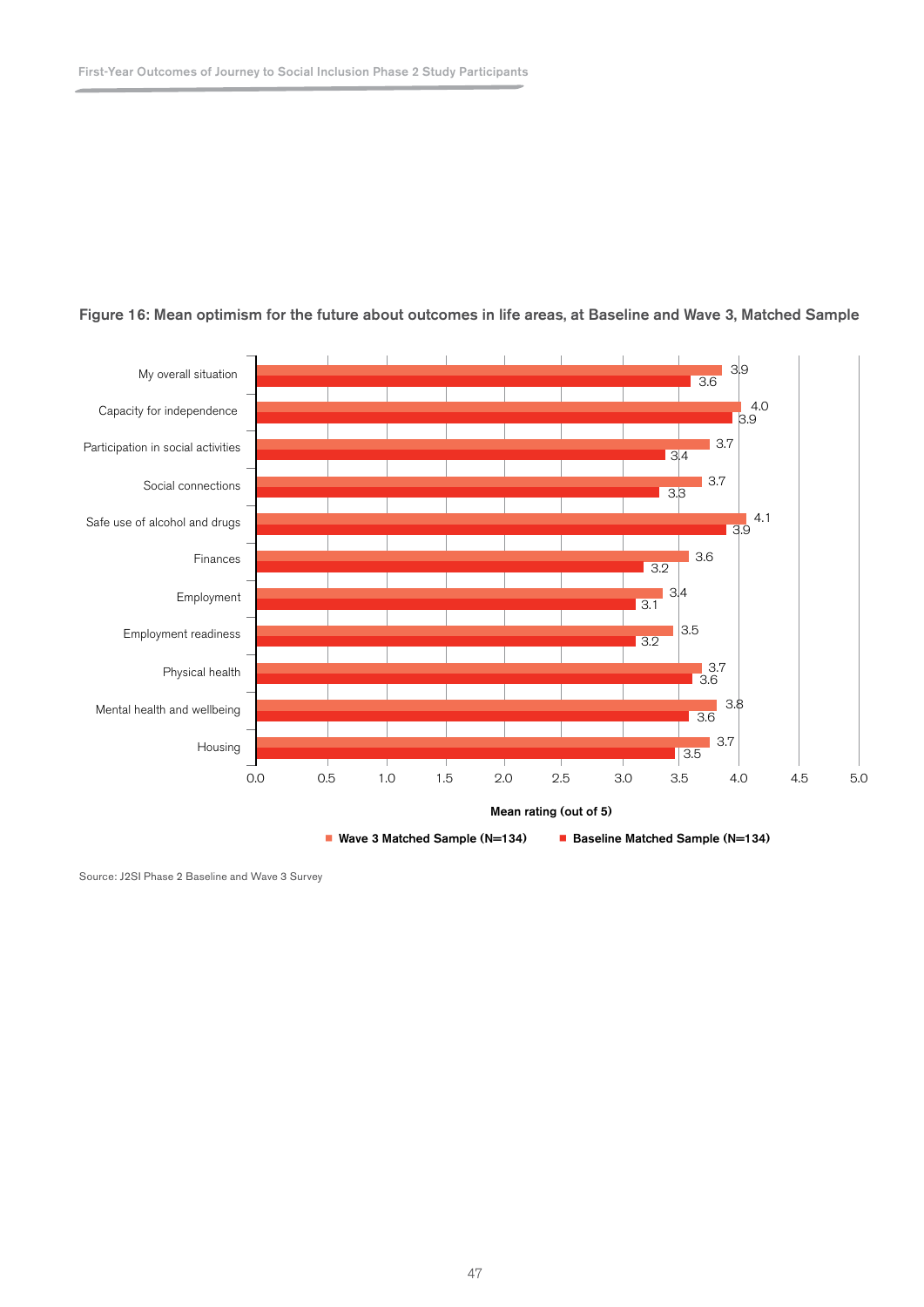## **10. Conclusion**

This report has presented the Year One results of the survey component of the Journey to Social Inclusion (J2SI Phase 2) research study, which aims to evaluate outcomes of the J2SI Phase 2 program. This is a randomised controlled trial in which study participants were randomised into the J2SI program (the 'J' or treatment group) or into the 'services as usual' group (the 'E' or comparison group). The theory underpinning the J2SI program is that permanent, stable housing is the foundation from which the antecedents and consequences of the experience of chronic homelessness can be addressed. Accordingly, the intensive case management provided in the first year of the program focuses heavily on obtaining housing and delivering the support required to sustain that housing.

In line with the wealth of research on the impact of housing, permanent housing is expected to positively impact life outcomes for people with a history of chronic homelessness across a broad set of domains (Hwang et al., 2001; Wade & Dixon, 2006; Evans, Wells & Moch, 2003). In line with this, each six-monthly 'wave' of surveys in the research study measures outcomes across housing, physical health, mental health, substance abuse issues, healthcare utilisation, economic participation, social support and participation, and quality of life. The program targets different domains at different stages and the impacts take time to manifest, as there is often a stabilisation period after housing is obtained (Culhane, Metraux & Hadley, 2002). Indeed, it is expected that some outcomes will get worse before they get better (Zaretzky & Flatau, 2015; Padgett, Gulcur & Tsemberis, 2006). Therefore, considering the results at one year, it is important to remember that the J2SI Phase 2 program duration is three years. A full evaluation of the outcomes of active J and E and I group participants across all domains will occur at the end of the program.

In terms of obtaining permanent housing at Wave 3, we found significant differences between active participants in the J group and those that are not in the J group. However, there were no significant differences between

J2SI group participants and non-J participants on any other dimension. There are several potential explanatory factors for this lack of statistical difference. With housing obtained, problems in other domains of formerly homeless individuals' lives may then be addressed. For example, the psychological impact of no longer having to worry about finding housing allows an individual the 'mental space' to address needs in other domains, such as health, mental health, drug and alcohol, and employment (Hulbert, Hough & Wood, 1996; O'Connell, Kasprow & Rosenheck, 2008). Further, having a stable address makes regular access to services that address these needs more feasible. This has been demonstrated in prior research, which has shown that health service utilisation can increase in the first year of permanent housing (Zaretzky & Flatau, 2015). Moreover, initial adjustment to permanent housing after years of chronic homelessness can be disorienting and take time (Collins et al., 2012).

Examining the results for the overall sample, 44.8% of participants were in permanent housing at Wave 3, in contrast with only 7.8% of the total Baseline sample and 9.0% of the Matched Baseline sample (comprised of only those participants that completed both Wave 3 and Baseline surveys). In addition, we see that almost half of those participants who had obtained permanent housing had been in their housing for 6 months to one year. A much greater proportion of those in permanent housing reported that they felt safe in their accommodation all of the time compared with their Baseline responses. Interestingly, there was also an increase in the proportion of those not in permanent housing who reported they felt safe all the time in their accommodation between Baseline and Wave 3.

Self-ratings of general health remained quite stable between Baseline and Wave 3 for the matched sample, with 40.3% of the matched sample at Wave 3 stating that their health was about the same as 12 months prior. Comparing the self-ratings of health of those in permanent housing at Wave 3 with those not in permanent housing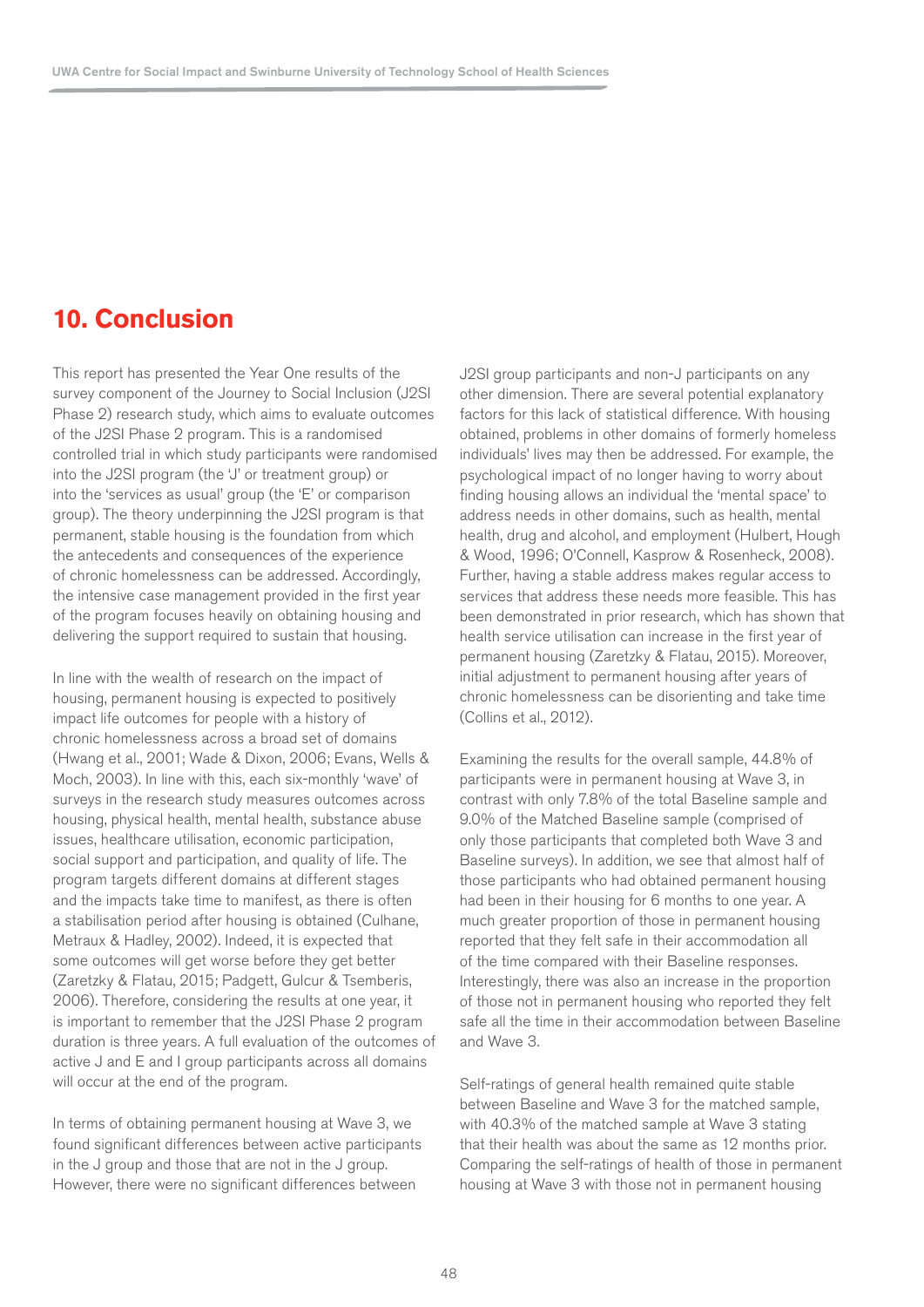revealed no consistent differences. For example, a higher proportion of those not in permanent housing rated their health as 'poor', and this proportion increased between Baseline and Wave 3; however, a higher proportion of the permanently housed than the non-permanently housed reported that their health was 'much worse' than one year ago. However, the number of matched sample respondents reporting that they had chronic conditions and conditions likely to last more than six months decreased between Baseline and Wave 3, and the proportion that had a condition but were leaving it untreated also decreased. Rates of chronic and persistent conditions remain higher than Australian national rates.

Psychological distress, as measured by mean scores on the K10, decreased slightly, and the proportion of the sample experiencing very high distress decreased at Wave 3 relative to Baseline. Meanwhile, the proportion endorsing low distress increased, though the proportion in the 'severe' category increased slightly at Wave 3. Results on the DASS21 were similar, with the proportion of those in the 'extremely severe' category decreasing and the proportion in the 'normal' category increasing across dimensions of depression, anxiety and stress. However, the results in the middle categories of the domains varied. For example, a higher proportion of respondents at Wave 3 were in the 'severe' categories of anxiety and depression.

With regard to alcohol and other drug use, the proportion of respondents in the high-risk category for opioids and amphetamines on the ASSIST measure decreased between Baseline and Wave 3. Results for alcohol and cannabis remained stable. In terms of treatment, a greater proportion of the overall matched sample had received inpatient treatment for substance use issues at Wave 3 than at Baseline, while (supervised and unsupervised) home detoxification decreased. Rates of other types of treatment remained relatively stable between Baseline and Wave 3, with the exception of Methadone use, which increased from 17.2% of the matched sample at Baseline to 25.4% at Wave 3. Disaggregating the results on alcohol and other drug treatment by housing status, use of outpatient and community-based alcohol and drug treatment facilities increased amongst the permanently

housed, whilst inpatient/residential facility use increased amongst those who were not permanently housed. This makes sense, as treatments outside of hospital are much more accessible if one has accommodation that can support in-home treatment.

There were no clear trends in changes related to health service utilisation in the 12 months prior to survey between the Baseline and Wave 3 nor between those in permanent housing and those in homelessness or institutional living arrangements. For example, GP visits in the year prior to survey decreased slightly at Wave 3 relative to Baseline for the overall sample, decreasing for the permanently housed and increasing slightly for those in homeless or institutional living arrangements, though the mean number of GP visits was still higher for the permanently housed. Specialist doctor visits increased for both the permanently housed and those in homeless or institutional living arrangements. The mean number of nights spent in hospital declined for J2SI program participants but increased for those in permanent housing generally which may indicate greater stability for J2SI program participants. Healthcare utilisation amongst the chronically homeless is high, in line with the higher prevalence of disease and lower access to preventative measures and early treatment. Previous research has highlighted that, while utilisation can often increase initially after attainment of permanent housing, the longer term trend is decreased usage (Culhane, Metraux & Hadley, 2002; Zaretzky & Flatau, 2015). Therefore, the lack of clear difference in healthcare utilisation between the permanently housed and the non-permanently housed is likely due to the relatively low (in the broad scheme of things) amount of time that permanently housed participants have been in their accommodation.

The employment and labour force participation rates amongst J2SI research study participants remained very low at Wave 3, with over half of the overall matched sample reporting that they were unable to work due to a health condition or disability. The proportion of the permanently housed that reported they were unable to work due to an illness or disability decreased at Wave 3 relative to Baseline. This may indicate that physical limitations are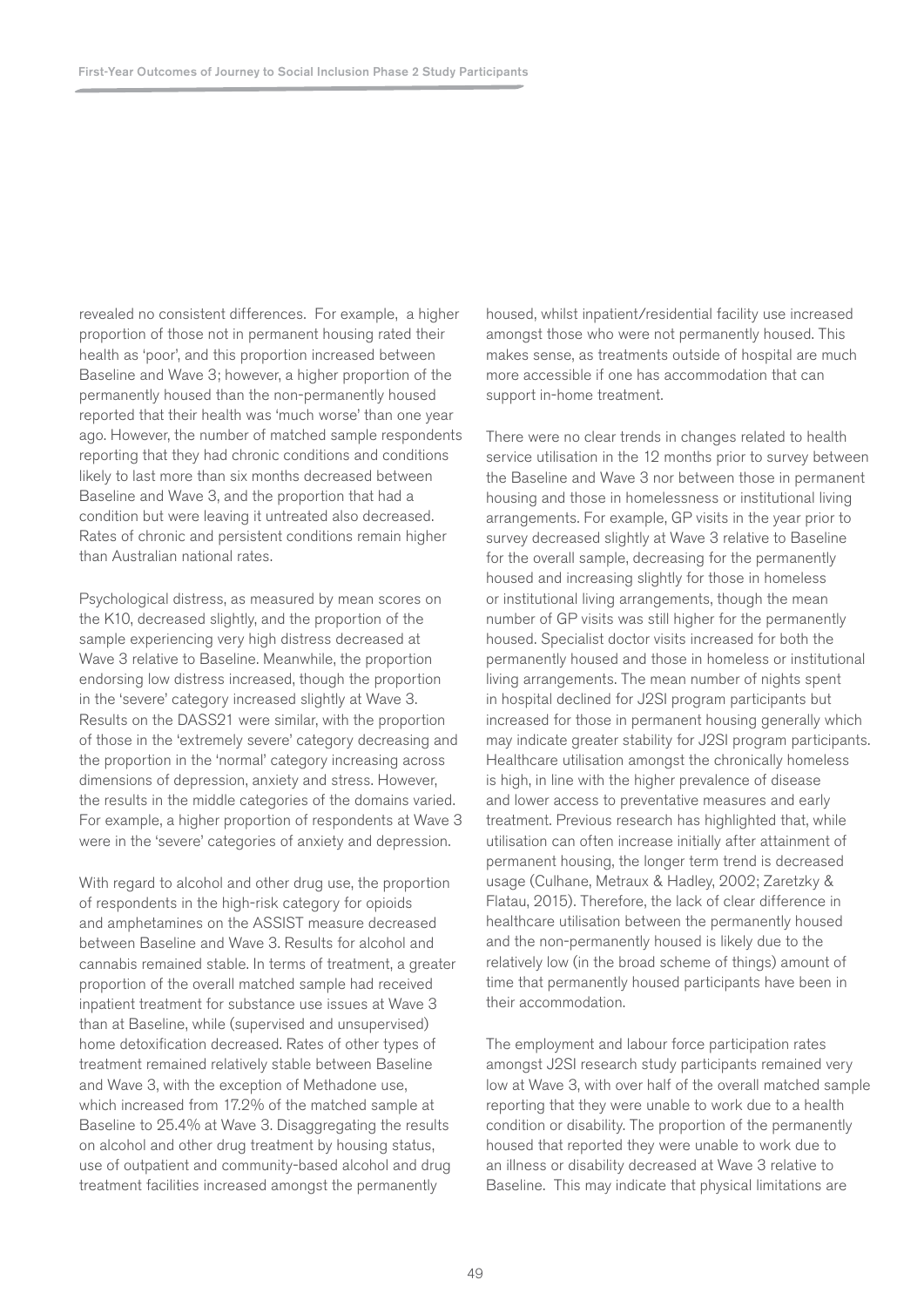being addressed or alternative employment options are being discovered. Loneliness measured by the UCLA 3-item Loneliness Scale decreased slightly at Wave 3, the mean score on the Scale of Social Support increased slightly, as have scores on all domains of the WHOQOL-BREF. Notably, improvement on the environment domain of the WHOQOL-BREF was greater for those in permanent housing than those not in permanent housing. These subtle changes are in a positive direction and will be examined further in the subsequent report.

Satisfaction with current circumstances increased between Baseline and Wave 3, particularly in the housing and overall situation domains. Optimism for the future is also strong. In fact, the average optimism for the future concerning capacity for independence and safe use of drugs and alcohol was greater than 4 out of 5 at Wave 3. This optimism may help facilitate success as the J2SI Phase 2 program shifts in Year 2 towards more teambased engagement, with coaching to empower clients to achieve their goals. At the conclusion of the three-year trial, the research study will publish a final report based on further waves of the survey and qualitative interviews, together with the analysis of linked administrative data.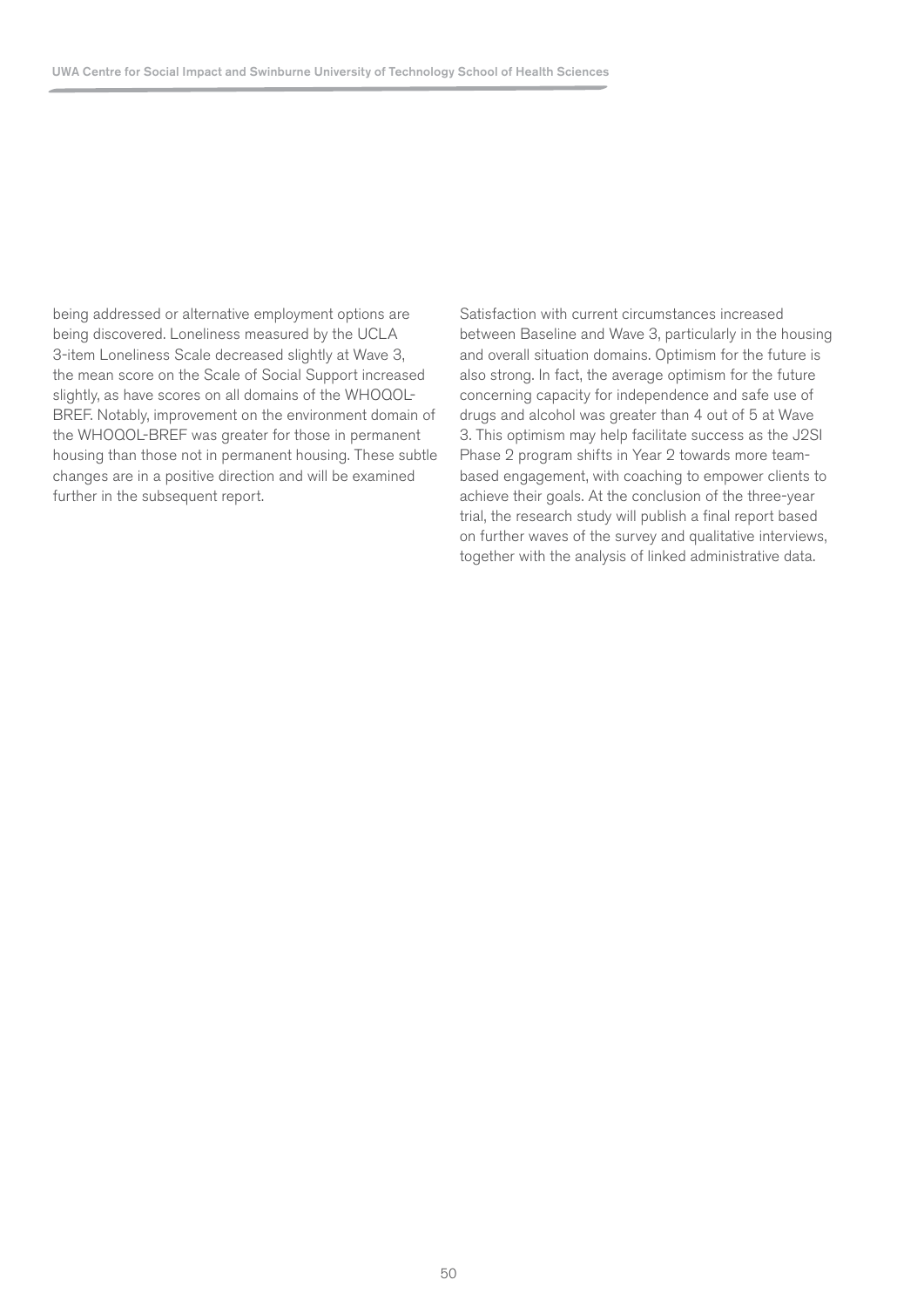### **11. References**

Australian Bureau of Statistics (ABS) (2017). 2075.0 Census of Population and Housing: Counts of Aboriginal and Torres Strait Islaner Australians, 2016. Canberra: ABS.

Australian Bureau of Statistics (ABS) (2018a). 2049.0 Census of Population and Housing: estimating homelessness. Canberra: ABS.

Australian Bureau of Statistics (ABS) (2018b). Patient Experiences in Australia (2016-17), TableBuilder. Findings based on use of ABS TableBuilder data.

Australian Institute of Health and Welfare (AIHW) (2007). Disability in Australia: Acquired brain injury. Bulletin 55, December. Canberra: AIHW.

Australian Institute of Health and Welfare (AIHW) (2016). Australia's Health 2016. Australia's Health Series no. 15. Cat. No. AUS 199. Canberra: AIHW.

Australian Institute of Health and Welfare (AIHW) (2018). Disability Services Data Cubes. Canberra: AIHW.

Buhrich, N., Hodder, T., & Teesson, M. (2000). Lifetime prevalence of trauma among homeless people in Sydney. Australian & New Zealand Journal of Psychiatry, 34(6), 963-966.

Caton, C., Dominguez, B., Schanzer, B., Hasin, D., Shrout, P., Felix, A., McQuistion, H., Opler, L. & Hsu, E. (2005). Risk Factors for Longterm Homelessness: Findings from a Longitudinal Study of First-time Homeless Single Adults. American Journal of Public Health, 95(10), 1753-1759.

Chamberlain, C., & Mackenzie, D. (1992). Understanding contemporary homelessness: Issues of definition and meaning. Australian Journal of Social Issues, 27(4), 274-297.

Chamberlain, C., & MacKenzie, D. (2003). Counting the homeless, 2001. Cat. 2050.0. Canberra: Australian Bureau of Statistics.

Chamberlain, C., & MacKenzie, D. (2008). Counting the homeless, 2006. Cat. 2050.0. Canberra: Australian Bureau of Statistics.

Collins, S. E., Clifasefi, S. L., Andrasik, M. P., Dana, E. A., Stahl, N., Kirouac, M., . . . Malone, D. K. (2012). Exploring Transitions Within a Project-based Housing First Setting: Qualitative Evaluation and Practice Implications. Journal of Health Care for the Poor and Underserved, 23(4), 1678-1697.

Conroy, E., Bower, M., Flatau, P., Zaretzky, K., Eardley, T., & Burns, L. (2014). The MISHA Project. From homelessness to sustained housing 2010-2013. Sydney: Mission Australia.

Creed, P., & Macintyre, S. (2001). The relative effects of deprivation of the latent and manifest benefits of employment on the well-being of unemployed people. Journal of Occupational Health Psychology, 6(4), 324-331.

Culhane, D., Metraux, S., & Hadley, T. (2002). Public service reductions associated with placement of homeless persons with severe mental illness in supportive housing. Housing Policy Debate, 13(1), 107–163.

Darke, S., Hall, W., Wodaki, A., Heather, N., & Ward, J. (1992). Development and validation of a multidimensional instrument for assessing outcome of treatment among opiate users: The Opiate Treatment Index. British Journal of Addiction, 87(5), 733-742.

Early, D. (2005). An empirical investigation of the determinants of street homelessness, Journal of Housing Economics, 14(1), 27-47.

Elliott, M., & Krivo, L. (1991). Structural Determinants of Homelessness in the United States. Social Problems, 38(1),113-131.

Evans, G., Wells, N., & Moch, A. (2003). Housing and mental health: A review of the evidence and a methodological and conceptual critique. Journal of Social Issues, 59(3), 475-500.

Fazel, S., Geddes, J., & Kushel, M. (2014). The health of homeless people in high-income countries: Descriptive epidemiology, health consequences, and clinical and policy recommendations. The Lancet, 384(9953), 1529-1540.

Fazel, S., Khosla, V., Doll, H., & Geddes, J. (2008). The prevalence of mental disorders among the homeless in western countries: Systematic review and meta-regression analysis. PLoS Medicine, 5(12), e225.

Flatau, P., Conroy, E., Marchant, T., Burns, L., Spicer, B., Di Nicola, K., Edwards, R., Bauskis, A., Athanassios, M.,& Larsen, K. (2012). The Michael Project, 2007–2010. New perspectives and possibilities for homeless men. Sydney: Mission Australia.

Flatau, P., Tyson, K., Callis, Z., Seivwright, A., Box, E., Rouhani, L., Ng, S., Lester, N., & Firth, D. (2018). The State of Homelessness in Australia's Cities: A Health and Social Cost Too High. Centre for Social Impact The University of Western Australia, Perth, Western Australia. ISBN: 978-1-74052-398-1.

Flatau, P., & Zaretzky, K. (2008). The economic evaluation of homelessness programs. The European Journal of Homelessness, 2(4), 305-320.

Flatau, P., Zaretzky, K., Brady, M., Haigh, Y., & Martin, R. (2008). The cost-effectiveness of homelessness programs: A first assessment, Vols. 1 & 2, Australian Housing and Urban Research Institute (AHURI) Final Report No. 119. Melbourne: AHURI.

Frankish, C., Hwang, S., & Quantz, D. (2005). Homelessness and health in Canada: Research lessons and priorities. Canadian Journal of Public Health, 96(2), S23-S29.

Fuehrlein, B., Cowell, A., Pollio, D., Cupps, L., Balfour, M., & North, C. (2015). A prospective study of the associations among housing status and costs of services in a homeless population. Psychiatric Services, 66(1), 27-32.

Gilchrist, G., & Morrison, D. (2005). Prevalence of alcohol related brain damage among homeless hostel dwellers in Glasgow. The European Journal of Public Health, 15(6), 587-588.

Gilmer, T. P., Stefancic, A., Ettner, S. L., Manning, W. G., & Tsemberis, S. (2010). Effect of full-service partnerships on homelessness, use and costs of mental health services, and quality of life among adults with serious mental illness. Archives of General Psychiatry, 67(6), 645-652.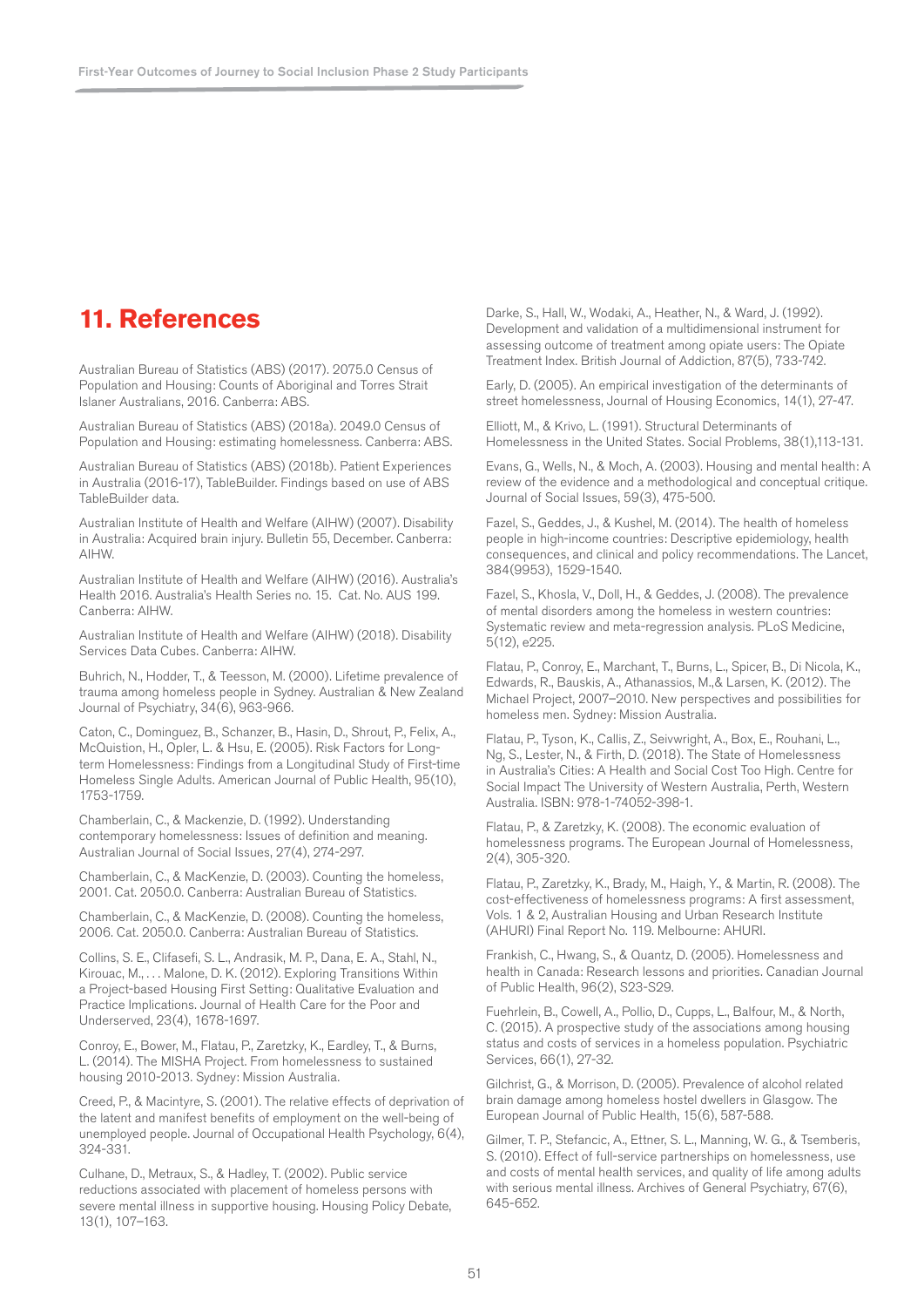Goering, P., Paduchak, D., & Durbin, J. (1990). Housing homeless women: A consumer preference study. Psychiatric Services, 41(7), 790-794.

Goodman, L. (1991). The relationship between social support and family homelessness: A comparison study of homeless and housed mothers. Journal of Community Psychology, 19(4), 321-332.

Goodman, L., Saxe, L., & Harvey, M. (1991). Homelessness as psychological trauma: Broadening perspectives. American Psychologist, 46(11), 1219-1225.

Grigsby, C., Baumann, D., Gregorich, S., & Roberts Gray, C. (1990). Disaffiliation to entrenchment: A model for understanding homelessness. Journal of Social Issues, 46(4), 141-156.

Hernández-Quevedo, C., Jones, A., & Rice, N. (2004). Reporting bias and heterogeneity in self-assessed health. Evidence from the British Household Panel Survey. Health, Econometrics and Data Group (HEDG) Working Paper 05/4.

Hughes, M., Waite, L., Hawkley, L., & Cacioppo, J. (2004). A short scale for measuring loneliness in large surveys results from two population-based studies. Research on Aging, 26(6), 655-672.

Hurlburt, M., Hough, R., & Wood, P. (1996). Effects of substance abuse on housing stability of homeless mentally ill persons in supported housing. Psychiatric Services, 47(7), 731-736.

Hwang, S., Chambers, C., Chiu, S., Katic, M., Kiss, A., Redelmeier, D., & Levinson, W. (2013). Comprehensive assessment of health care utilization among homeless adults under a system of universal health insurance, American Journal of Public Health, 103(2), 294-301.

Hwang, S., Colantonio, A., Chiu, S., Tolomiczenko, G., Kiss, A., Cowan, L., Redelmeier, D., & Levinson, W. (2008). The effect of traumatic brain injury on the health of homeless people. Canadian Medical Association Journal, 179(8), 779-784.

Hwang, S., Weaver, J., Aubry, T., & Hoch, J. (2011). Hospital costs and length of stay among homeless patients admitted to medical, surgical, and psychiatric services. Medical Care, 49(4), 350-354.

Johnson, T., Freels, S., Parsons, J., & Vangeest, J. (1997). Substance abuse and homelessness: Social selection or social adaptation?, Addiction, 92(4), 437-445.

Johnson, G., Kuehnle, S. Parkinson & Tseng, Y. (2012). Meeting the challenge: transitions out of long-term homelessness. A randomised controlled trial examining the 24 month costs, benefits and social outcomes from the Journey to Social Inclusion pilot program. Melbourne: Sacred Heart Mission.

Johnson, G., Kuehnle, S. Parkinson, Sesa, S., & Tseng, Y. (2013). Resolving long-term homelessness: A randomised controlled trial examining the 36 month costs, benefits and social outcomes from the Journey to Social Inclusion pilot program. Melbourne: Sacred Heart Mission.

Johnson, G., Kuehnle, D., Parkinson, S., Sesa, S. & Tseng, Y. (2014). Sustaining exits from long-term homelessness: A randomised controlled trial examining the 48 month social outcomes from the Journey to Social Inclusion pilot program. Melbourne: Sacred Heart Mission.

Johnson, G., Parkinson, S., Tseng, Y., & Kuehnle, D. (2011). Long-term homelessness: Understanding the challenge - 12 months outcomes from the Journey to Social Inclusion pilot program. Melbourne: Sacred Heart Mission.

Johnson, G., & Tseng, Y. (2010). Journey to Social Inclusion evaluation methodology - randomised control trial. Study protocol. Melbourne: Sacred Heart Mission.

Kessler, R., Andrews, G., Colpe, L., Hiripi, E., Mroczek, D., Normand, S., Walters, E. & Zaslavsky, A. (2002). Short screening scales to monitor population prevalences and trends in non-specific psychological distress. Psychological Medicine, 32(6), 959-976.

Lehmann, E., Kass, P., Drake, C., & Nichols, S. (2007). Risk Factors for first-time homelessness in low-income women. American Journal of Orthopsychiatry, 77(1), 20-28.

Lovibond, S., & Lovibond, P. (1996). Manual for the Depression Anxiety Stress Scales, Second Edition. Sydney: The Psychology Foundation of Australia.

Mackelprang, J. L., Harpin, S. B., Grubenhoff, J. A., & Rivara, F. P. (2014). Adverse outcomes among homeless adolescents and young adults who report a history of traumatic brain injury. American Journal of Public Health, 104(10), 1986-1992. doi:10.2105/ Ajph.2014.302087.

Metraux, S., & Culhane, D. (1999). Family dynamics, housing, and recurring homelessness among women in New York City homeless shelters. Journal of Family Issues, 20(3), 371-396.

Miscenko, D., Vallesi, S., Wood, L., Thielking, M., Taylor, K., Mackelprang, J. & Flatau, P. (2017). Chronic homelessness in Melbourne: The experiences of Journey to Social Inclusion Mark II study participants, Melbourne: Sacred Heart Mission. Retrieved from [https://www.sacredheartmission.org/understanding-homelessness/](https://www.sacredheartmission.org/understanding-homelessness/homelessness-projects-reports) [homelessness-projects-reports](https://www.sacredheartmission.org/understanding-homelessness/homelessness-projects-reports)

Nielssen, O., Stone, W., Jones, N. , Challis, S., Nielssen, A., Elliott, G., Burns, N., Rogoz, A., Cooper, L., & Large, M. (2018). Characteristics of people attending psychiatric clinics in inner Sydney homeless hostels. The Medical Journal of Australia, 208(4), 169-173.

Nooe, R., & Patterson, D. (2010). The ecology of homelessness. Journal of Human Behavior in the Social Environment, 20(2), 105- 152.

O'Connell, M., Kasprow, W., & Rosenheck, R. (2008). Rates and risk factors for homelessness after successful housing in a sample of formerly homeless veterans. Psychiatric Services, 59(3), 268-275.

O'Donnell, M., Varker, T., Cash, R., Armstrong, R., Di Censo, L., Zanatta, P., Murnane, A., Brophy, L., & Phelps, A. (2014). The Trauma and Homelessness Initiative. Report prepared by the Australian Centre for Posttraumatic Mental Health in collaboration with Sacred Heart Mission, Mind Australia, Inner South Community Health and VincentCare Victoria.

Padgett, D., Gulcur, L., & Tsemberis, S. (2006). Housing first services for people who are homeless with co-occurring serious mental illness and substance abuse. Research on Social Work Practice, 16(1), 74- 83.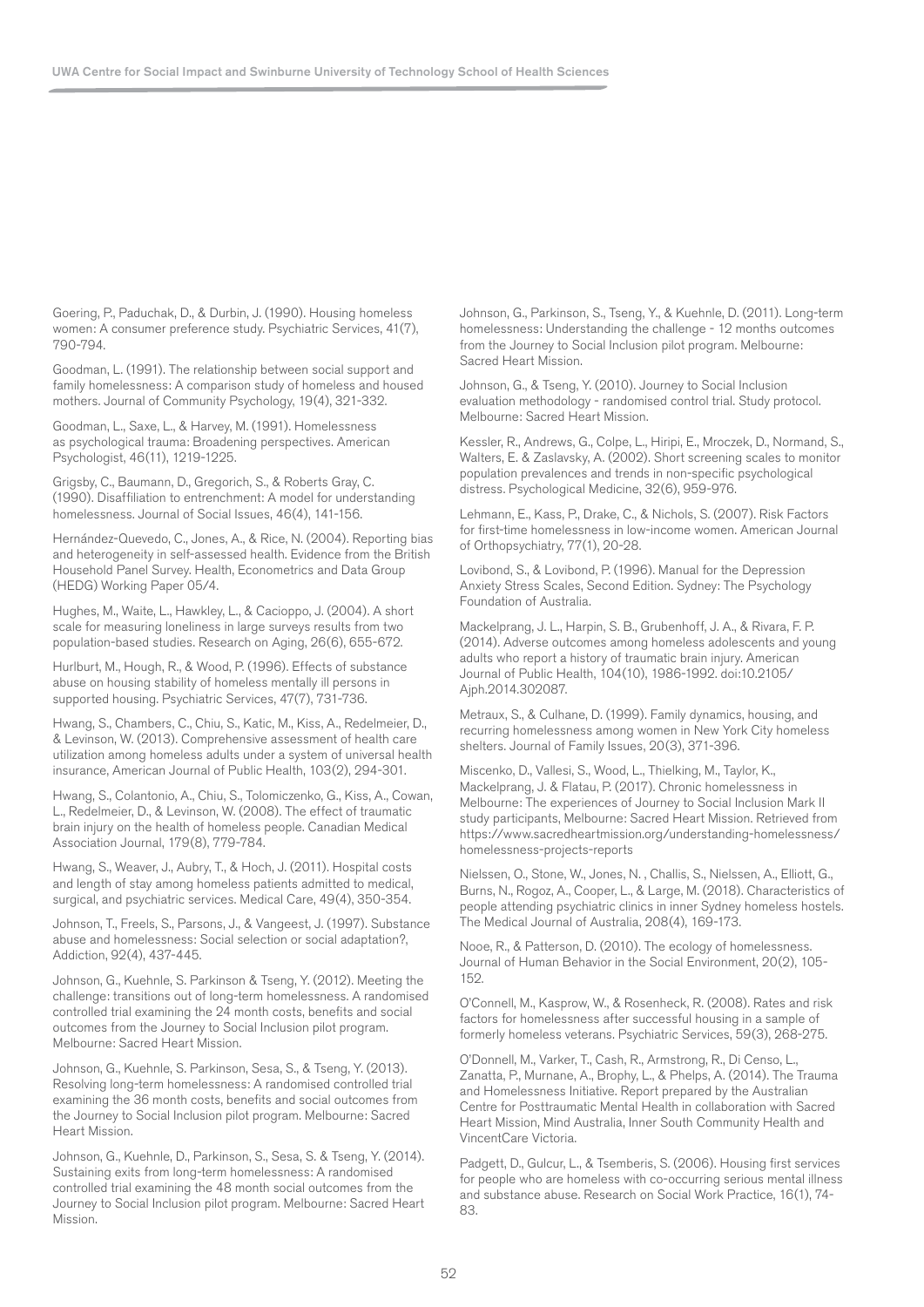Padgett, D., Henwood, B., Abrams, C., & Drake, R. (2008). Social relationships among persons who have experienced serious mental illness, substance abuse, and homelessness: Implications for recovery. American Journal of Orthopsychiatry, 78(3), 333.

Parkinson, S. (2012). The Journey to Social Inclusion project in practice: A process evaluation of the first 18 months. Melbourne: Sacred Heart Mission.

Parkinson, S. and Johnson, G. (2014). Integrated intensive case management in practice. Final process evaluation of the Journey to Social Inclusion program. Melbourne: Sacred Heart Mission.

Parsell, C., Petersen, M., & Culhane, D. (2016). Cost offsets of supportive housing: evidence for social work. British Journal of Social Work, 47(5), 1534-1553.

Pearson, C., Montgomery, A., & Locke, G. (2009). Housing stability among homeless individuals with serious mental illness participating in housing first programs. Journal of Community Psychology, 37(3), 404-417.

Poulin, S., Marcella, M., Metraux S., & Culhane, P. (2010). Service Use and Costs for Persons Experiencing Chronic Homelessness in Philadelphia: A Population-Based Study, Psychiatric Services, 61(11), 1093–1098.

Robins, R., Hendin, H., & Trzesniewski, K. (2001). Measuring global self-esteem: Construct validation of a single-item measure and the Rosenberg Self-Esteem Scale. Personality and Social Psychology Bulletin, 27(2), 151-161.

Rodriguez, R. M., Fortman, J., Chee, C., Ng, V., & Poon, D. (2009). Food, shelter and safety needs motivating homeless persons' visits to an urban emergency department. Annals of Emergency Medicine, 53(5), 598-602.

Rochefort, D. (1997). From poorhouses to homelessness: Policy analysis and mental health care. Connecticut, United States: Auburn House/Greenwood Publishing Group.

Schanzer, B., Dominguez, B., Shrout, P., & Caton, C. (2007). Homelessness, health status, and health care use. American Journal of Public Health, 97(3), 464-469.

Shinn, M., & Weitzman, B. (1990). Research on Homelessness: An Introduction, Journal of Social Issues, 46(4), 1-11.

Spicer, B., Smith, D., Conroy, E., Flatau, P., & Burns, L. (2015). Mental illness and housing outcomes among a sample of homeless men in an Australian urban centre. Australian and New Zealand Journal of Psychiatry, 49(5), 471 –480.

Sullivan, G., Burnam, A., Koegel, P., & Hollenberg, J. (2000). Quality of life of homeless persons with mental illness: Results from the courseof-homelessness study. Psychiatric Services, 51(9), 1135-1141.

Teesson, M., Hodder, T., & Buhrich, N. (2000). Substance use disorders among homeless people in inner Sydney. Social Psychiatry and Psychiatric Epidemiology, 35(10), 451-456.

Tennant, R., Hiller, L., Fishwick, R., Platt, S., Joseph, S., Weich, S., Parkinson, J., Secker, J., & Stewart-Brown, S. (2007). The WarwickEdinburgh mental well-being scale (WEMWBS): Development and UK validation. Health and Quality of Life Outcomes, 5(63), 63-76.

The Kirby Institute. (2015) HIV, viral hepatitis and sexually transmissible infections in Australia Annual Surveillance Report 2015. The Kirby Institute, Sydney: UNSW Australia.

Topolovec-Vranic, J., Ennis, N., Colantonio, A., Cusimano, M., Hwang, S., Kontos, P., Ouchterlony, D. & Stergiopoulos, V. (2012). Traumatic brain injury among people who are homeless: A systematic review. BMC Public Health, 12(1), 1059-1067.

Tsemberis, S., Gulcur, L., & Nakae, M. (2004). Housing first, consumer choice, and harm reduction for homeless individuals with a dual diagnosis. American Journal of Public Health, 94(4), 651-656.

Van Velzen, J., Van Bennekom, C., Edelaar, M., Sluiter, J., & Frings-Dresen, M. (2009). How many people return to work after Acquired brain injury? A systematic review. Brain Injury, 23(6), 473-488.

Wade, J., & Dixon, J. (2006). Making a home, finding a job: Investigating early housing and employment outcomes for young people leaving care. Child & Family Social Work, 11(3), 199-208.

Ware, J., & Sherbourne, C. (1992). The MOS 36-Item Short-Form Health Survey (SF-36): I. Conceptual Framework and Item Selection. Medical Care, 30(6), 473-483.

White, B., & Newman, S. (2015). Access to primary care services among the homeless a synthesis of the literature using the equity of access to medical care framework. Journal of Primary Care & Community Health, 6(2), 77-87.

WHO ASSIST Working Group. (2002). The alcohol, smoking and substance involvement screening test (ASSIST): Development, reliability and feasibility. Addiction, 97(9), 1183-1194.

Wood, L., Flatau, P., Zaretzky, K., Foster, S., Vallesi, S., & Miscenko, D. (2016). What are the health, social and economic benefits of providing public housing and support to formerly homeless people? AHURI Final Report No. 265. Melbourne: AHURI.

Zaretzky, K., Flatau, P. (2015). The cost effectiveness of Australian tenancy support programs for formerly homeless people, AHURI Final Report No. 252, Melbourne: AHURI.

Zaretzky, K., Flatau, P., & Brady, M. (2008), What is the (net) Cost to Government of Homelessness Programs?, The Australian Journal of Social Issues, 43(2), 231-254.

Zaretzky, K., Flatau, P., Clear, A., Conroy, E., Burns, L., & Spicer, B. (2013). The cost of homelessness and the net benefit of homelessness programs: a national study. Findings from the Baseline client survey, AHURI Final Report No. 205. Melbourne: AHURI.

Zaretzky, K., Flatau, P., Spicer, B., Conroy, E., & Burns, L. (2017). What drives the high health care costs of the homeless?. Housing Studies, 32(7), 931-947.

Zlotnick, C., Robertson, M., & Lahiff, M. (1999). Getting off the streets: Economic resources and residential exits from homelessness. Journal of Community Psychology, 27(2), 209-224.